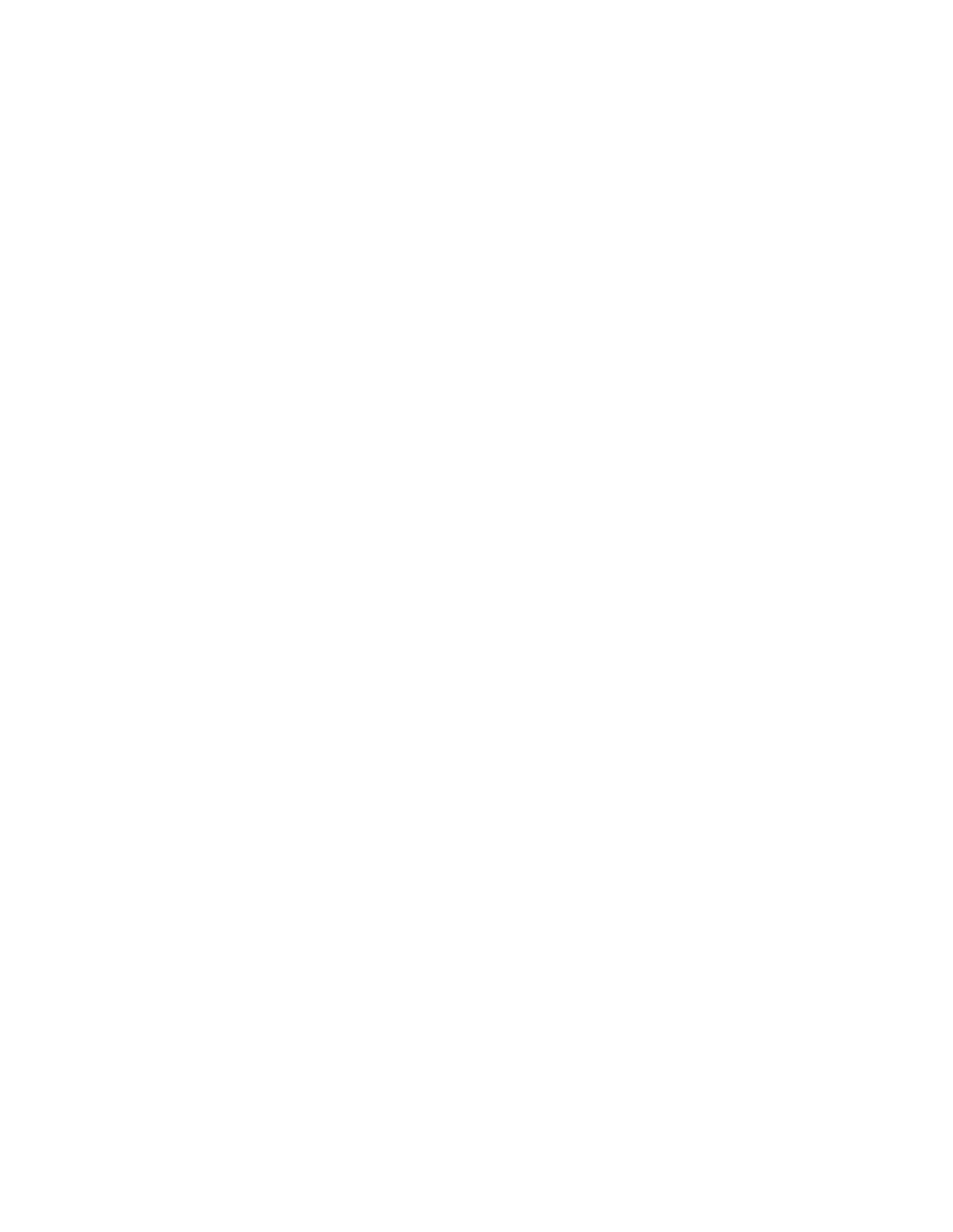## **Contents**

[Vidya Vahini 5](#page-4-0) [Preface for this Edition 6](#page-5-0) [This Book 7](#page-6-0) [Chapter 1. Higher Learning 8](#page-7-0) [Vedic literature 8](#page-7-0) [The material and non-material worlds 9](#page-8-0) [Spiritual education 9](#page-8-0) Chapter 2. Knowledge of Self 11 [Spiritual knowledge provides illumination 11](#page-10-0) [Holy people versus today's scholars 11](#page-10-0) [Heeding advice and correcting behaviour 12](#page-11-0) [Sugar water versus plain water 12](#page-11-0) [Real and apparent knowledge 13](#page-12-0) [Chapter 3. Modern Education 14](#page-13-0) [Problems of the educational system 14](#page-13-0) [To each their own world 14](#page-13-0) [Story of Narayana and Lakshmi 14](#page-13-0)  [Chapter 4. Removal of Primal Ignorance 16](#page-15-0) [The highest goal of Bharath 16](#page-15-0) [Eliminating pride and egotism 16](#page-15-0) [Develop detachment and eliminate desire 16](#page-15-0) [Humanity and animal 17](#page-16-0) [Chapter 5. Spiritual Discipline 19](#page-18-0) [The human body 19](#page-18-0) [Education reveals the good and bad 19](#page-18-0) [Desires and thoughts cause birth and death 20](#page-19-0) [The Atma activates all 20](#page-19-0) [Chapter 6. Spiritual Preceptors 21](#page-20-0) [Learning without culture of the spirit is barren 21](#page-20-0) [Pupils, gurus, and Avatars 21](#page-20-0) [Visualising God 21](#page-20-0) [Spiritual education is experiencing the truth 22](#page-21-0)  [Chapter 7. Culture of Dharma 23](#page-22-0) [Living a regulated and disciplined life 23](#page-22-0) [Following one's dharma 24](#page-23-0) [Advice for pupils 24](#page-23-0) [Chapter 8. Loving Service 26](#page-25-0) [Vow of loving selfless service 26](#page-25-0) [Service as dedicated worship 27](#page-26-0) [Ignorance conquered by faith, devotion, and patience 27](#page-26-0) [Chapter 9. Purity of Thought, Word, Deed 29](#page-28-0) [Faith is important 29](#page-28-0) [Take refuge in God and gain victory 29](#page-28-0) [People are prisoners of the senses 30](#page-29-0)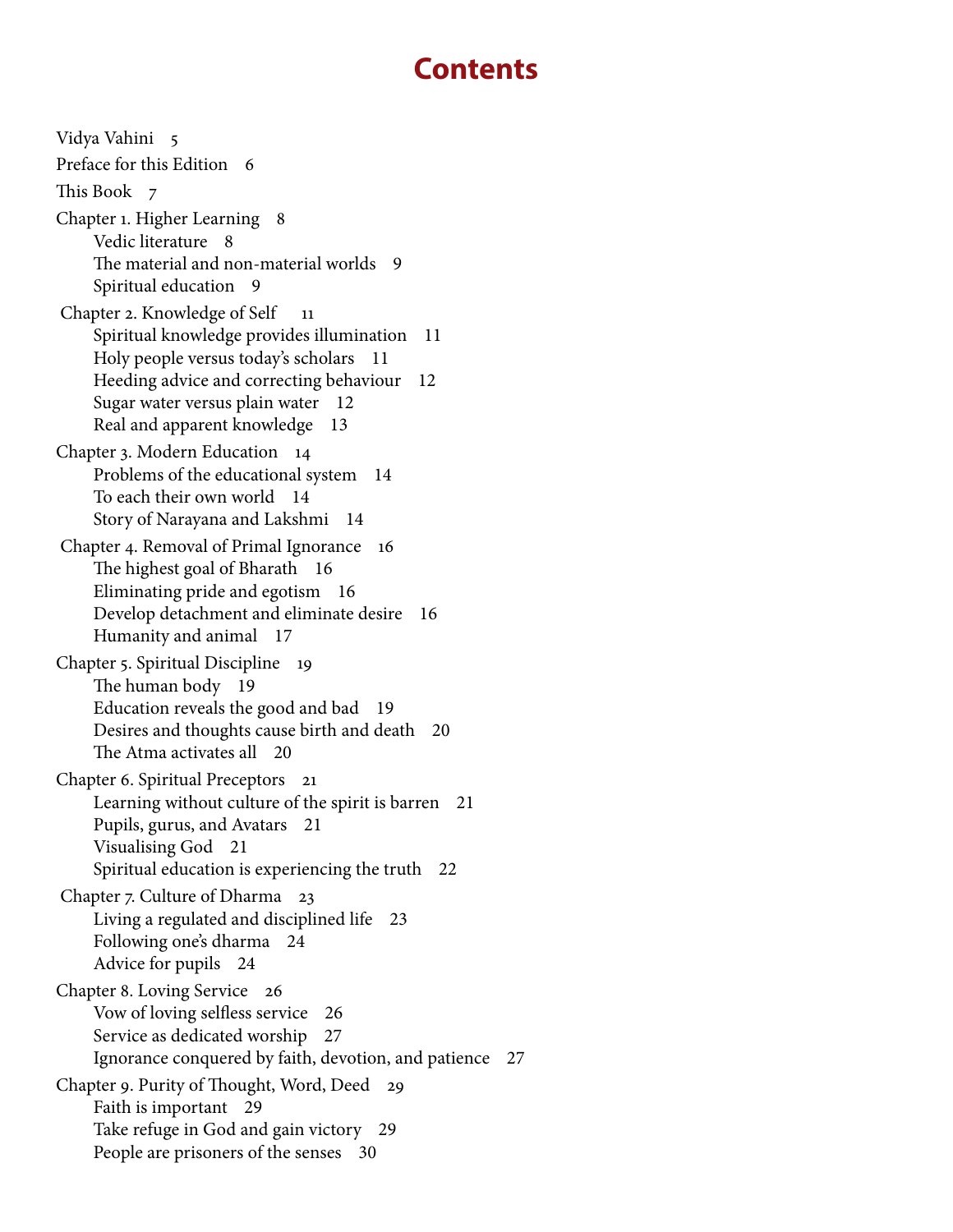[Chapter 10. Need for Spirituality 32](#page-31-0) [The world situation 32](#page-31-0) [The remedy lies in holiness 32](#page-31-0) [The truth is not in the material world 33](#page-32-0) [Knowledge of Atma can give happiness 33](#page-32-0) [Chapter 11. Pathway to Peace 35](#page-34-0) [The duty of the renunciant 35](#page-34-0) [Promoting devotion and dedication 35](#page-34-0) [Three kinds of happiness 36](#page-35-0) [Acquire education for immortality 37](#page-36-0) [Chapter 12. Instruments of Learning 38](#page-37-0) [The two aspects of education 38](#page-37-0) [Spiritual austerity and spiritual education 38](#page-37-0) [The guru and the pupil 39](#page-38-0) [The bad guru and the bad pupil 39](#page-38-0) [Chapter 13. Unity in Diversity 41](#page-40-0) [The Vedic religion 41](#page-40-0) [Faith has guided Indians 42](#page-41-0) [Tolerance for all religions 42](#page-41-0) [Chapter 14. Vedas, the Authentic Voice of God 43](#page-42-0) [As you feel, so you become 43](#page-42-0) [Religion means experience 44](#page-43-0) [Give up life or give up body? 44](#page-43-0) [Imbibe only the good from others 44](#page-43-0) [Chapter 15. Ego-less Service 45](#page-44-0) [Cultivate service to all 45](#page-44-0) [Shun ostentation; cultivate humility 46](#page-45-0) [Chapter 16. Compassion and Cleanliness 47](#page-46-0) [The importance of cleanliness 47](#page-46-0) [The importance of inner cleanliness 48](#page-47-0)  [Chapter 17. Shun Jealousy and Hatred 49](#page-48-0) [Gain self-confidence 50](#page-49-0) Chapter 18. Sense Control 51 [Teachers and students 51](#page-50-0) [Thought, speech, and action 51](#page-50-0) [Reining in the mind 51](#page-50-0) [Use speech properly 52](#page-51-0) [Chapter 19. Love and Brotherhood 53](#page-52-0) [Happiness and misery are due to our own actions 53](#page-52-0) [Students must assimilate the lessons 53](#page-52-0) [The role of the teacher 53](#page-52-0) [Students must practise cooperation 54](#page-53-0) [The basis of humanity is God 54](#page-53-0) [Glossary 56](#page-55-0)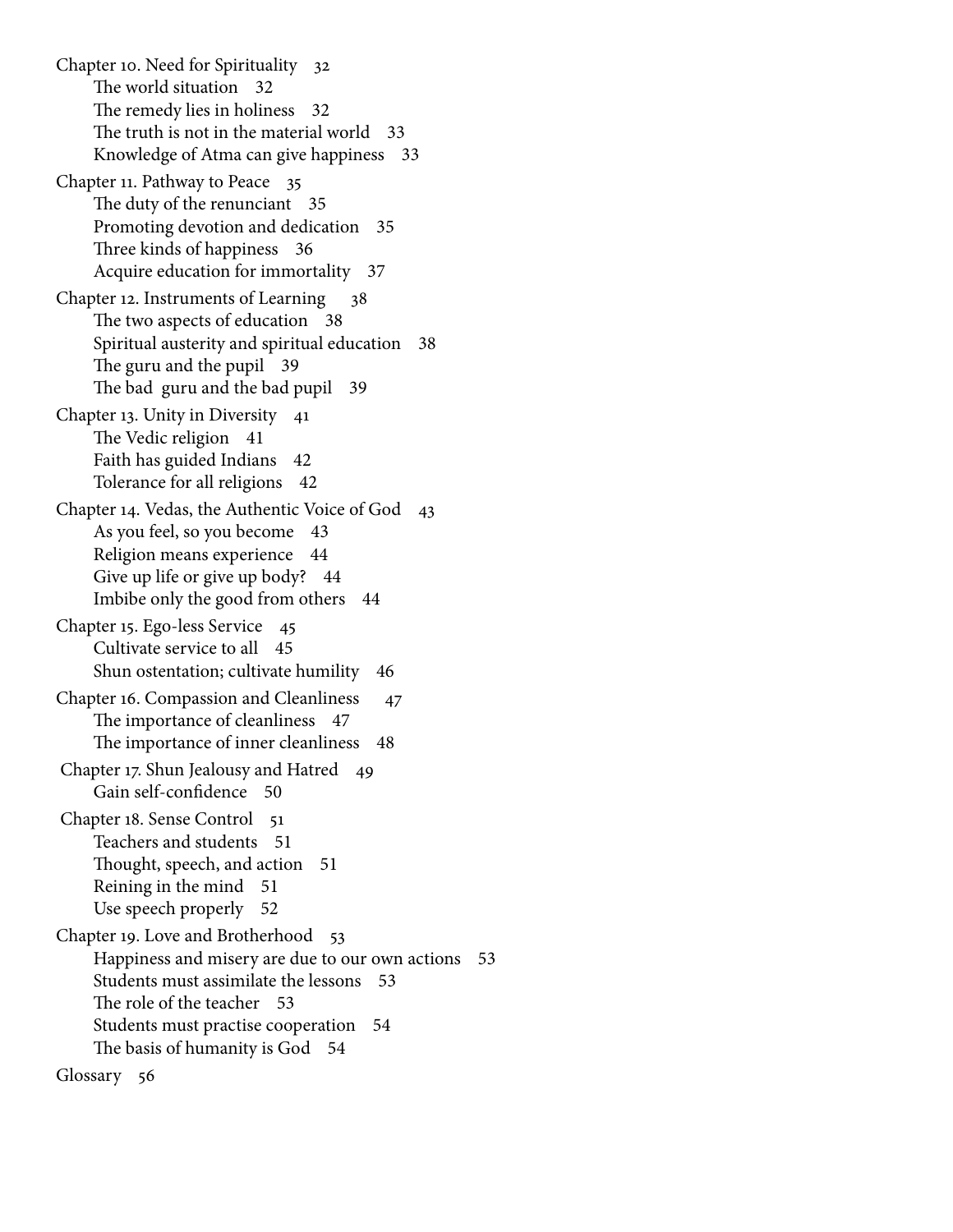## <span id="page-4-1"></span>**Vidya Vahini**

### <span id="page-4-0"></span>**Stream of Illuminating Knowledge**



#### **SRI SATHYA SAI SADHANA TRUST Publications Division**

Prasanthi Nilayam - 515134 Anantapur District, Andhra Pradesh, India STD: 08555 : ISD : 91-8555 Phone: 287375, Fax: 287236 Email: enquiry@sssbpt.org URL www.sssbpt.org

© Sri Sathya Sai Sadhana Trust, Publications Division, Prasanthi Nilayam P.O. 515 134, Anantapur District, A.P. (India.)

All Rights Reserved.

The copyright and the rights of translation in any language are reserved by the Publishers. No part, passage, text or photograph or Artwork of this book should be reproduced, transmitted or utilised, in original language or by translation, in any form or by any means, electronic, mechanical, photo copying, recording or by any information, storage and retrieval system except with the express and prior permission, in writing from the Convener, Sri Sathya Sai Sadhana Trust, Publications Division, Prasanthi Nilayam (Andhra Pradesh) India - Pin Code 515 134, except for brief passages quoted in book review. This book can be exported from India only by the Publishers - Sri Sathya Sai Sadhana Trust, Publications Division, Prasanthi Nilayam, India.

International Standard Book Number 81-7208-298-3: ISBN for this ebook edition will come later.

First Edition: July 2010

Published by: The Convener, Sri Sathya Sai Sadhana Trust, Publications Division Prasanthi Nilayam, Pincode 515 134, India STD: 08555 ISD: 91-8555 Phone: 287375 Fax: 287236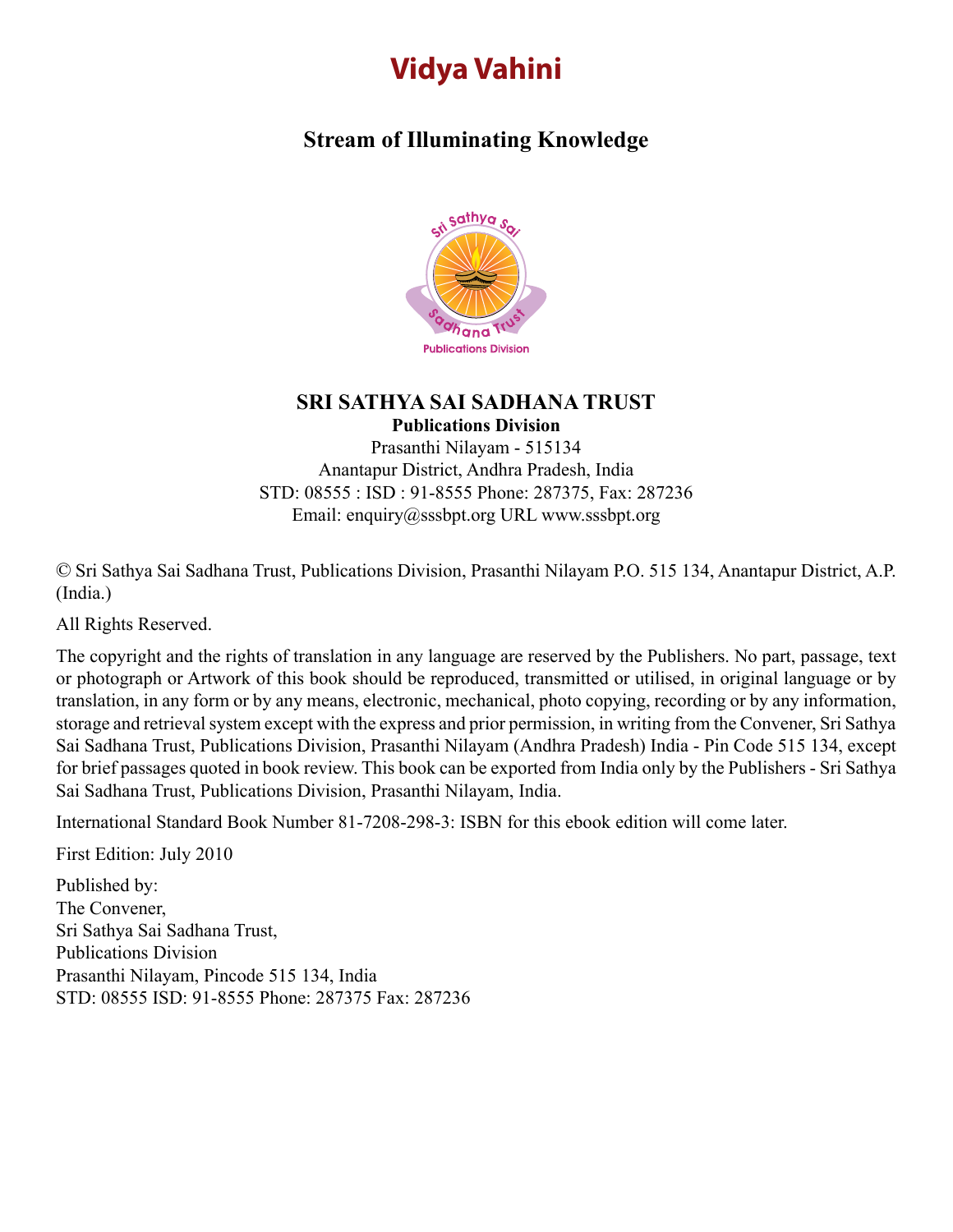## **Preface for this Edition**

<span id="page-5-0"></span>The edition of the *Vidya Vahini* improves on the previous edition in several ways. Some grammatical errors and typos have been corrected, and many sentences have been rewritten to smooth and clarify the presentation.

The original version of *Vidya Vahini* had no chapter or section titles. We have inserted chapter titles and subtitles in appropriate places in order to make the contents of *Vidya Vahini* more accessible to the reader.

Sanskrit words have been replaced by English equivalents, to make the text more accessible to readers who do not know Sanskrit. Some Sanskrit compounds have been hyphenated between their constituent words to aid those who like to analyze the meanings of the individual words.

Besides definitions of Sanskrit words used in the *Vidya Vahini*, the glossary contains descriptions of the people and places mentioned.

This edition is being brought out in ebook form, for tablets such as the Kindle, Ipad, and Nook. Clicking on most Sanskrit words, people, and places will take you right to the glossary, where you can find the meaning. A back-button will be available in your reader to take you back to where you were reading.

And on these tablets, you generally get to choose a font and font size that suits you.

With these changes, we hope that the revised *Vidya Vahini* will be of great benefit to earnest seekers in the spiritual realm.

Convener

Sri Sathya Sai Books and Publications Trust Prasanthi Nilayam Pin 515134, India.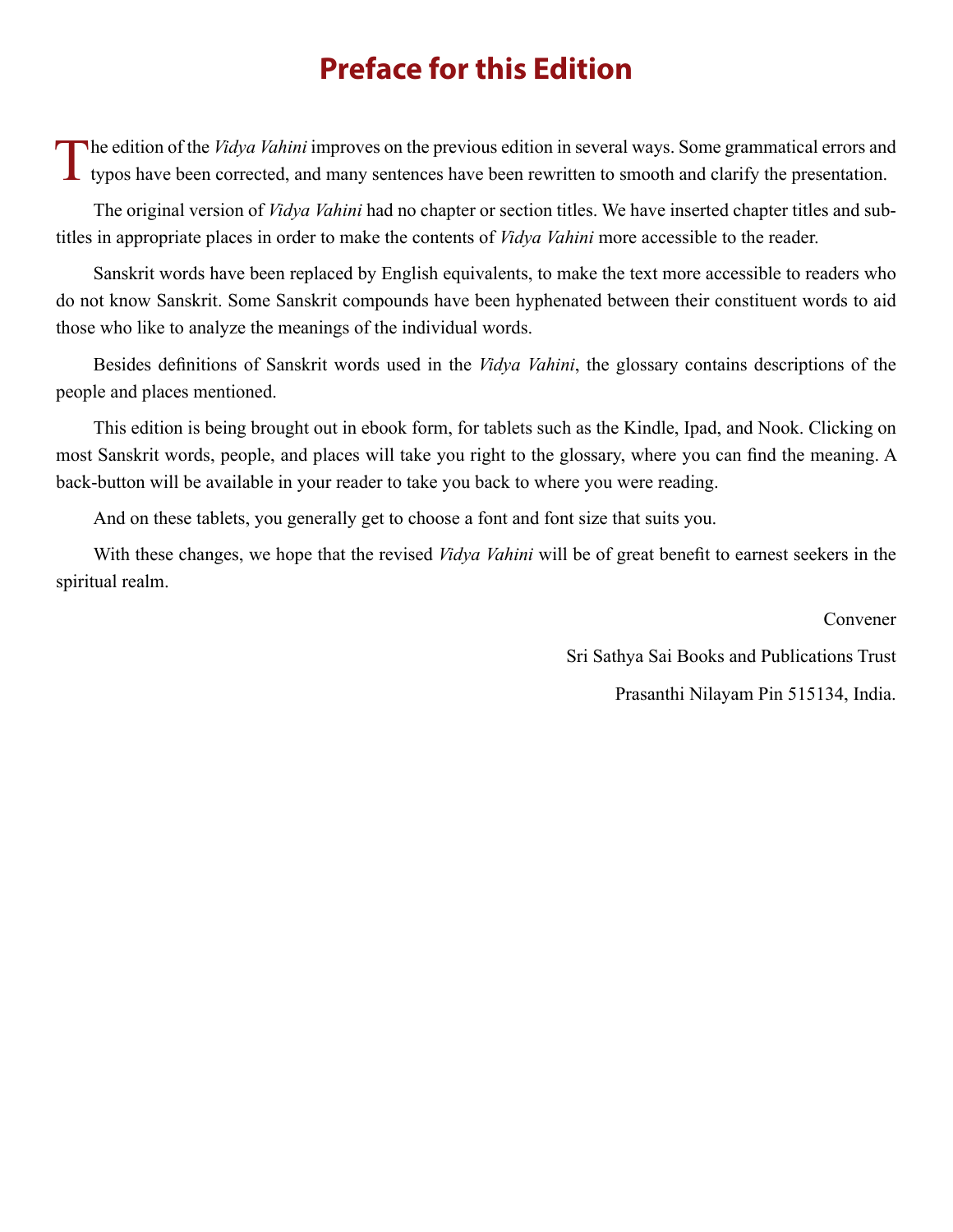## **This Book**

<span id="page-6-0"></span>B aba has clarified that the word *vidya* used for this *vahini* (stream), means "that which  $(ya)$  illumines  $(vidh)$ ".<br>It is this sense that is highlighted in expressions like [Atma-vidya](#page-55-1), [Brahma-vidya](#page-56-0), and even the name Vi *giri* (*giri* means hill or mountain) given to the campus of the Institute of Higher Learning at Prasanthi Nilayam.

Baba makes us aware of the comparatively less beneficial lower learning, which deals with theories, inferences, concepts, conjectures, and constructions. The higher learning hastens and expands the universal urge to know and become truth, goodness, and beauty (*[sathyam](#page-62-0)*, *sivam*, *sundaram*). Baba has come as Man among men on a self-imposed mission to correct the wrongs inflicted on mankind through the fanatically blind pursuit of lower learning. The human race has to voyage on an even keel; it is leaning too alarmingly toward the briny grave; the lower learning is lowering it into the bottomless pit. Only spiritual knowledge —that which illumines (*vidya*)— is the remedy.

From His childhood days, Baba has stood forth as an educator, a *[guru](#page-57-0)*, as the villagers loved to address Him. Without hesitation, He warned elders at Puttaparthi, teachers in the schools, and headmen of castes against cruelty to animals, exploitation of labour, usury, gambling, pedantry and illiteracy, hypocrisy, and pomp. Through quips and jests, parody and satire, songs and plays, the young teenaged teacher ridiculed and reformed society, which honoured or tolerated such evils. Through devotional songs (*[bhajans](#page-56-1)*) sung in chorus by groups of men and women, He reminded them of the universal human values of truth, morality, peace, love, and nonviolence as early as 1943, when he was barely seventeen. These were the basic acquisitions that the Higher Learning (*vidya*) can confer on votaries.

As Lord [Krishna,](#page-58-0) He said to [Arjuna,](#page-55-2)

Among all the kinds of knowledge, I am the *[Atmic](#page-56-2)* knowledge. *Adhyaathma Vidhyaa, Vidhyaanaam*.

The world can be saved from suicide only through this *[Atmic](#page-56-2)* knowledge. The search for truth and totality, for unity and purity, is the means; the awareness of the One is the consummation of the process. This message is the sum and substance of every discourse of His during the last five decades.

This precious book provides us the chance to peruse nineteen essays that He wrote in answer to appeals for the elucidation of the principles that must guide us while rehabilitating education as an effective instrument for establishing peace and freedom in us and on Earth.

> N. Kasturi Editor, Sanathana Sarathi Prasanthi Nilayam 14 January l984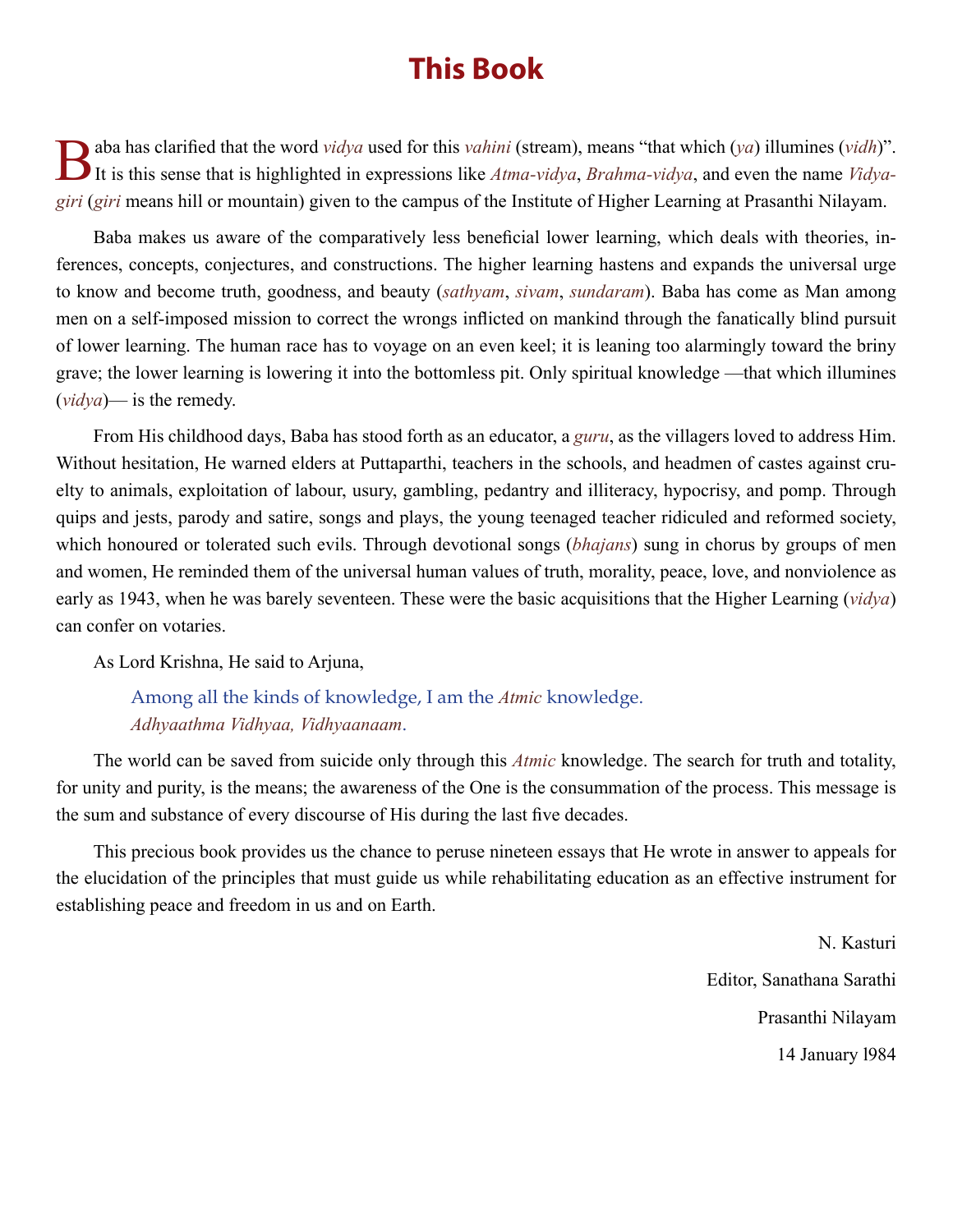## **Chapter 1. Higher Learning**

<span id="page-7-0"></span>That which has no origin knows no beginning. It was before everything or anything was. There was nothing prior to It. For that very reason, It has no end. It expands as far as It wills, progresses as diverse as It feels, and, through Its fullness, fills the universe. Knowledge of this supreme principle is known as "that which illumines (*vidya*)" —spiritual knowledge, wisdom, awareness.

Many seers with manifold experiences of this unique awareness have visualised in their illumined hearts the sovereign secret underlying the captivating beauty of the cosmos. Compassion toward humanity has prompted them to communicate the vision through human language to arouse the innate thirst in the soul for immersion in that bliss. Spiritual learning (*vidya*) causes this urge in the hearts of the seers.

#### **Vedic literature**

Sound is the very core of the *[Veda](#page-64-0)*. Sound is associated with harmony and melody, so the *[Veda](#page-64-0)* has to be heard and ecstasy derived therefrom. It is not to be analysed, commented upon, and judged. This is why the *[Veda](#page-64-0)* is called "that which is heard (*sruthi*)". Only through listening to its recital can the awareness of the *[Atma](#page-55-3)* and of the bliss it confers be earned. The bliss thus acquired manifests in words and deeds that confer bliss on all around.

The term *[Vedanta](#page-64-1)* is generally used by many to indicate a school of philosophical thought. But *[Vedanta](#page-64-1)* is only a special section of *[Vedic](#page-64-2)* literature. All the *[Upanishadic](#page-63-0)* texts form part of *[Vedanta](#page-64-1)*. *[Vedanta](#page-64-1)* is the consummation of *[Vedic](#page-64-2)* thought. The *[Vedas](#page-64-3)* themselves are invaluable guides toward the Highest.

The hymns (*[riks](#page-61-0)*) of the *[Rig-veda](#page-61-1)* are ecstatic effusions from the spirit of humanity extolling the delight derived while contemplating the orderliness and beauty of nature outside them. The *[Sama-veda](#page-61-2)* is the precious verbal treasure that enables humanity to praise the Creator and His creation in song. The mystery of this world and of the worlds beyond is elaborated in the texts that are comprehensively called *[Atharvana-veda](#page-55-4)*. The formulae for rites and ceremonials —beneficial or merit-yielding or sacrificial— have been collated as the *[Yajur-veda](#page-64-4)*.

The *[Vedic](#page-64-2)* literature grouped into these four collections —each under a different name— has four more branches: the *[Mantras](#page-59-0)*, the *[Brahmanas](#page-56-3)*, the *[Aranyakas](#page-55-5)*, and the *[Upanishads](#page-63-1)*. The *[mantra](#page-59-1)* texts (*[mantra-sastra](#page-59-0)*) are also called collections (*[samhithas](#page-62-1)*), and all sacred formulae are grouped together in them.

The texts that describe the means and methods of utilising them and benefiting by their proper recital are known as *[Brahmanas](#page-56-3)*. The word *Brahma* has many meanings. In the expression *[Brahmanas](#page-56-3)*, it means *[mantra](#page-59-1)*. The *[Brahmanas](#page-56-3)* deal mostly with ceremonials and kindred external activities. The *[Aranyakas](#page-55-5)* deal with the inner significances and internal disciplines, like withdrawal of senses and elimination of attachments. The *[Upanishads](#page-63-1)* attempt, by philosophical analysis, to harmonise the two paths. They form the final phase of *[Vedic](#page-64-2)* studies and are called *[Vedanta](#page-64-1)*. They can even be considered to be the essence of *[Vedic](#page-64-2)* teachings. They are the cream of the entire *[Vedic](#page-64-2)* scriptures. When the *[Vedas](#page-64-3)* are assimilated by scholarship, the *[Upanishads](#page-63-1)* emerge as butter does when milk is churned.

All forms of *[Vedic](#page-64-2)* literature mentioned thus far form the most ancient body of knowledge, *Vidya [Upanishad](#page-63-1)*  —the word is formed by the root *shad* getting the two syllables *upa* and *ni* as prefixes. *Shad* means sitting, but it has also another meaning: destroying. *Ni* means steady, disciplined. *Upa* means near. The pupil has to sit near the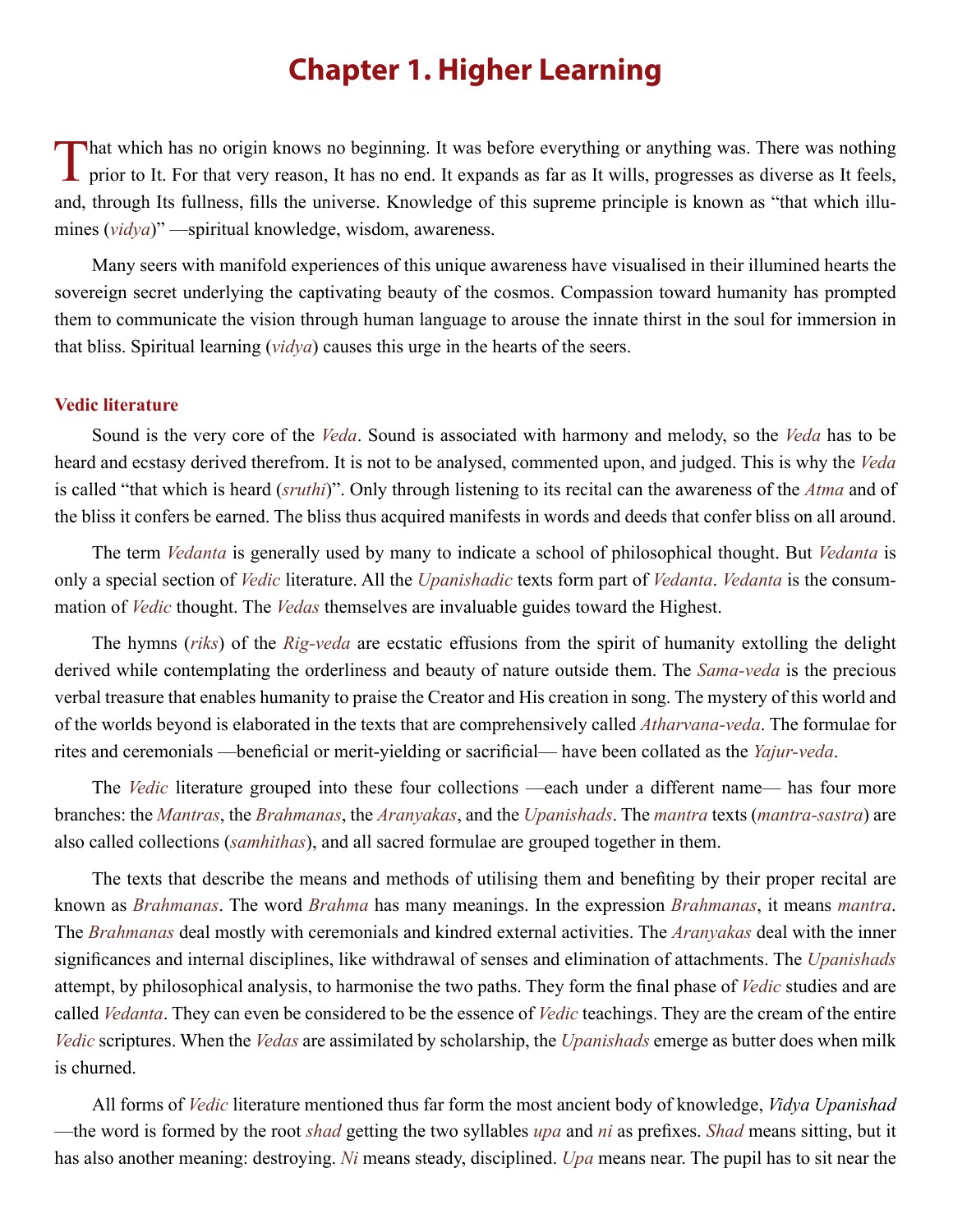<span id="page-8-0"></span>*[guru](#page-57-0)* or preceptor, paying steady attention to what is being communicated. Only then can the pupil learn the fund of knowledge and the skill of discrimination.

The *[Upanishads](#page-63-1)*, the *[Brahma Sutra](#page-56-4)*, and the *[Bhagavad Gita](#page-56-5)* —these are the basic roots of Indian philosophical thought. Together, they are known as the *Authentic Triad* (*[Prasthana Thraya](#page-60-0)*).

#### **The material and non-material worlds**

This material objective world becomes visible to our eyes, pleases our senses, fascinates our minds, and informs our brain. But in and through this very world, there is one reachable non-material subjective world. When the non-material world is known, both worlds reveal themselves as partial expressions of the same indivisible consciousness (*[chaithanya](#page-56-6)*). The two supplement each other into the one Fullness (*[purnam](#page-61-3)*). From the Full (*[Parabrahma](#page-60-1)*), the individual (*[jiva](#page-58-1)*) that is its complement arises. When the individual sheds the material corpus in which it is encased, the eternal Universal Consciousness is again the one Fullness, the *[Parabrahma](#page-60-1)* principle.

That is full; this is full; from the Full arose the Full; when the Full is taken from the Full, only the Full remains.

*Purnam adah; purnam idam; puurnaath purnam udachyathe; purnasya purnam aadaaya purnam eva avasishyathe.*

#### **Spiritual education**

The education process (*vidya*) teaches that the cosmos is a manifestation of the Lord's sport and nothing else. The *[Upanishads](#page-63-1)* declare this truth thus:

This world is the residence of the Lord:

#### I*saavaasyam idam jagath*.

Therefore, no one can entertain a sense of personal possession or even a trace of egotism. Renounce the feeling of attachment and feel the presence of the Lord everywhere. Welcome the spiritual bliss (*[ananda](#page-55-6)*) that the Lord, as the embodiment of spiritual bliss, confers on you and experience it with thankfulness and without being bound by desire. This is the message of the sages and seers (*[rishis](#page-61-4)*).

Give up the feelings "I" and "you"; only then can you understand the glory of that which is neither "I" nor "mine". This does not involve your renouncing everything. The real teaching (*vidya*) directs that the world be dealt with as duty demands, but in a spirit of detachment, avoiding entanglement. The acid test by which an activity can be confirmed as holy or sacred is to examine whether it promotes attachment or avoids bondage. The acid test to decide whether an activity is unholy or sinful is to examine whether it arises from or promotes greed. This is the teaching, the lesson from spiritual knowledge (*vidya*). Intent on fulfilling your legitimate duties, you can pray to God to keep you alive for a hundred years. You will not incur blame. So, spiritual knowledge advises you to engage in activities with full understanding of their nature and consequence.

Beasts kill only other beasts. But the blind person —one who has not acquired the vision of the *[Atma](#page-55-3)* that one is— kills oneself. And, spiritual knowledge (*vidya*) warns that one who commits this crime goes into fearful realms sunk in thickest night.

The supreme wisdom attempts to describe the "characteristics" of *[Atma](#page-55-3)*. *[Atma](#page-55-3)* has no movement, but It is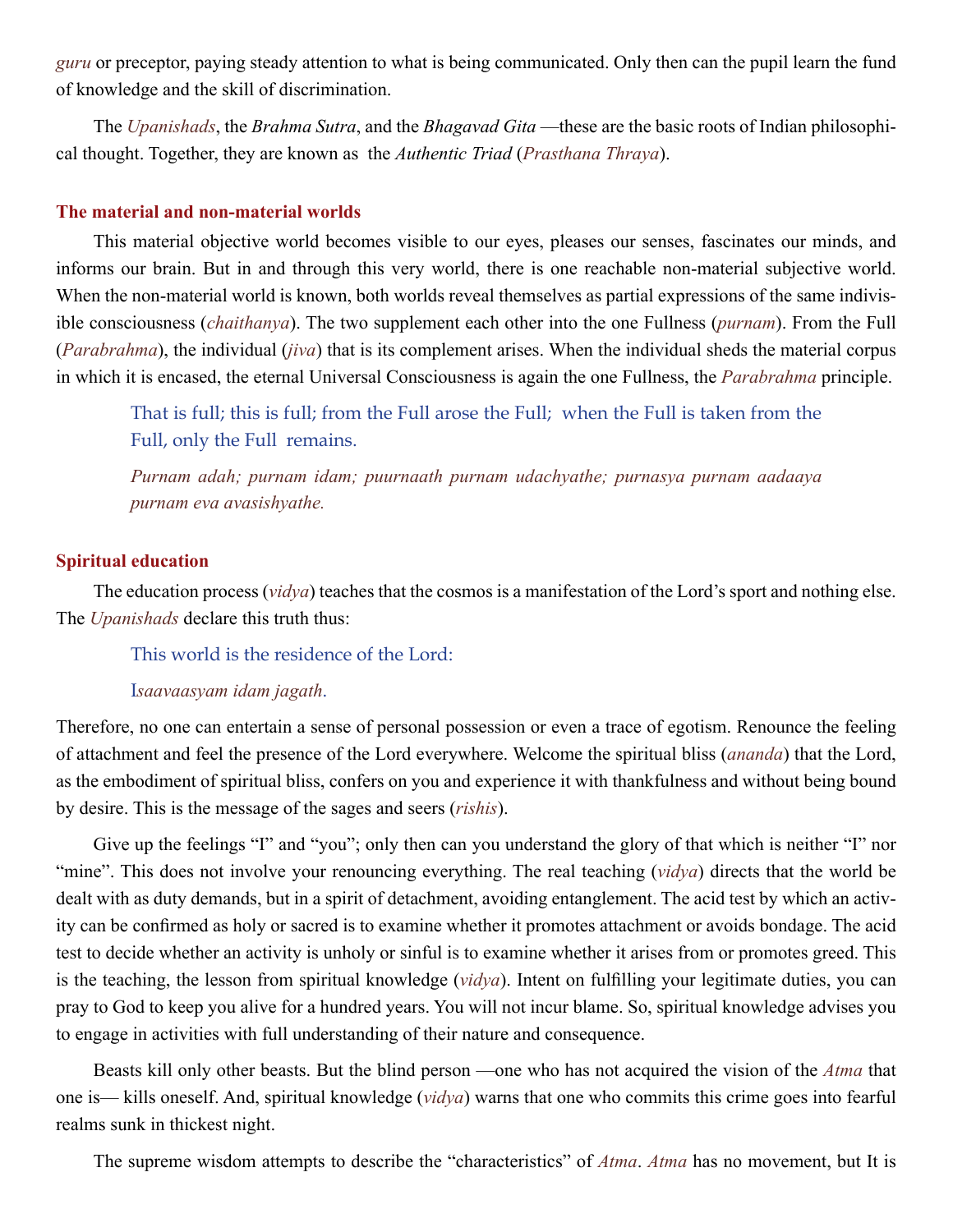present everywhere. Even the gods cannot keep pace with it, however quick they are. It reveals Its presence long before we anticipate Its presence. The *[Atma](#page-55-3)* is immutable and omnipresent. Spiritual learning (*vidya*) announces that it is an impossible task to determine It.

When one attains the supreme wisdom (the highest level of *vidya*), the distinction between "opposites" —*[Atma](#page-55-3)* and not-*[Atma](#page-55-3)*, spiritual knowledge and ignorance (*vidya* and *[a-vidya](#page-56-7)*), growth and decay (*vikasa* and *vinasa*)— fade away. Mystics and sages attained that state of higher unity, and the history of their struggles and successes is enshrined in literature through the prompting of spiritual learning (*vidya*). For such sages, from that transcendental level, mere ritual or textbook knowledge is as dangerous as ignorance or negative knowledge. Such sages are aware of the mysterious origins and consequences of both. They are capable of overcoming death through lower knowledge and achieving immortality through higher or spiritual knowledge.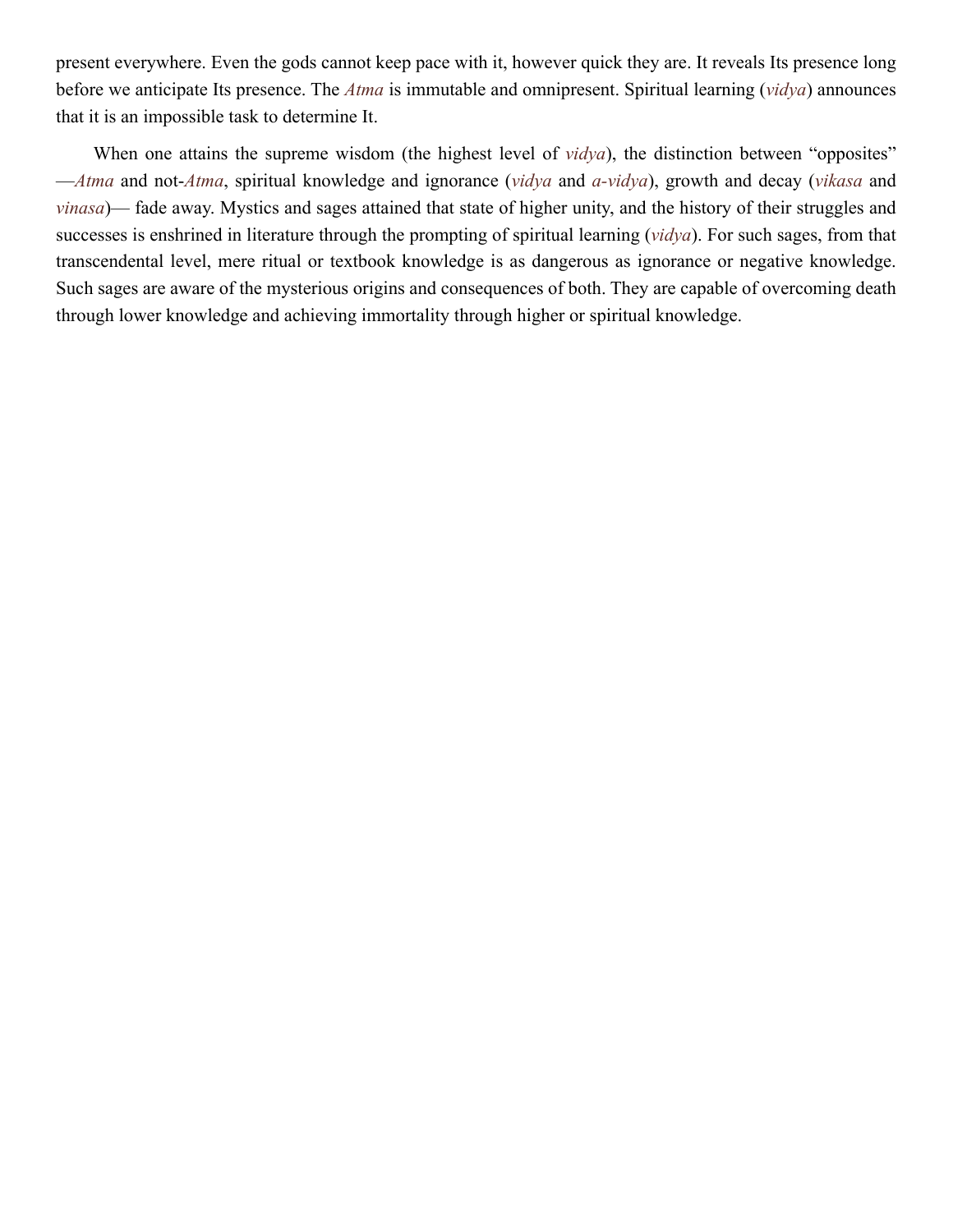## **Chapter 2. Knowledge of Self**

#### <span id="page-10-0"></span>**Spiritual knowledge provides illumination**

The sublime significance of higher learning (*vidya*) can be grasped by one or communicated to another only when the pure mind sheds its revealing light. Inside a room kept scrupulously clean, no snake, no scorpion, no poison-bearing insect can enter. They will be at home only in dark, dirty places. For the same reason, the sacred wisdom cannot enter dark and dirty hearts. Instead, poisonous breeds like anger will find those hearts to be congenial resorts.

Washing a lump of coal with soap and water won't rid the coal of its colour. Nor will washing it in milk help. The only way is to put it in a fire. That will turn it into a heap of white ash. Similarly, only gaining awareness of the *[Atma](#page-55-3)* (*[Atmajnana](#page-55-7)*) —in other words, knowledge of [Brahman](#page-56-8) (*[Brahma-vidya](#page-56-0)*)— will destroy the darkness of ignorance and the dirt of desire.

Darkness can be ended only with the help of light. Darkness cannot be overwhelmed by attacking it with more darkness. Spiritual knowledge (*vidya*) is the light that one needs to destroy the inner darkness. Spiritual learning provides the inner illumination. Spiritual wisdom is the authentic *yoga* of the Supreme Person (*[Purusho](#page-61-5)[thama](#page-61-5) Yoga*) defined in the *[Gita](#page-57-1)*; it is the knowledge of the Supreme, the higher learning (*vidya*). This *yoga* cannot be bought for money or acquired from friends or ordered from concerns or companies. It has to be assimilated and won by each one for oneself, through steady faith and ardent devotion.

The expression "God is nowhere" can remain unchanged; there is no need to confront or contradict it. The only thing necessary is to read the "w" in "where" in conjunction with the previous "no", so that the expression becomes "God is now here"! The negative suddenly becomes positive. Similarly, merely by unifying the multidirectional vision that is now directed on the universe into one direction, the distinctions and the differences disappear and the many becomes One.

#### **Holy people versus today's scholars**

[Ramakrishna Paramahamsa](#page-61-6), [Jayadeva](#page-58-2), [Gauranga](#page-57-2), [Tukaram](#page-63-2), [Tulsidas](#page-63-3), [Ramdas](#page-61-7), [Kabirdas,](#page-58-3) [Saradadevi](#page-62-2), [Meera](#page-59-2), [Sakkubai,](#page-61-8) [Mallamma](#page-59-3) —they hadn't mastered the objective commentaries and elucidations of the many sciences and scriptural texts. Yet, to this day they are adored by followers of all faiths, adherents of all creeds, and natives of all lands. The reason obviously lies in their unshaken faith in the *[Atma](#page-55-3)*, won through purification of the mind. Spiritual knowledge alone conferred on them the purity and the clarity. These holy people spoke what they had in their hearts, exactly as they felt or experienced it.

Consider, however, the present-day claimants of spiritual learning (*vidya*). Isn't it a fact that not even one in a million among them speaks exactly what is in their heart? They perform ritual worship to *[Sathyanarayana](#page-62-3)* —*[Narayana](#page-59-4)* or God in the form of truth (*[sathya](#page-62-0)*)— one day a year; the rest of the year, every day, they worship *[Narayana](#page-59-4)* in the form of untruth (*a[sathya-narayana](#page-55-8)*). The urge for objective scholarship is derived from this type of worship. Can this knowledge deserve to be called the higher learning (*vidya*)? No, never.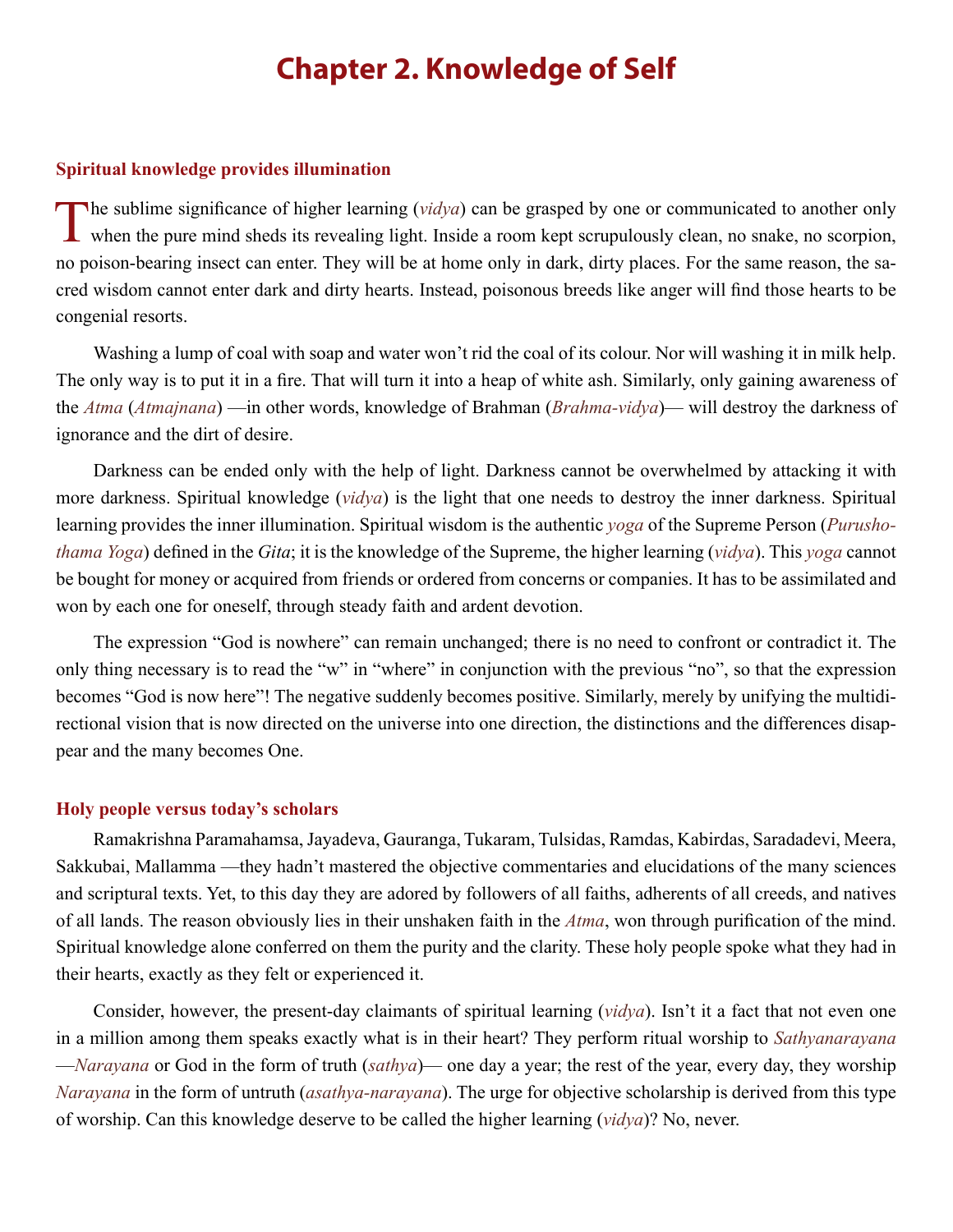#### <span id="page-11-0"></span>**Heeding advice and correcting behaviour**

Food on the plate, when not consumed by us or given to a hungry person, but kept unused, becomes foul. So too, when our faults and failings are not corrected, either by our own efforts or by heeding the advice of sympathetic souls who have succeeded in the cleansing process, imagine what the fate of our lives will be. Like the plate of boiled lentils (*dhal*) kept for too long, life will stink.

A father once praised his son's accomplishments and said in conclusion, "He has only two little faults. They are: (1) He doesn't know what his faults are, and (2) He will not listen if others point them out to him." This happened in the past. But today, not one son but each and every one is in the same predicament. It has become quite natural for every father to complain thus. Is this the value of the spiritual learning (*vidya*) they claim to have?

Children are by nature very good; the fault lies in the system that confers education (*vidya*) on them. Of course, this fact is known to all, but everyone shrinks from the task of reforming it. This is the major weakness. It is easy to advise in a million ways, but not even one thing is practised. "The system has to be transformed from the primary school right up to the universities" —this is declared and announced in newspapers— but no one can be seen who transforms it or even points out specifically what changes are to be effected and how. No one highlights the defects of the system.

People don't recognise the truth that spiritual, moral, and behavioural values are the very crown of human achievement. When not in office, people write articles and essays on education or indulge in parrot-talks from platforms. When the same people achieve positions of authority, they legislate measures quite contrary to what they proclaimed earlier. Of course, speeches from platforms are good, but their practice is paralysed. Unless this illness of speech without practice is cured, education and real scholarship cannot manifest its worth.

The magnet can draw iron toward itself, but it can't attract pieces of iron covered with dust and rust. The dust and rust on the pieces of iron have to be washed away, so that the magnet can attract. Similarly, when the mind is polished clean, the effect will be, as the poet says, "A great soul (*[mahatma](#page-59-5)*) whose sign is one thought, one word, one deed." The harmony of these three is the best proof of the worth of humanity. This unique worth is now being disclaimed by people through their own volition, through unawareness of the genuine spiritual knowledge (*[Atma](#page-55-3)[vidya](#page-55-1)*) that ought to be learned.

#### **Sugar water versus plain water**

Many scholars, pundits and experts flourished as contemporaries of [Ramakrishna Paramahamsa](#page-61-6). But awareness of the *[Atma](#page-55-3)* failed to illuminate them to any extent. As a result, the names of the scholars, pundits, and experts are not heard today. Only the name of Ramakrishna, who could not claim scholarship in any material or objective field of knowledge, has spread all over the world. Why? Sugar water and plain water look the same. Drink! Then you distinguish the one as sherbet and the other as just water. Paramahamsa's words, which are full of supreme wisdom, are the sherbet; the words of scholars, which are soaked in textual scholarship, are the plain water. Pretentious pundits who have only perused the pages go after monetary gains; they don't rush toward the Divine.

Match sticks that have fallen into water cannot yield fire when struck, however vigorously you try. Besides, they spoil even the box that holds them. So, too, hearts soaked in worldly desires and designs may pour out parrotexhortations but they can have at best only listeners, not practitioners. The listeners might receive advice, but they would not accept it or act accordingly.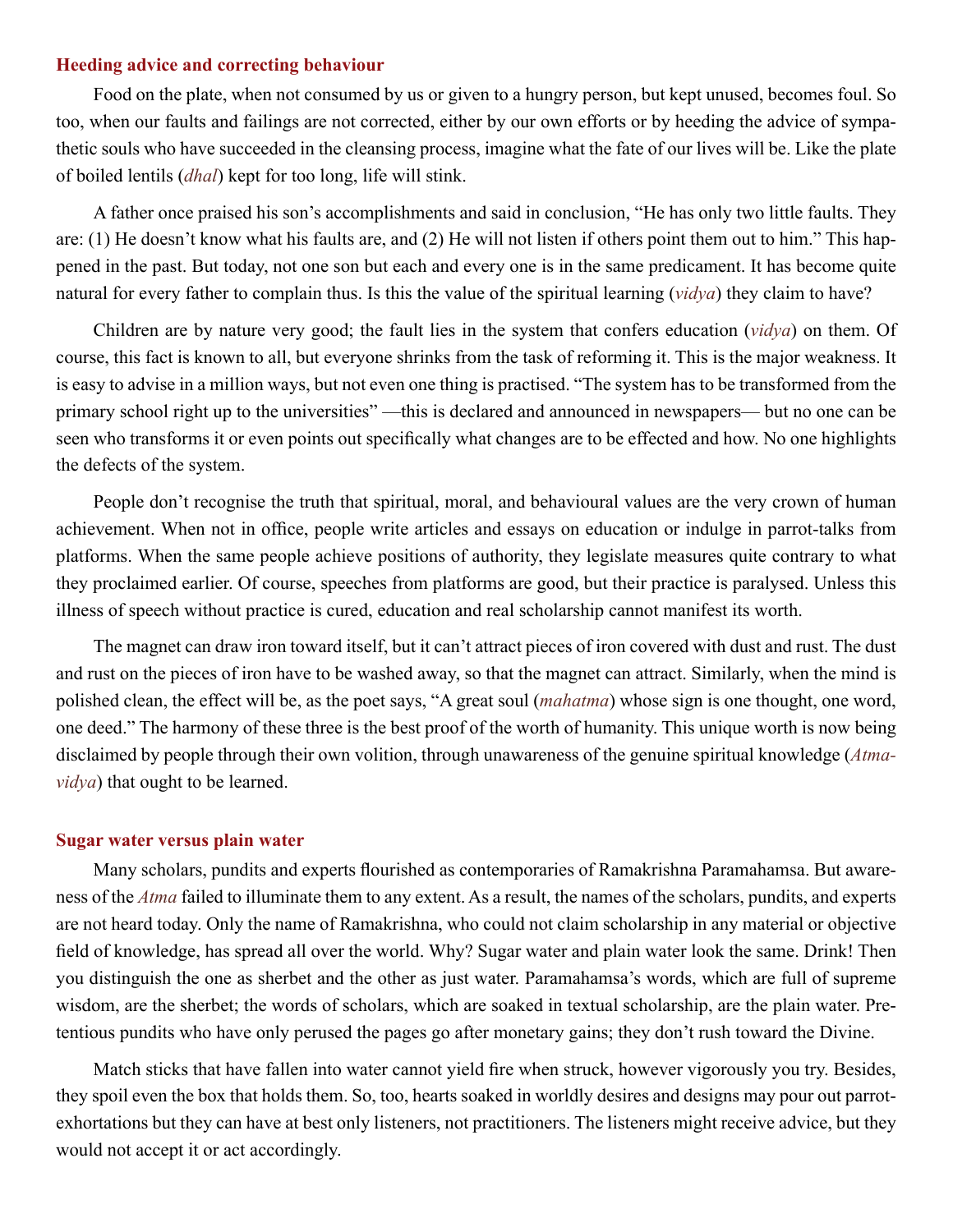#### <span id="page-12-0"></span>**Real and apparent knowledge**

Every event in the world has a special cause that brought it about, namely, knowledge. Of course, without things to be known, there can be no knowledge. Knowledge itself is of two kinds: inner and outer, direct and indirect (*[pratyaksha](#page-60-2)* and *[paroksha](#page-60-3)*), real and apparent. Outer knowledge (*[paroksha](#page-60-3)*) is gained through the ear and other sense organs and through the words of others. Inner knowledge (*[a-paroksha](#page-55-9)*), the true knowledge, knows no plurality; it analyses and understands the attractions and objects that haunt the mind. It purifies the mind and widens the vision of the heart.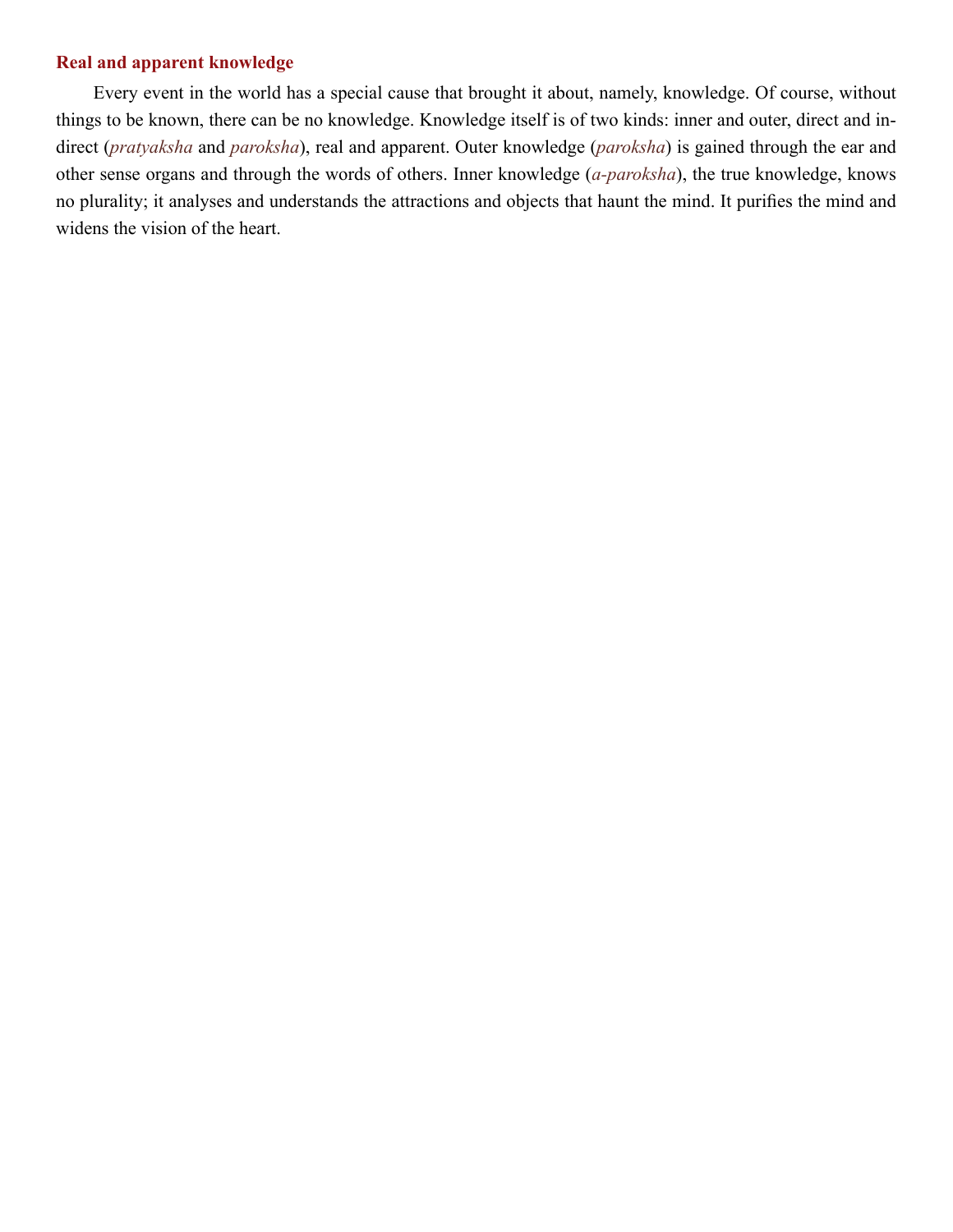## **Chapter 3. Modern Education**

#### <span id="page-13-0"></span>**Problems of the educational system**

Today, the educational system, though very expensive and elaborate, has ignored instruction in morals. In the spiritual teacher's homes (*gurukulas*) of the past, instruction was provided for right living, spiritual advanc ment, and moral conduct and behaviour. Students were trained to lead lives marked by humility, sense control, virtue, and discipline. Now, these qualities are not recognisable among students. Students are not aware of the means or meaning of sense-control. From childhood, they revel in following every whim and fancy; they find pleasure in the free play of the senses and believe only in materialism.

As a result, the situation in the colleges fills one with alarm. The head of the department of health in Calcutta found that 80 out of 100 students in the Calcutta University are afflicted with poor health. In the Bombay region, the condition is even worse, with 90 out of 100 affected. The reason is to be found in the fact that the students are engaged in sensual living, the uncontrolled pursuit of sensory pleasure and evil habits. Can these be counted as gains from education? Or are they to be called "riches" accumulated through perverse ignorance?

Teachers have to identify their role and their responsibility. They have to bear a major share in fostering and preserving the mental and physical health of their tender, innocent wards.

#### **To each their own world**

Every living being looks at the world around, but each one looks uniquely in their own special way. The same object is looked at by ten persons with ten different feelings. The son looks at one individual with the feeling that he is the father. The wife looks on him as the husband. His father looks upon him as a son. His companion has the feeling that he is a dear friend. Since he is the same individual, why doesn't he evoke the same reaction in all? Those who visualise him differently are affected differently. That is the truth.

Once, a *[guru](#page-57-0)* residing in Brahman Mutth (a hermitage), while in a happy mood, chewing betel with great relish, asked his disciple, "Dear fellow! How is the world?" The disciple answered, "Dear *[guru](#page-57-0)*! For each one, their own world." Alhough all are in one world, each one lives in their own world, shaped by their own actions and reactions. This is why [Sankaracharya](#page-62-4) declared "fill your vision with wisdom; then, all that you see will be God." When the vision (*[drishti](#page-57-4)*) is filled with wisdom (*[jnana](#page-58-4)*), creation (*srishti*) is filled with [Brahman.](#page-56-8)

#### **Story of Narayana and Lakshmi**

In the vocabulary of education today, riches (*[dhana](#page-57-5)*) is *[dharma](#page-57-6)* (merit). The pursuit of riches is the "right" path. Every activity (*[karma](#page-58-5)*) has the acquisition of riches as the goal. Possessing wealth (*[dhanam](#page-57-5)*) confers the highest status. There is no ideal more desirable than getting rich. Here is a short story as illustration: [Narayana](#page-59-4) (God) has sixteen manifest aspects; yet, He is the latent immanent reality. So, too, the material [Narayana](#page-59-4), the rupee, also has also sixteen "pennies" (*annas*) as parts. When men worship the rupee as the visible god, [Narayana](#page-59-4) becomes unreachable to them. Few try to estimate the vastness of the loss they sustain therefrom.

One day, in the midst of conversation, [Lakshmi](#page-58-6), the divine consort and the goddess of wealth, teased [Na-](#page-59-4)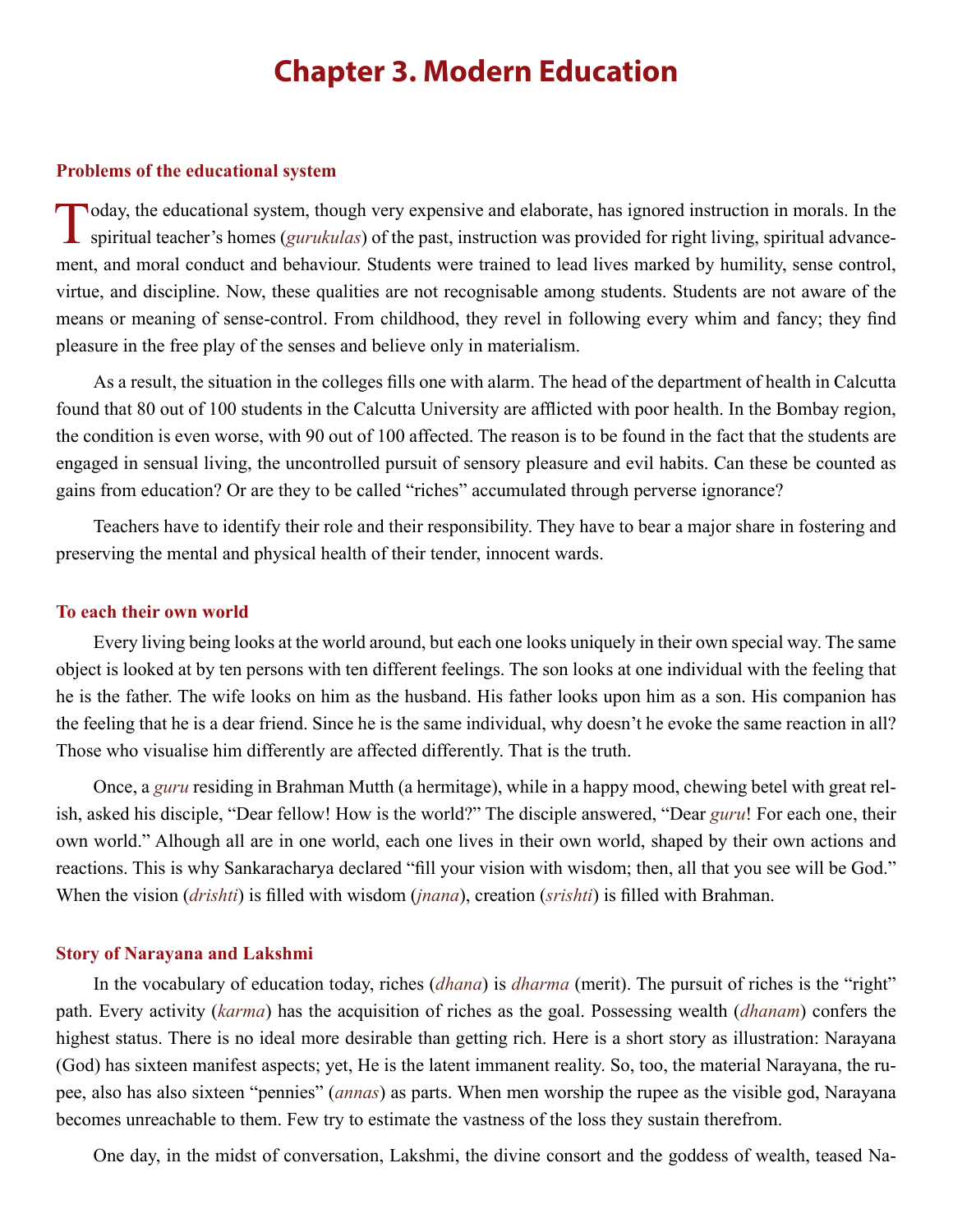[rayana,](#page-59-4) "Lord! The entire world adores Me; not even one in a hundred, why, not even one in a million, worships you." She put forward a plan to test people's sincerity. She said, "Lord! Let's discover the facts for ourselves. Come, we'll go forth into the world and find out."

[Narayana](#page-59-4) agreed. He changed into a great pundit, wearing golden bracelets on his wrists as evidence of the appreciation and admiration of famous academic bodies. He had a garland of beads (from the *rudraksha* bush) around his neck and thick streaks of holy ash on his forehead. He manifested on earth as a redoubtable scholar. He moved from village to village and began enchanting the people through his enrapturing discourses. His splendid personality and deep scholarship attracted the people. Thousands gathered to hear him and followed him from place to place. *[Brahmins](#page-56-9)* invited him to their settlements and honoured him. His arrival was celebrated as a festival, with rich feasting.

While [Narayana](#page-59-4) was being feted thus, [Lakshmi](#page-58-6) appeared on earth as a great female ascetic. She too proceeded from village to village, enlightening the people on the *[Atma](#page-55-3)* through her discourses. Women assembled to hear her fascinating speeches in wave after wave, in massive numbers. They prayed for her to honour their homes with a visit and partake of the feast they were most eager to offer. In reply, she informed them that she was bound by some vows that made it difficult for her to accept their request. She would not eat out of plates already in use in the homes. She said that she must be allowed to bring her own cups and plates. The women yearned so deeply to host her that they accepted the condition. Whatever her vow, they were ready to respect it. Invitations came from every woman, from everywhere.

The female *yogi* reached the house where she was to take food the first day and took from her bag a gold plate, a few gold cups, and a gold tumbler for drinking water. She spread them before herself, for the various items of the meal. When the meal was over, she left, leaving the precious golden articles for the host. She had a new set for each day, she said.

The news spread. The villages where [Narayana](#page-59-4) was holding his delightful discourses also heard the wonderful happenings of the female ascetic's gifts. The *[brahmins](#page-56-9)* who were staunch admirers of the far-famed scholar also rushed to invite the female *yogi* to their homes for lunch! She told them that they should drive the pundit out before she could enter their settlement. She would not set foot there as long as he continued to stay there! She was adamant. Their greed for gold was so strong that they forced the pundit, whom they had adored for so long and so pompously, to leave their village.

Thereafter, the female *yogi* entered the *[brahmin](#page-56-9)* settlement, gave discourses, partook of feasts arranged in her honour, and presented the golden plates and cups to each of her hosts. Thus, she managed to get the pundit driven out of every place where he sought recognition and attention. Instead, she secured the worship of people everywhere. Unable to bear the universal insult, the pundit cast off the role, and [Narayana](#page-59-4) disappeared from the earth. The female ascetic came to know of this. She also gave up her role and resumed her real form. She joined Lord [Narayana](#page-59-4). While they were conversing, she told the Lord, "Now, tell me! What did you discover? Who between us is honoured and worshiped more on earth?" [Narayana](#page-59-4) smiled at her question. He replied, "Yes. What you said is true."

Yes. Today, education and the knowledge gained are being marketed. Money is all in all. Educated people desert their motherland like mendicants in search of money. Is this the sign of a proper education?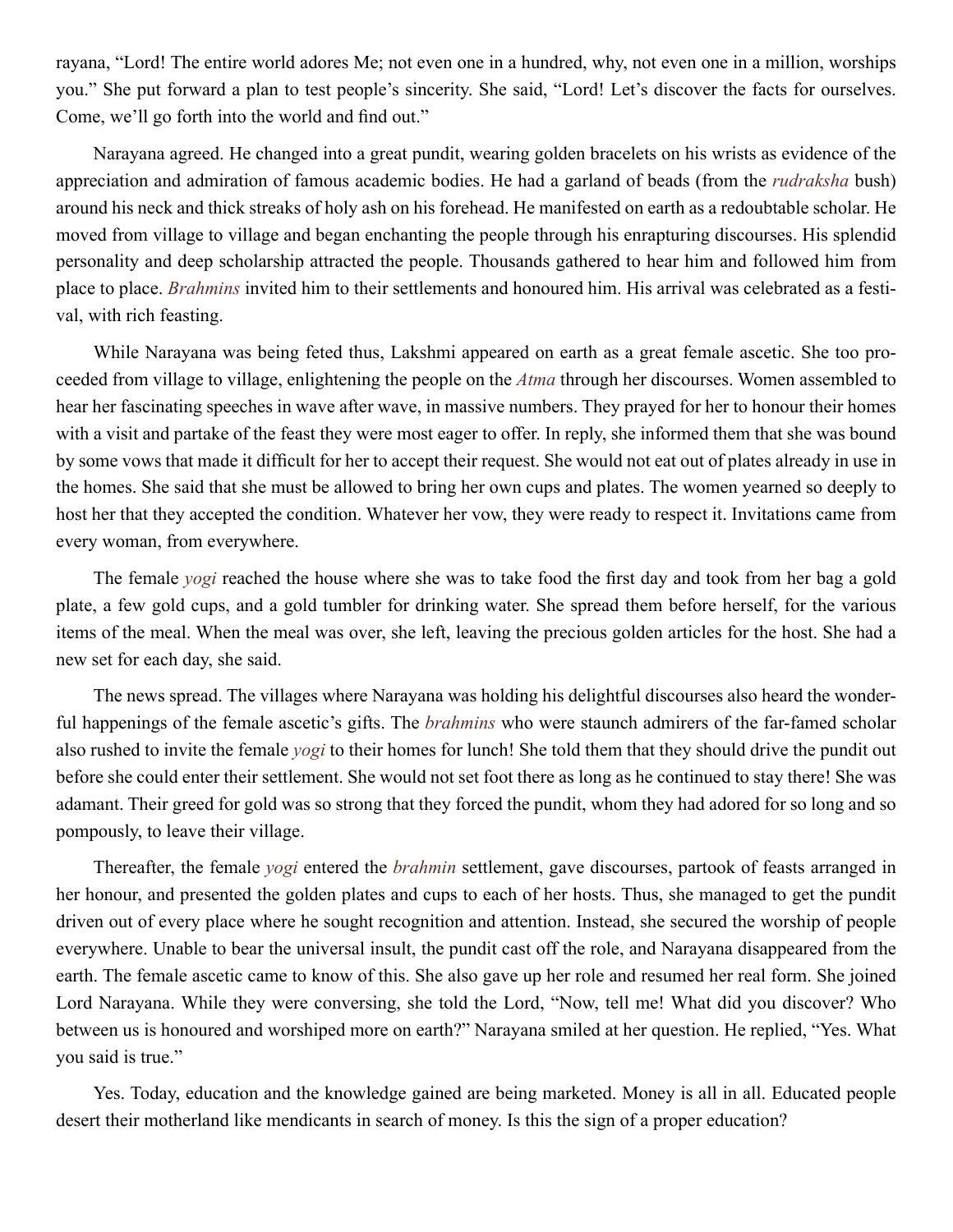## **Chapter 4. Removal of Primal Ignorance**

#### <span id="page-15-0"></span>**The highest goal of Bharath**

For generations, Bharath (India) has been conferring lasting peace and happiness on peoples of all lands through the impact of the spiritual principles it has cherished. The ideal for which this land has striven has been, "May all the worlds be happy and prosperous (*loka-samasthaah sukhino bhavanthu*)."

This has been the highest goal of the people of Bharath. In order to foster and accomplish this holy ideal, the rulers of past ages, sages (*[rishis](#page-61-4)*), founders of creeds, scholars, the learned, matrons and mothers, have suffered and sacrificed much. They have discarded honour and fame and struggled to uphold their conviction and to shape their lives in accordance with this universal vision.

#### **Eliminating pride and egotism**

Rare and costly articles might attract by their external beauty, but, to the eye illumined by spiritual light, they would appear trivial in value. Physical charm and force can never overpower the charm or force of the spirit. The quality of passion (*[rajas](#page-61-9)*) breeds egotism, and it can be identified wherever selfishness and pride are displayed. Until this mode of thought and action is suppressed, the quality of purity (*[sathwa](#page-62-5)*) cannot become evident. And, in the absence of the pure quality, the divine, the [Siva](#page-62-6), the supreme power, cannot be propitiated, pleased, and won.

[Parvathi](#page-60-4), the daughter of the monarch of the Himalayas, was the very acme of physical beauty. In spite of this, she had to acquire the quality of purity (*[sathwa](#page-62-5)*) by destroying pride in personal beauty and her native egotism through intense asceticism. She had to shine in the beauty of the spirit! The legend relates that [Manmatha](#page-59-6), the God of love, who planned to project only [Parvathi'](#page-60-4)s youthful charm to attract [Siva,](#page-62-6) was burned to ashes when her pride in her beauty was destroyed. This incident symbolises the fact that divine knowledge (*vidya*) cannot be gained as long as one is caught up in the coils of the ego. When one equips oneself with spiritual knowledge, pride disappears. But these days, conceit and pride are taken as adding charm to the knowledge required.

The attraction conferred on a person by scholarship in matters relating to the objective world has to be given up; only thereafter can the genuine innate divinity manifest itself. Only then can the personality of the individual, which is the self, accept the divine. The ego in us is the [Manmatha,](#page-59-6) the "agitator of the mind", and it has to be turned into ashes through the impact of divine vision. The divine, the [Iswara](#page-58-7) ([Siva](#page-62-6)), will not yield Himself to physical charm, worldly authority, muscular or intellectual or financial power. This is the inner meaning of the [Manmatha](#page-59-6) episode.

[Parvathi](#page-60-4) underwent extreme austerities and subjected herself (i.e. her ego-consciousness) to sun, rain, cold, and hunger, and thus transformed herself. Finally, [Iswara](#page-58-7) accepted her as half of Himself! This is the stage in spiritual advance called mergence (*[sayujya](#page-62-7)*). It is the same as liberation and release (*[moksha](#page-59-7)* and *[mukthi](#page-59-8)*). In fact, spiritual learning (*vidya*) involves humility, tolerance, and discipline. It destroys arrogance, envy, and all related vices. Such knowledge is the real *[Atmic](#page-56-2)* knowledge.

#### **Develop detachment and eliminate desire**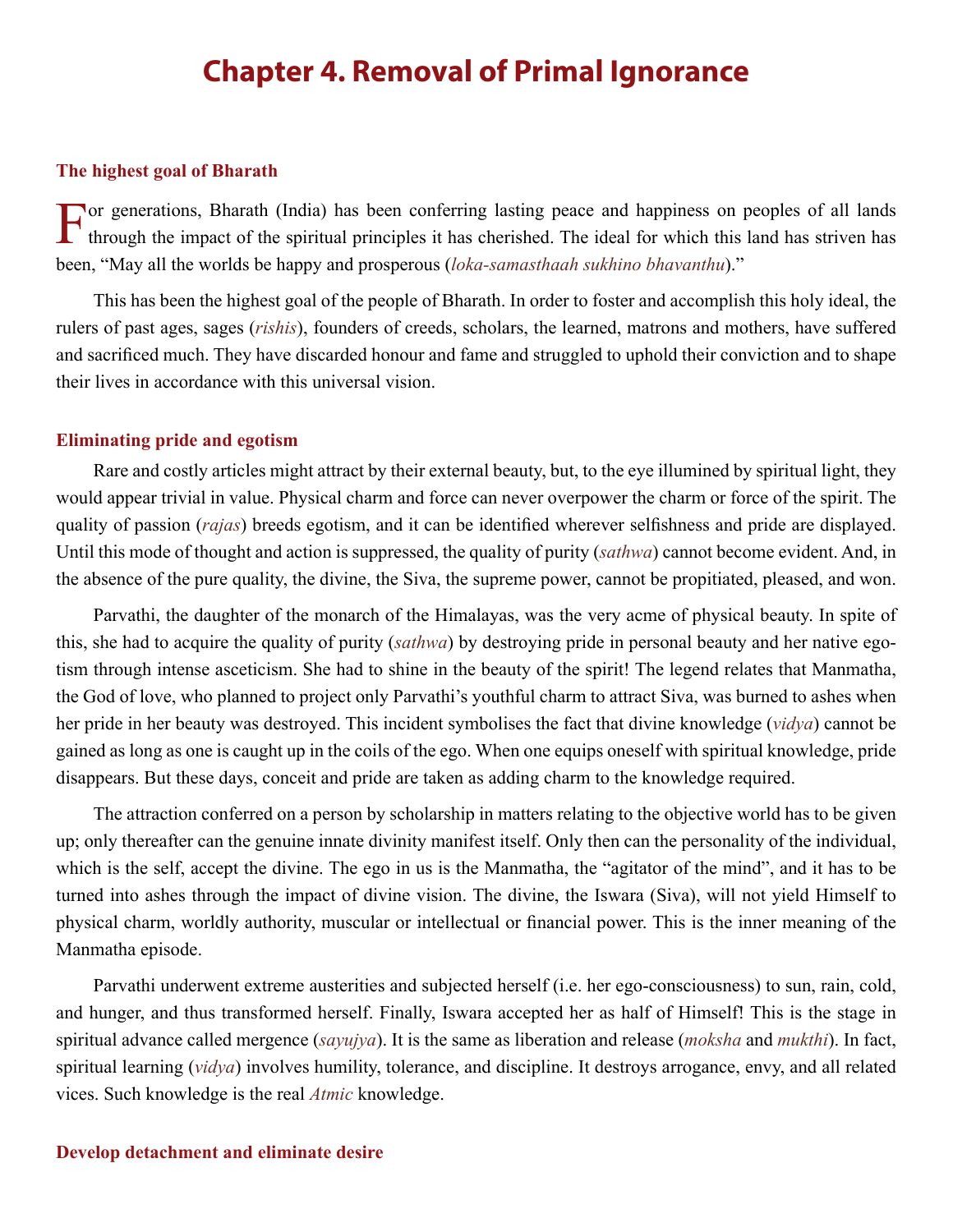<span id="page-16-0"></span>*[Moksha](#page-59-7)* means liberation. All embodied beings long for liberation from the limitation that the embodiment connotes. Every living being is perforce an aspirant (*[mumukshu](#page-59-9)*) for liberation, a practitioner of renunciation. Everyone has to be a renunciate (*thyagi*), versed in detachment. This is the final truth, the indisputable truth. When we give up our body and leave, we don't take even a handful of earth with us. When we don't learn to give up, upon death nature teaches us this great truth about the need and value of detachment and renunciation. So, it is good to learn the lesson even before this happens. The person who learns and practises this truth is indeed blessed.

Detachment is the second valuable virtue that spiritual learning (*vidya*) imparts (the first being the absence of pride and egotism). Empty a pot of the water that filled it, and the sky that one could see within the pot as an image or shadow gets lost along with the water. But the genuine sky enters the pot. So too, when that which is not *[Atma](#page-55-3)* is discarded, *[Atma](#page-55-3)* remains and liberation is attained.

But what has to be discarded is not an objective impediment; the renunciation has to be subjective. Many people interpret renunciation (*thyaga*) to mean either giving away money and land as charity or performing rituals or sacrifices (*yajna* or *yaga*), or giving up hearth, home, wife, and children and proceeding to the forest. But renunciation does not mean such gestures of weak mindedness. These are not as difficult to give up as they are believed to be. If so minded, one can go through these acts easily and give up what the acts prescribe. The real renunciation is the giving up of desire.

The giving up of desire is the real goal of a person's existence, the purpose of all his efforts. It involves giving up lust, anger, greed, hatred, etc. The fundamental renunciation should be that of desire. The other feelings and emotions are its attendant reactions. We say "He who has the bow in his hand (*kodanda pani*)"; but this implies that he also has the arrow in his hand. The bow implies the arrow. In the same manner, desire implies the presence of lust, anger, greed, etc. These latter are veritable gateways to hell. Envy is the bolt, and pride is the key. Unlock and lift the bolt, and you can enter in.

#### **Humanity and animal**

Anger will pollute the earned wisdom. Unbridled desire will foul all actions. Greed will destroy devotion and dedication. Anger, desire, and greed will undermine the actions, spiritual wisdom, and devotion and make one a boor. But the root cause of anger is desire, and desire is the consequence of ignorance (*[a-jnana](#page-55-10)*). So, what has to be got rid of is this basic ignorance.

Ignorance is the characteristic of the animal (*[pasu](#page-60-5)*). What is an animal? "That which sees is the animal (*pasyathi ithi pasuh*)." That is to say, the animal is that which has outward vision and accepts what the external vision conveys. The inward vision will lead a person to *[Pasupathi](#page-60-6)*, the Lord of all living beings, the master of animals. One who has not mastered the senses is the animal. The animal has harmful qualities born along with it, qualities that cannot be eliminated so easily. The animal cannot get free of them, for it has no capacity to understand the meaning of the advice given. For example, we may bring up a tiger cub with affectionate care and train it to be gentle and obedient. But when it is hungry, it will relish only raw meat; it won't eat *puri* and potato!

But people can be educated into better ways. Hence, the statement in the scriptures, "For all animate beings, birth as a human is a rare achievement." Humans are indeed the most fortunate and most holy among animals, for their inborn qualities can be sublimated. A human born with animal qualities can elevate itself through self-effort and training into a master of the animal qualities (*p[asupathi](#page-60-6)*). The beast is born "cruel" and dies "cruel".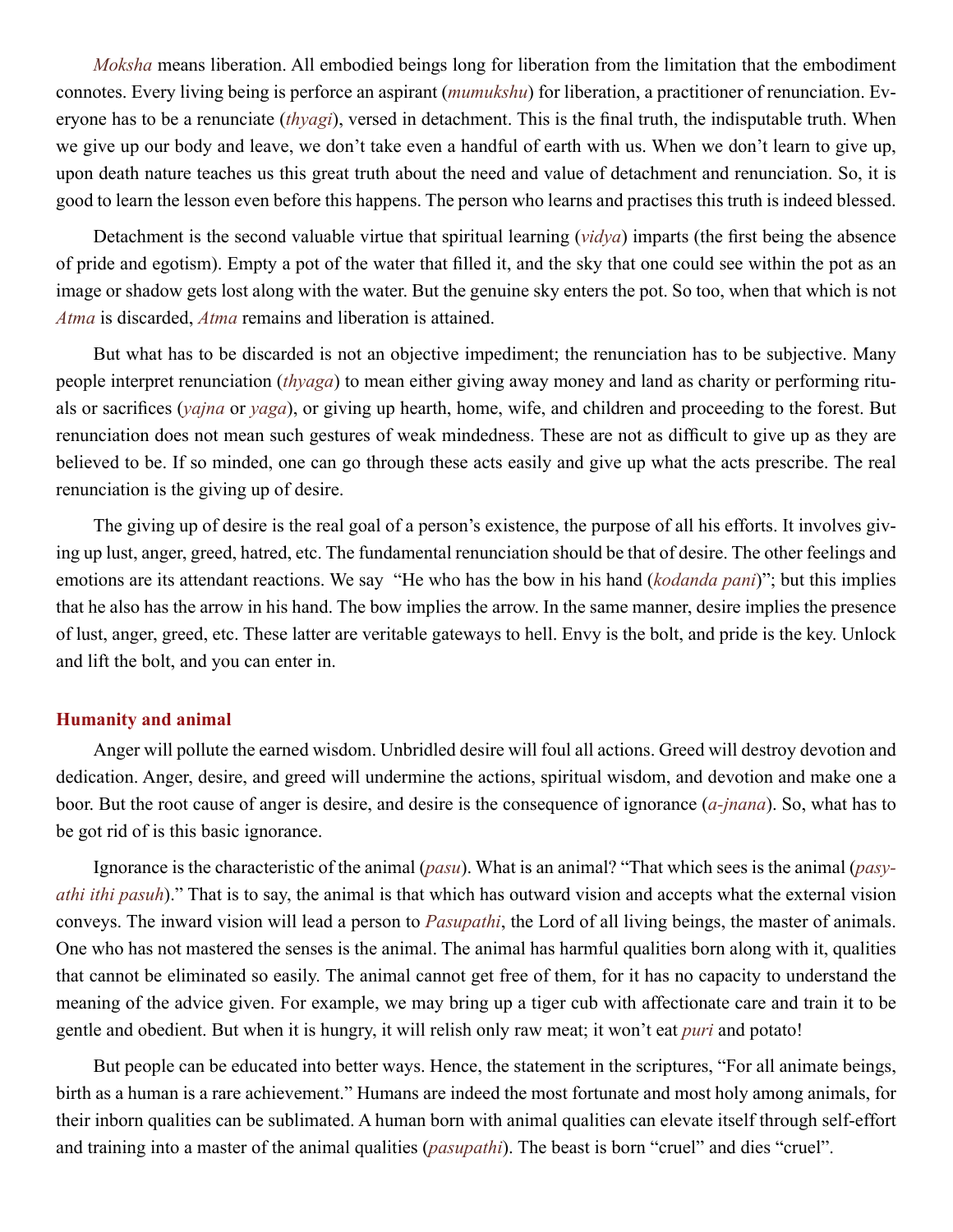A life lived without mastering the senses doesn't deserve the name. A human is endowed with many capabilities, and years are wasted if the senses are not controlled and directed properly. Valid education (*vidya*) helps one achieve success in this process of mastery. Education promotes humility (*vidya* confers *vinaya*). Through humility, one acquires the right to engage in professions. That authority confers prosperity. A prosperous person has the capacity for charity and right living. Right living can confer happiness here and hereafter.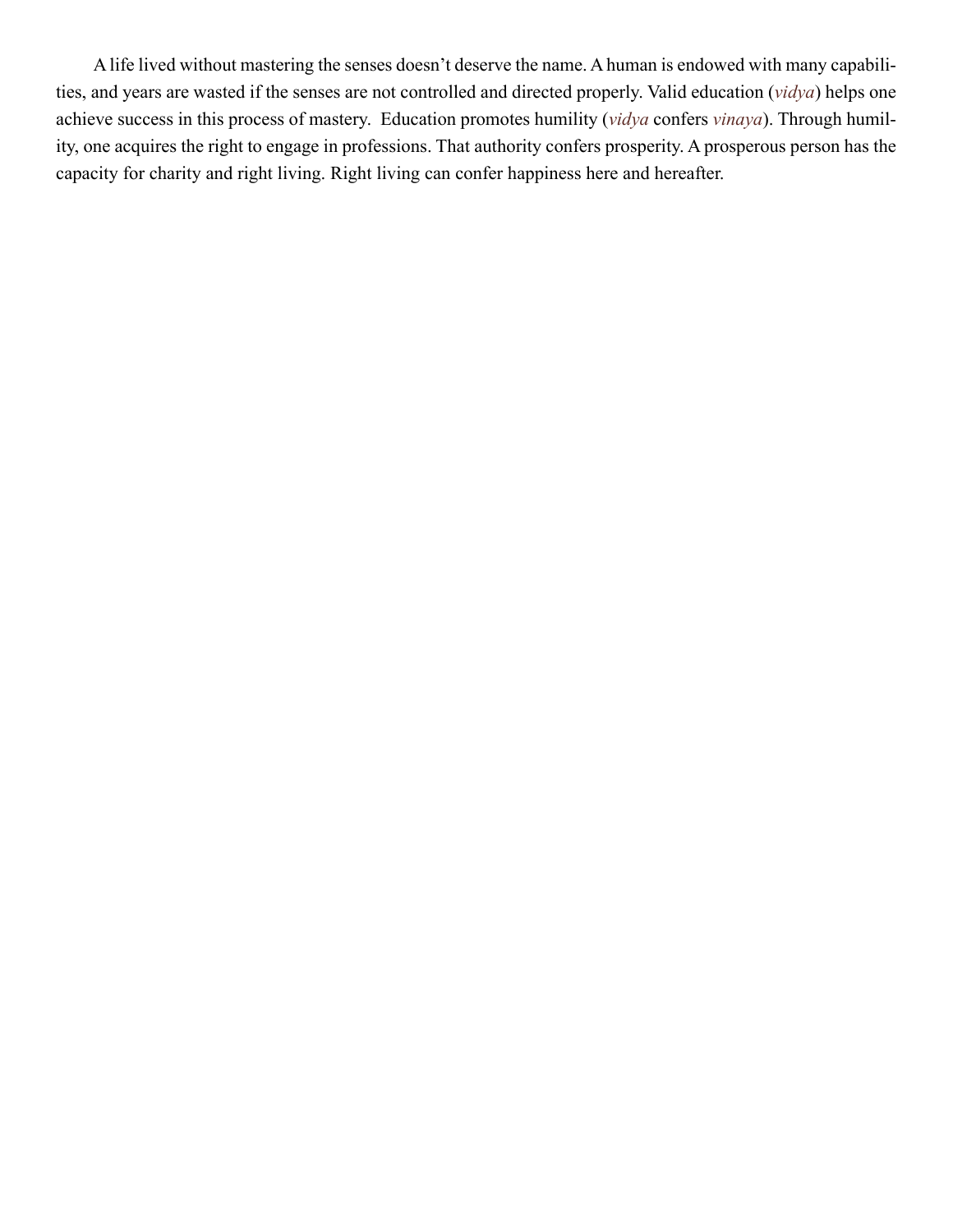## **Chapter 5. Spiritual Discipline**

<span id="page-18-0"></span>ducation must determine and delve into the nature and characteristics of spiritual search for the Absolute or<br>the Overself —the Highest Atma (Paramatma). It must prove its true character by manifesting as a spring of morality, laying down axioms of virtue. Spiritual education (*vidya*) is its own visible proof. It is the root of faith in every faith. It prepares the mind of man to appreciate and adhere to the faith and to direct man's living along that course. This has been named philosophy.

Philosophy means love of knowledge. Knowledge is a treasure of incalculable richness. Education is the relentless pursuit of knowledge, urged by love for its value and undeterred by difficulties. Spiritual education tries to probe behind the forms assumed by things and the appearances they put on and discover the reality that alone can explain them. The truth has to be known and lived by; it has to be visualised; this is the function of spiritual learning.

Spiritual learning (*vidya*) is the effulgence that permeates a full life. In the West, education deals more with concepts and conjectures; in the East, education deals more with truth and totality. The principle sought by spiritual education is beyond the field of the senses.

#### **The human body**

Man is a triune composite of body, mind, and spirit (*[Atma](#page-55-3)*). As a consequence, man has three natures in his make up: (1) a low, animal nature, (2) a human nature, replete with worldly knowledge and skill, and (3) the genuine nature of man, namely, the divine, *[Atmic](#page-56-2)* nature. Becoming aware of this third nature and establishing oneself in it —this is spiritual education (*vidya*).

The body is a machine with the five elements as its components: space, air, fire, water, and earth. God is playing with it, Himself unseen.

The body is a tree; love of Self is the root; desires are the branches it sends forth; qualities, attributes, and modes of behaviour based on basic nature are the flowers issuing therefrom; joy and grief are the fruits it offers.

The human body is a world in itself. The blood flows through and animates every part of the body. God flows in and through and activates every spot in the world.

#### **Education reveals the good and bad**

Only one law guides and guards this world: the law of love. The joy or grief, good life or bad, of each nation or community is decided by and derived from its activities. The "bad" is in fact "good" in reverse. It serves to teach what has to be avoided. It would not be "bad" for all time; it is ever short lived. Neither "bad" nor "good" can be pronounced as "absolutely unrelieved" states. Spiritual learning (*vidya*) reveals and makes clear that "good" and "bad" are only reactions caused by the failings and feelings of the mind.

One must be able to judge the difference between one "good thing" and another that seems to us to be "better". If one cannot do so, one will hold on to the first thing that seems good and discard the rest. But it must be understood that the "better" is not harmful to the good. Just as "unrighteousness" prods one to cultivate "righteousness", troubles induce one to manifest compassion and charity. Suffering is the inevitable seed of compassion. If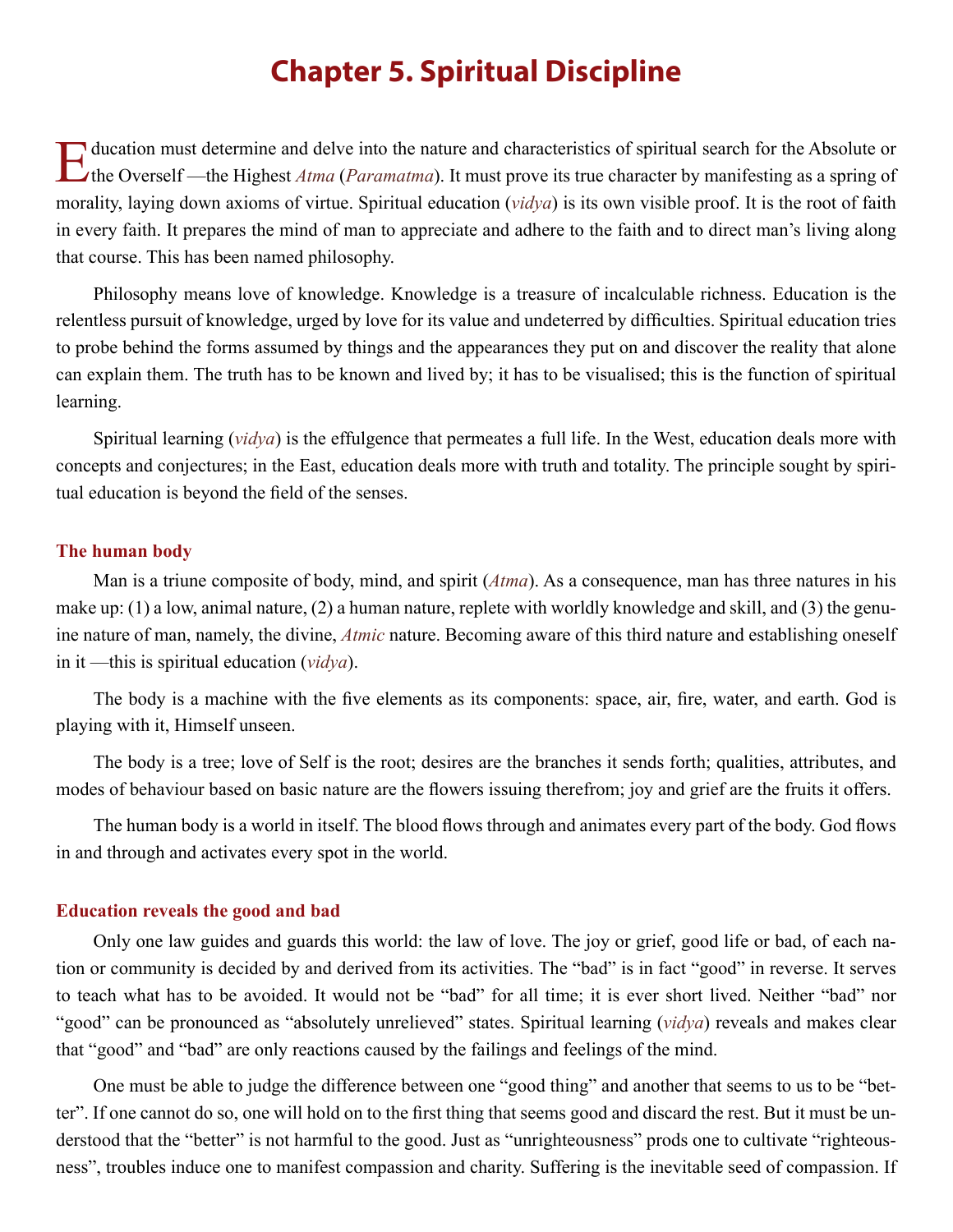<span id="page-19-0"></span>there were no wrong and no suffering, one would have become either stock or stone. One who has no capacity to weigh and to respond to the call of agony and pain is like a blind person who cannot distinguish between what is good and what is bad. People without discrimination behave in this blind manner.

#### **Desires and thoughts cause birth and death**

Desire breeds wishes. Wishes cause birth and death. When one is devoid of desire, one need not go through birth and death. The next birth is the result of unfulfilled desires in this life and is determined by them. Those who have no trace of desire for material objects can achieve the awareness of the *[Atmic](#page-56-2)* reality.

In fact, the desire to know God, to love God, and to be loved by God does not bind. When awareness of God dawns in all its splendour, every worldly, sensual desire is reduced to ashes in the flames of that awareness. The individual Self will turn toward the Universal Self as soon as desire comes to an end and the Self delights in supreme peace (*[paramasanthi](#page-60-8)*). The Self must break off all contact with non-self, so that it can earn immortality.

You are a heap of thoughts. Your thoughts play a vital role in shaping your life. That is why you are advised to watch your thoughts and to welcome only good ones. Spiritual learning (*vidya*) stabilises good thoughts in the mind and thus rises to the status of knowledge of the supreme Reality (*[Atma-vidya](#page-55-1)*). For example, a chair evokes an idea in your mind of a certain form and name. The word wood doesn't produce the same idea and name-form. The value of that name-form depends on the usefulness you attribute to the wood. The relationship between you and the material world must be such as to make desires flee from you, not to make desires more intensive and extensive.

Really speaking, no one loves or desires any article or thing, appreciating it as itself. One loves it at all times only for selfish reasons, for one's own sake. No move is indulged in without a specific purpose.

But the learning derived from spiritual education will reveal that the individual is not entirely responsible for even the motive that prompts him. The activity (*[karma](#page-58-5)*) is not fully one's own! Nevertheless, it is one's *[karma](#page-58-5)* that elevates or degrades one's status.

Death involves certain developments that weaken and extinguish life. It does not affect the *[Atma](#page-55-3)*; which has no death and cannot be destroyed. Therefore one should not fear death. Death is but another stage of life. However long one suffers from illness or however severe the injury, death can happen only when time signals the right moment. When the yearning for living ends, there can be no more birth.

#### **The Atma activates all**

One single energy (*[sakthi](#page-61-10)*) activates all hands, sees through all eyes, and hears through all ears. In fact, all mankind is made of one divine substance. The human body, whether in America, China, Africa, or India, has the same components of flesh, blood, and bone. The instinctive urges and awareness are common to all living beings. When investigation is done through scientific means, the truth that there are signs of awareness of life in stone and tree and metals can be demonstrated.

The *[Atma](#page-55-3)* is a spark of the Divine. Its latent existence can be known by inquirers. God is ONE. Whatever one's nationality, whatever religion one professes, one can realise the Universal Absolute ([Brahman\)](#page-56-8) if one masters the science of spiritual advancement (*[Atma-vidya](#page-55-1)*). Faith in the ONE God is the crux, the central point. Other beliefs, concepts, and conjectures revolve as the rim, on the periphery.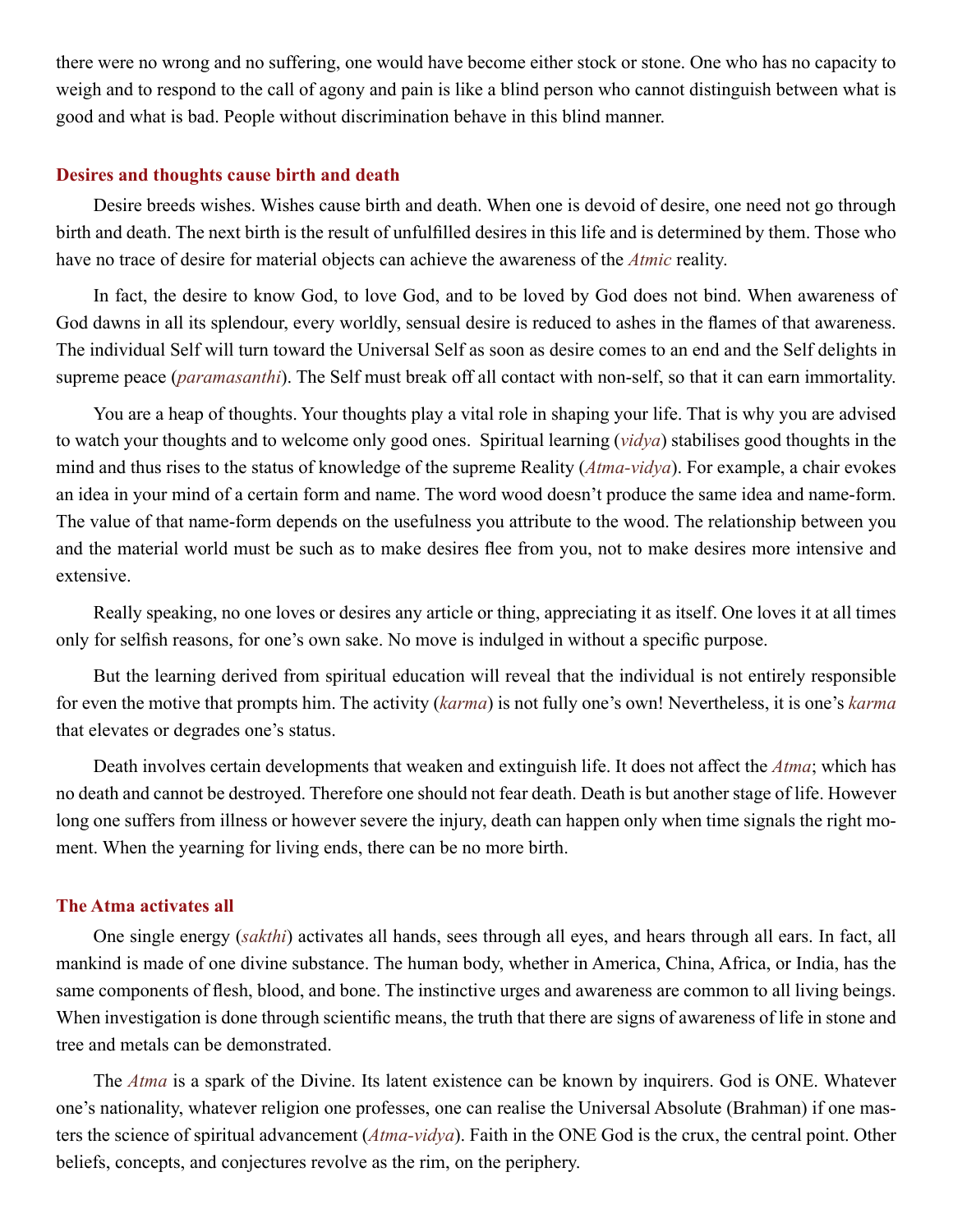## **Chapter 6. Spiritual Preceptors**

#### <span id="page-20-0"></span>**Learning without culture of the spirit is barren**

The inescapable destiny of every living being is the attainment of Fullness. It can't be avoided or denied. Our present condition of incompleteness is the consequence of thoughts, feelings, passions, and acts of past lives So too, our future condition is being built on the basis of our present deeds, thoughts, and feelings. Thus, we are the cause of our own fortunes and misfortunes. This doesn't mean that we shouldn't seek and secure assistance from others to promote our good fortune and avoid misfortune. Such assistance is essential for all, except perhaps a small minority. When we get this help, our consciousness is purified and sublimated and our spiritual progress is accelerated. In the end, we achieve perfection and fullness.

This vivifying inspiration can't be obtained through the perusal of books. It can be gained only when one mind element contacts another mind element. Spending an entire life pouring over books and thereby becomes intellectually very talented can't advance to the slightest extent the cultivation of the spirit. It would be unwarranted to claim that a person who has reached the acme of intelligence has thereby progressed and succeeded in reaching the acme of spiritual wisdom. Scholarship and culture are not related as cause and effect. However learned one is in worldly knowledge, unless one's mind is cultured, the learning is mere junk. The best and most fruitful system of education teaches culture and helps the culture permeate and purify the learning that is gathered.

As a result of the study of books, or, in other words, as a result of worldly education, one's intelligence may be sharpened and expanded. One can even deliver wonderful discourses on spiritual subjects. But, one's spiritual life cannot be taken to have advanced in proportion. The teaching imparted to us by another person might not enter the heart and transform one's nature. This is why learning without intensive culture of the spirit proves barren.

#### **Pupils, gurus, and Avatars**

Only the great one who has the *[Atmic](#page-56-2)* truth imprinted on the heart is to be accepted as *[guru](#page-57-0)*. And only the individual who can welcome this truth and is eager to know it is to be accepted as pupil. The seed must have the life principle latent in it, and the field must be ploughed and made fit for sowing. The spiritual harvest will be plentiful if both these conditions are fulfilled. The listener has to possess a clear receptive intellect, or else the philosophical principles that form the basis of spiritual wisdom (*[jnana](#page-58-4)*) will not be comprehended. The *[guru](#page-57-0)* and the pupil both have to be of this stature. Others who have no such qualification or authority can only dabble and play about purposelessly in the spiritual field.

Some *[gurus](#page-57-0)* have far higher stature and far deeper capabilities than these learned and cultural masters: the *[Avatars](#page-56-10)*, the human incarnations of God. By mere willing, they confer the blessing of spiritual strength. They command and, by the very force of that command, the lowest of the low rises to the status of one who has attained.. Such people are the *[gurus](#page-57-0)* of all *[gurus](#page-57-0)*. They are the highest manifestations of God in human form.

#### **Visualising God**

A human can visualise God only as a human. God appears in human form in answer to human prayer, since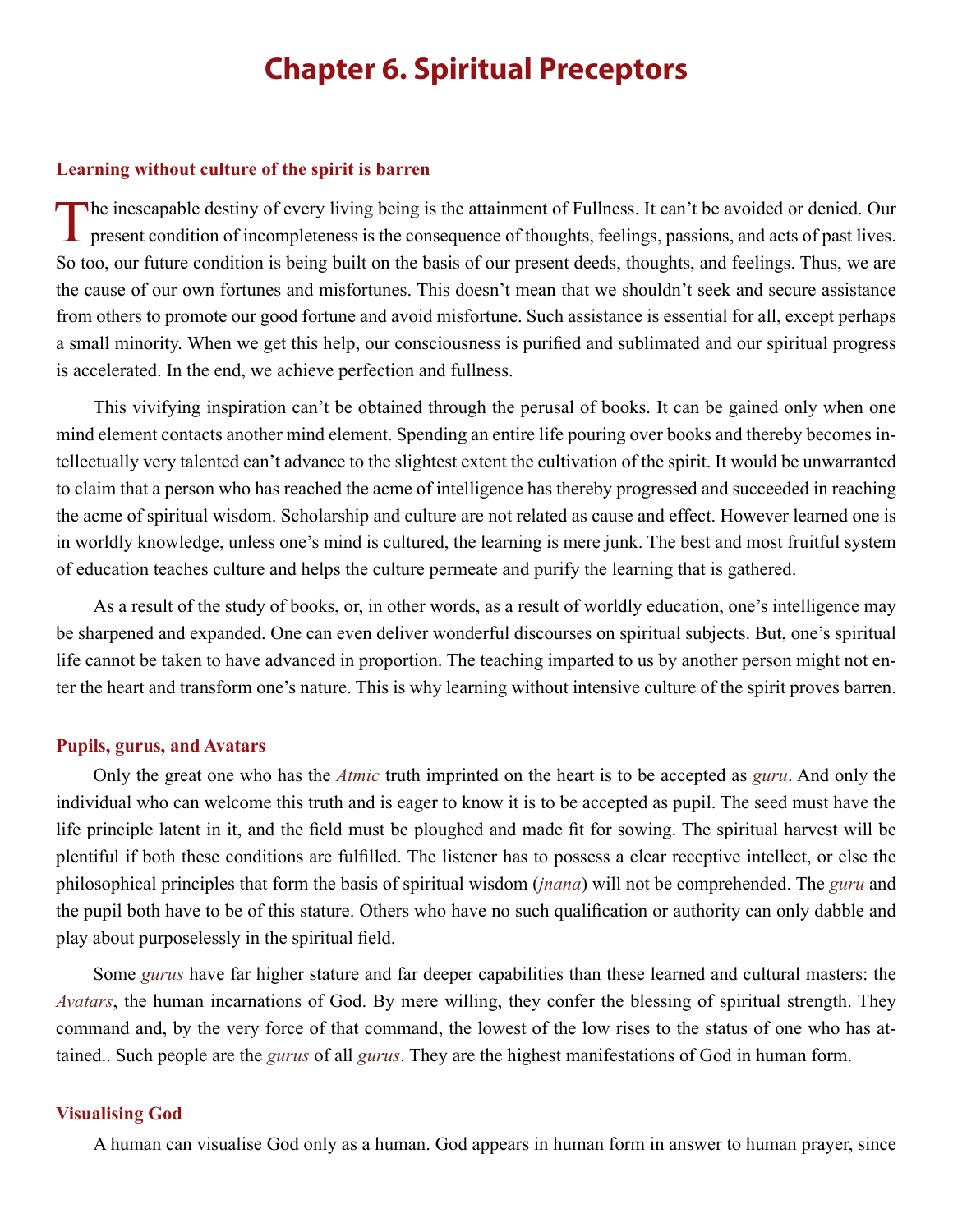<span id="page-21-0"></span>humans can experience only that vision as real. Try to visualise God in another form, and you have to contemplate some crooked ugly form and make great effort to believe that that form, which is lower than the real one, is He.

One ignorant person agreed to mould an idol of [Siva](#page-62-6) and spent many days preparing it. As a result of his labour, he produced an image of a monkey! Humans are unable to picture, through imagination, any form of God beyond the human. So, we have to wait for the chance of perceiving the reality of the Person by ourselves reaching a stage above and beyond the human level.

As at present created, humans are encased by nature, so they can see God only as a human. There is no escape. When buffalos yearn to worship God, limited as they are by the buffalo nature, they can imagine God as a Cosmic Buffalo. So too, a human imagines the divine Principle as a cosmic perfect person (*[purusha](#page-61-11)*) with human limbs and human qualities.

Human, buffalo, fish —these can be compared to vessels or containers. Take it that these vessels proceed to the limitless ocean of Divinity to fill themselves with it. Each can have it only in its own shape and size, right? The human vessel will earn and accept God as having a human form; the buffalo vessel, a buffalo form; the fish vessel, a fish form. All these vessel-forms contain the identical water of the ocean of divinity. When people visualise God, they see God as human. Each imposes on God its own form. If we try to imagine God to have some special peculiar form, it becomes highly distorted, as in the case of an ignorant man who labours to make an idol of [Siva](#page-62-6) and ends up with a monkey form!

#### **Spiritual education is experiencing the truth**

The petty investigation done by ordinary reason, unfed by wisdom, can help to perceive only nothingness. A person who investigates thus can only deliver lectures condemning *[Avatars](#page-56-10)*. If you happen to be present and listening, ask the speaker, "Venerable sir! Have you understood the meaning of the words omnilocation, omnipotence, and omnipresence?" One is confined to the objective nature, which one contacts through his senses. So, one is helpless in understanding these ideas. The speaker doesn't know any more about these concepts than does the common unlettered person. Though they are ignorant of these vast horizons of thought, speakers of this type create confusion and distress through their teachings.

Spiritual education is, in reality, experience of the truth, awareness of the truth. Pleasing oratory should not be mistaken as experiencing the Truth, which comes about only in the innermost tabernacle of the Self.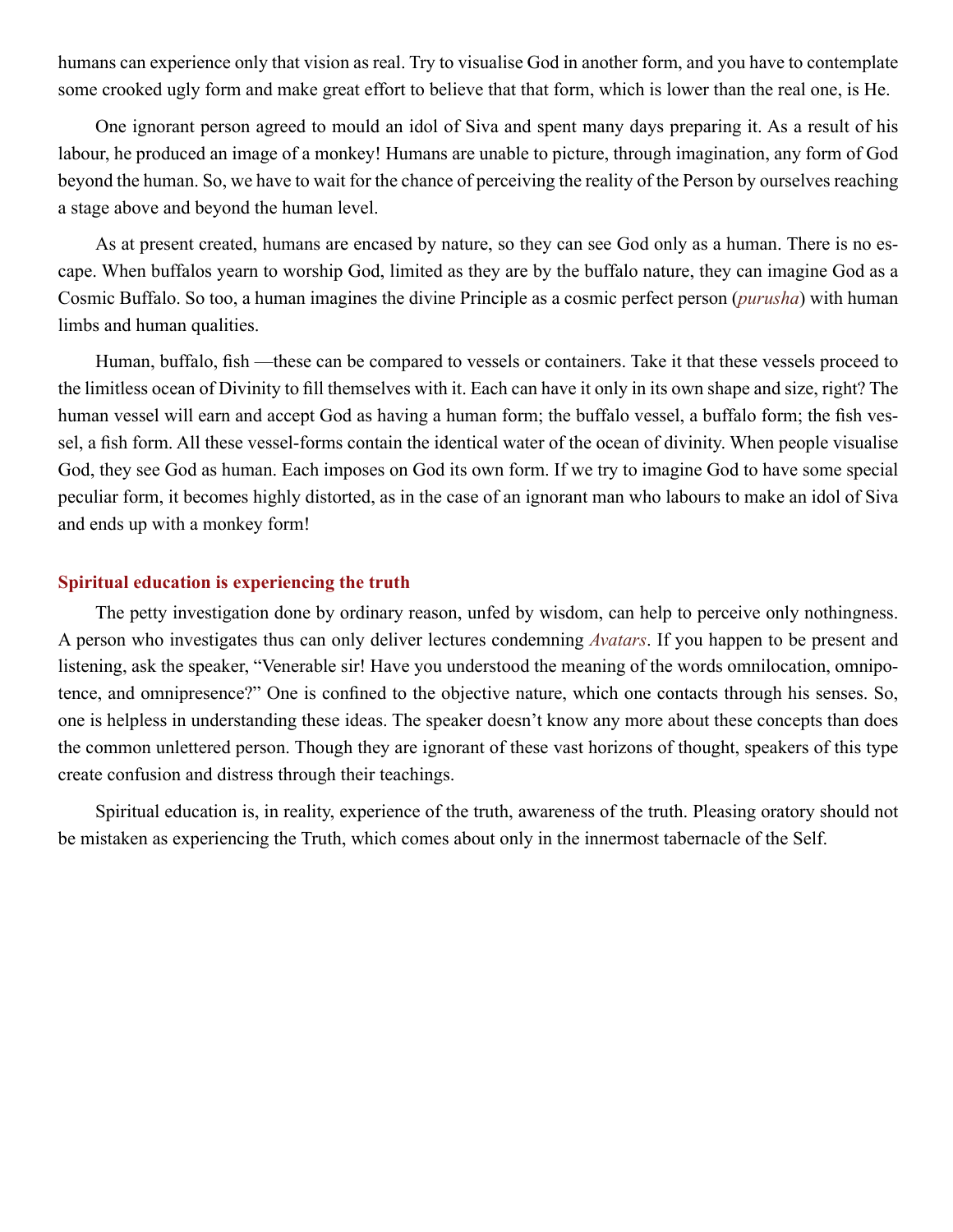## **Chapter 7. Culture of Dharma**

<span id="page-22-0"></span>The human being is like a seed. Just as the seed sprouts into a sapling and grows continuously into a tree, the human has to grow and attain fulfilment. This requires mastering two fields of knowledge. Knowledge of the world, that is to say, knowledge concerning the manifested universe. And knowledge of the other world. The first confers means the for living (*[jivana-upadhi](#page-58-8)*); the second confers the goal of life (*[jivana-paramavadhi](#page-58-9)*).

The means for living are the things that can satisfy one's day-to-day needs. One has to acquire them and store them, or acquire the capacity to get them when required. The knowledge of the goal of life involves inquiry into problems like: "For what end should one live?" "Who is the Creator of all that we become aware of?" "What exactly am I, this distinct individual I?" This enquiry ultimately reveals the goal. The scriptures of all religions and the many moral codes derived from them are concerned with problems that transcend the limits of this world like: "Why are we here?" "What do we really have to do to deserve this chance of life?" "What are we to become?"

#### **Living a regulated and disciplined life**

What is the most beneficial way for man to live in this world? The answer: live a regulated and disciplined life. Real education must train one to observe these limits and restrictions. We take great pains and suffer privations to master worldly knowledge. We follow some regimen with strict care in order to develop the physique. Whatever our objective, we obey an appropriate code of discipline.

What exactly are the gains of disciplined thought and conduct? The rules and regulations are elementary at first. Then, they enable one to be aware of regions beyond the reach of the senses. Later, one can journey beyond the reach of one's mind, and beyond even the outermost walls of what is reachable by all powers enclosed in the human body. Finally, one realises and experiences the truth of Truth, namely, one is the One that is immanent in all, that is, in the entire cosmos. One is filled with bliss when fixed in this faith and in this awareness.

This process is the acquisition of real education (*vidya*), the culmination of the best educational process. During the process, real education also instructs incidentally about the ideal configuration of society, the most desirable affiliations between people, the most beneficial relations between peoples, races, nations, and communities, and the best mode and manner for day-to-day life. Real education implants these in the heart, as deep as is necessary for human progress.

Of all professions, the teacher's profession has to adhere to the ideal of truth. When teachers stray from truth, society meets with disaster. Thousands of tender children, unacquainted with the ways of the world, pass through their hands. The impact of their teachings and their personality will be great and lasting. Therefore, the teacher has to be free from bad habits.

Children automatically adopt the habits and manners of elders —this is an ever-present danger. When evil influence is directed toward the thousands who receive the impact, society gets polluted. And, in time, the social evil also contaminates the teacher in some other way. "This is the lesson you taught me, O Lord!" runs the song. The teacher is laughed at and humiliated one day by his own pupils. So, the teacher must equip himself with virtues.

The king is honoured only inside his kingdom. He is adored only within its borders. But the virtuous man is honoured and adored in all countries.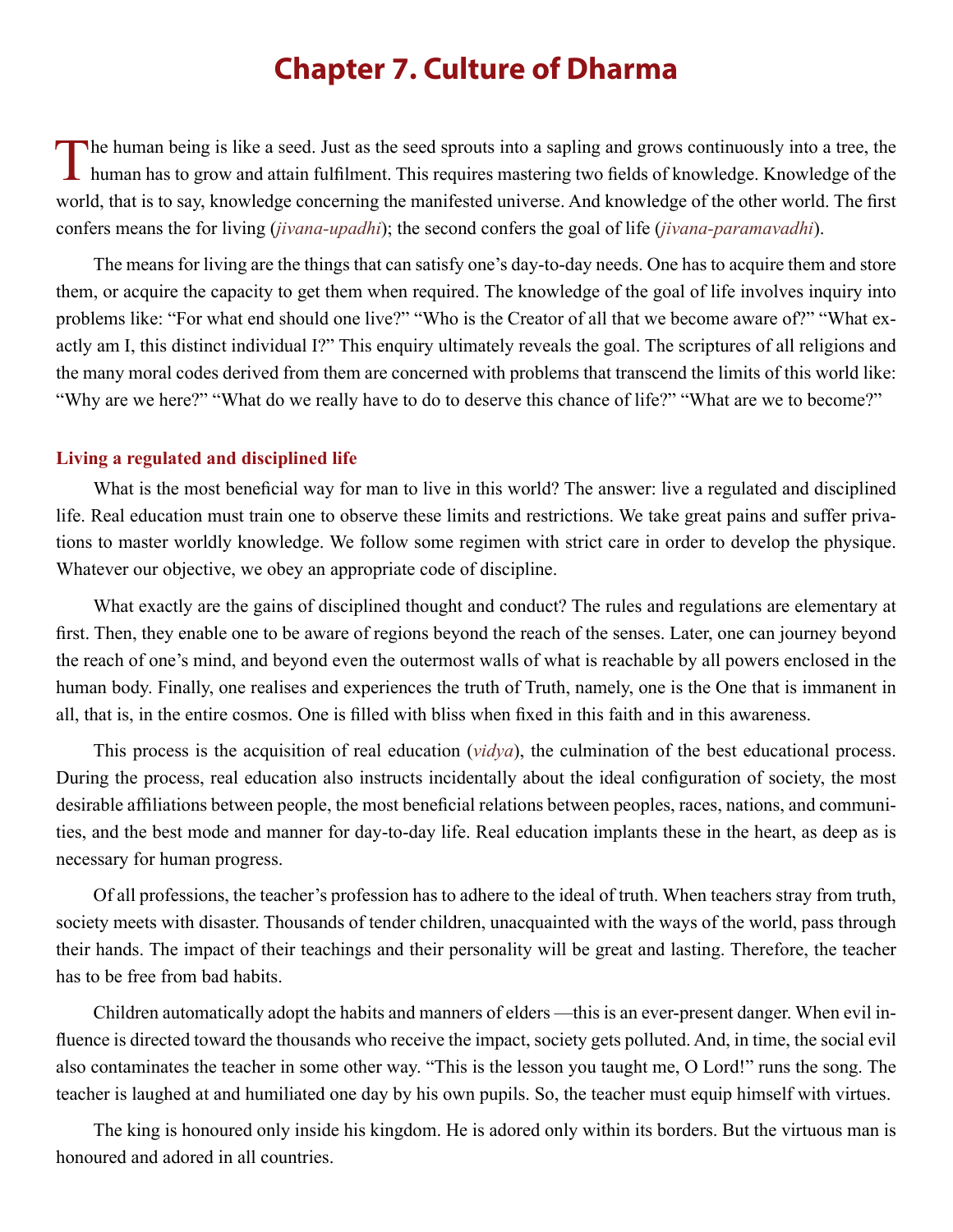<span id="page-23-0"></span>A person may have outstanding physical beauty, may have the sparkle of robust youth, may boast of a high noble lineage, and may be a famed scholar. But if the person lacks the virtues that spiritual discipline can ensure, the person is to be reckoned only as a beautiful flower, with no fragrance.

#### **Following one's dharma**

When quite young, [Mohandas Karamachand Gandhi](#page-57-7) witnessed along with his mother a drama on ["Sravana](#page-63-4) and his devotion to his parents", and he resolved that he must also become [Sravana.](#page-63-4) He witnessed a play on Harischandra, and it impressed him so deeply that he resolved to become as heroically devoted to virtue as Harischandra himself. These transformed him so much that he became a great soul (*[mahatma](#page-59-5)*). [Gandhi](#page-57-7) had a teacher who taught him wrong paths. But [Gandhi](#page-57-7) did not adopt his advice. As a consequence, he was able to bring freedom to the country. In this land of India (Bharath), there are thousands and thousands of prospective great souls. The examples we have to hold before them are the men and women who have learned and practised spiritual education (*[Atma-vidya](#page-55-1)*).

The ancient culture of India (the *[Sanathana Dharma](#page-62-8)*) is acclaimed as of supreme value, not merely by Indians (*[Bharathiyas](#page-56-11)*) but by people of all lands. The reason for its universal renown is that it is based on the *[Vedas](#page-64-3)*. "The *[Vedas](#page-64-3)* are the source of all principles of morality or *[dharma](#page-57-6)* (*Vedhokhilo dharma moolam*)". *[Dharma](#page-57-6)* implies all the prescriptions for actions and attitudes that are needed to preserve the status one has gained as the highest among animals and living beings. The *[Vedas](#page-64-3)* are the treasure chests that contain all the duties and obligations, rights and responsibilities that one has to accept and abide by in life.

#### **Advice for pupils**

In the ancient hermitages, after a pupil had finished the studies, the *[guru](#page-57-0)* gave the pupil such exalted advice as no pupil in any other country received from a master. These were the commands:

Consider mother as God; consider father as God; consider preceptor as God. Speak the truth; act righteously; do not adopt other ways.

*Mathru Devo bhava; pithru Devo bhava; acharya Devo bhava. Sathyam vadha; dharmam chara; no itharaani*.

This was the advice: "Stop all acts that are unrighteous. Engage yourselves only in such activities as would promote your progress." The *[Vedas](#page-64-3)* and the *[Upanishads](#page-63-1)* are referring only to these commands when they lay down that we should utter peace, peace, peace (*[santhi](#page-62-9)*, *[santhi](#page-62-9)*, *[santhi](#page-62-9)*), praying for peace on earth.

The advice given to the pupils is, every bit of it, highly powerful. By his devoted service to his mother and father, [Dharmavyadha](#page-57-8) won eternal fame. Through consistent adherence to truth, [Rama](#page-61-12) and [Harischandra](#page-57-9) made themselves immortal. By means of right conduct, mere men rose to the position of great sages (*[maha-purushas](#page-59-10)*). [Buddha](#page-56-12) desisted from harm to living beings. He spoke of nonviolence (*[ahimsa](#page-55-11)*) as "the highest morality (paramo dharmah). So, he was revered as a world teacher.

The real penance in life is to observe disciplines and restrictions as prescribed above. The mind is the foremost of the three inner instruments in man (*thri-karanas*). We must protect the mind so that attachment, passion, and excitement do not enter. These extremes are natural to the mind. The waves that rise in fury in it are the six inner foes of man: lust, anger, greed, attachment, pride, and envy. The first two bring the remaining four in their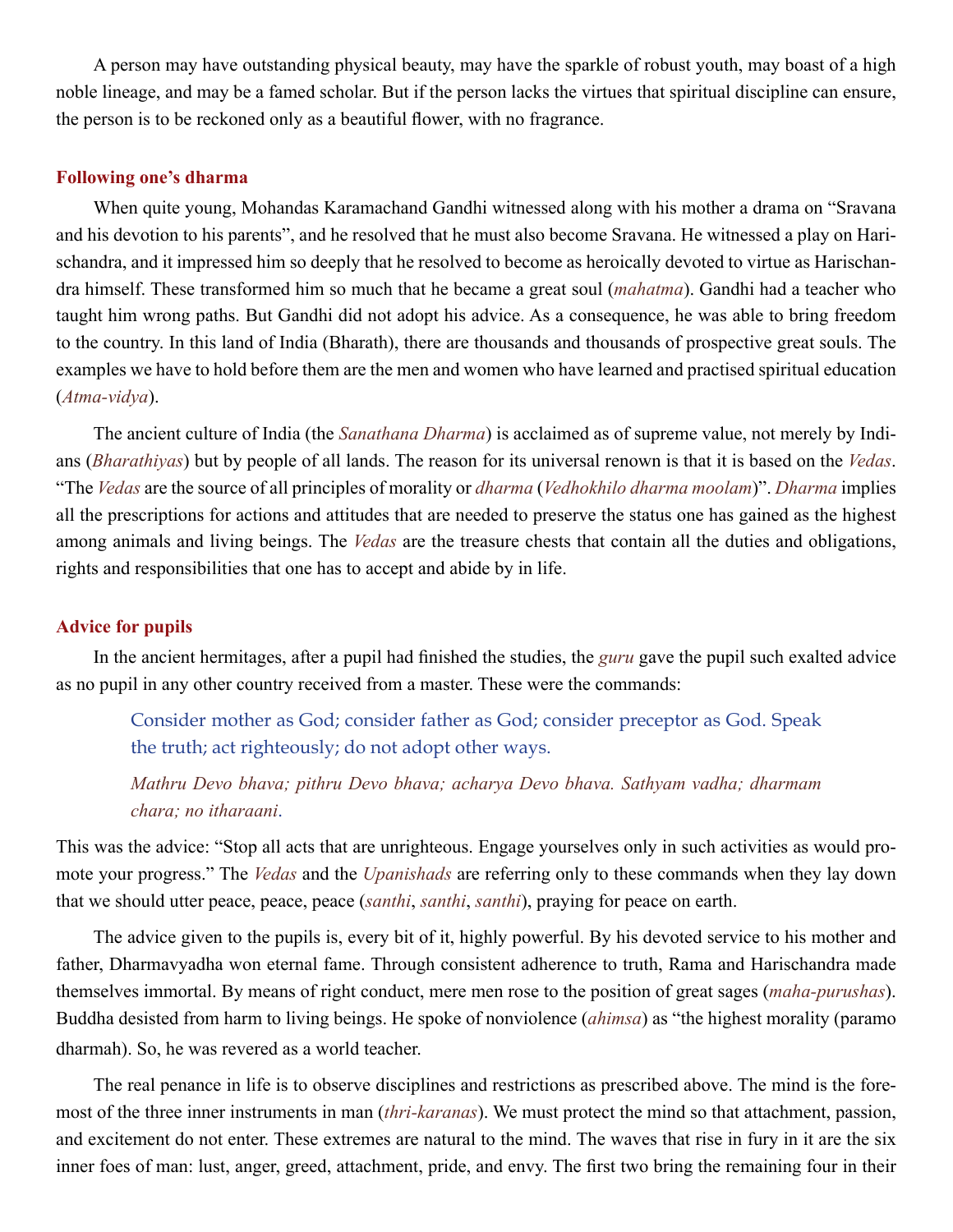trail. To release ourselves from the first two and thus proceed on the spiritual path, we have to practise spiritual discipline. We learn these practices through spiritual learning (*vidya*).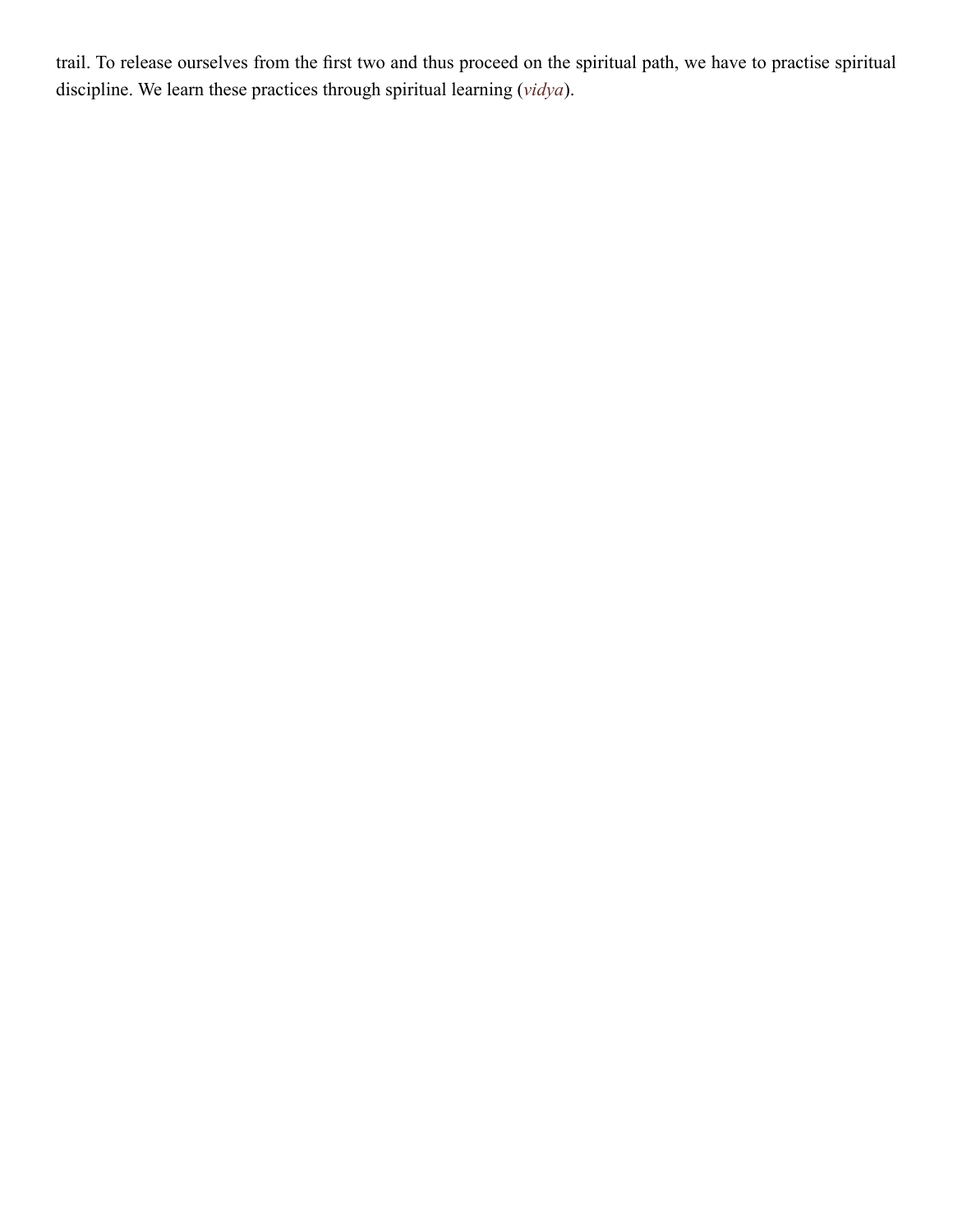## **Chapter 8. Loving Service**

<span id="page-25-0"></span>Work done with no concern or desire for profit, purely out of love or from a sense of duty, is *yoga*. Such *yoga* destroys one's animal nature and transforms one into a divine being. Serving others, visualising them as kindred *[Atmas](#page-55-3)*, will help one to progress; it will save one from sliding down from the spiritual stage attained. Selfless service (*seva*) is far more salutary than even vows and worship (*[puja](#page-60-9)*). Service disintegrates the selfishness latent in you; it opens the heart wide; it makes the heart blossom.

So, work done with no desire is the supreme ideal; and when the mansion of life is built on that foundation, through the subtle influence of this basis of selfless service, virtues will gather unto him. Service must be the outer expression of inner goodness. And, as one undertakes selfless service more and more, one's consciousness expands and deepens and one's *[Atmic](#page-56-2)* reality is more clearly known.

This ideal of selfless service (*seva*) and the urge to practise it form the very heart of education. Pure love, its chief manifestation —that is education. Nothing else can be. God loves those who do good to mankind as His dear children. They are ideal brothers and sisters for their countrymen. They deserve and achieve the awareness of *[Atma](#page-55-3)*.

Whoever assigns their wealth, strength, intellect, and devotion toward the promotion of the progress of mankind is to be considered as a person to be revered. Those who observe the holy vow of service, unsullied by thoughts of self are born for a noble purpose.

#### **Vow of loving selfless service**

Prompted by the urge to advance the progress of others, a person who dedicates their wealth, skill, and intelligence, their position and status, becomes truly great. Such a one is the purposeful seer for the world. Such a one fulfils unfailingly the vow of selfless service. One who is conscious of the basic duties and obligations and spends days in carrying them out in practice will be in supreme peace, wherever one may be. Through one's influence, the neighbourhood will also share that peace.

Spiritual learning (*vidya*) impels one to pour one's narrow ego into the sacrificial fire and foster in its place universal love, which is the foundational base for the super structure of spiritual victory. Love that knows no limits purifies and sanctifies the mind. Let the thoughts centre around God, let the feelings and emotions be holy, and let activities be the expression of selfless service. Let the mind, heart, and hand be thus saturated in good. Spiritual education has to take up this task of sublimation. It must first instil the secret of service. Service rendered to another has to confer full joy in all ways. Spiritual education must emphasise that in the name of service (*seva*), no harm, pain, or grief should be inflicted on another.

While rendering service, the attitude of its being done for one's own satisfaction should not tarnish it. Service has to be rendered as an essential part of the process of living itself. This is the real core of spiritual education (*vidya*). As brick and mortar are to a house that is being built, the activity of service needs the spiritual illumination that can strengthen our resolve to purify our thought, word, and deed in order to carry out our duties. Spiritual education such as this is the key to the country's progress.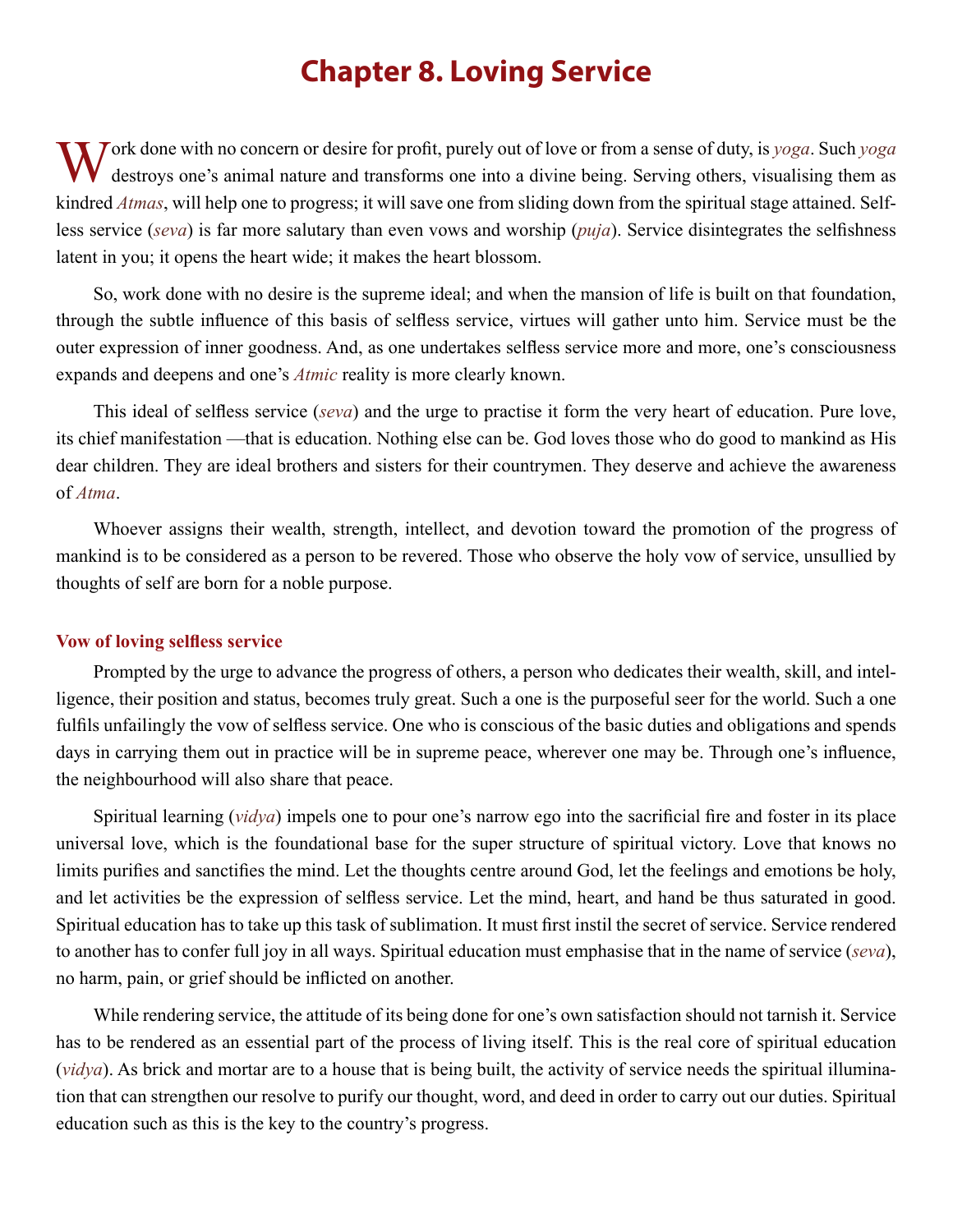#### <span id="page-26-0"></span>**Service as dedicated worship**

What exactly is the secret of ensuring peace and prosperity for mankind? Rendering service to others without expecting service from them in return. Activity (*[karma](#page-58-5)*) that binds is a huge fast growing tree. The axe that can cut its roots is this: Do every act as an act of worship to glorify the Lord. This is the real sacrifice (*yajna*), the most important ritual. This sacrifice promotes and confers knowledge of [Brahman](#page-56-8) (*[Brahma-vidya](#page-56-0)*). Note that the yearning to do selfless service must flow in every nerve of the body, penetrate every bone and activate every cell. Those who engage themselves in spiritual discipline (*[sadhana](#page-61-13)*) must have mastered this attitude toward service.

Selfless service (*seva*) is the blossom of love (*[prema](#page-60-10)*), a flower that fills the mind with rapture. Harmlessness is the fragrance of that flower. Let even your little acts be redolent with compassion and reverence; be assured that your character would thereby shine greatly. The highest happiness is contentment. Where there is no harshness, holiness will thrive and virtue will flourish. Where greed exists, vice will breed thick. One must completely destroy the urge to live an isolated life, like a lone bull. Do not entertain such a wish even in dreams.

Spiritual learning (*vidya*) instructs you to remember yourself first. After transforming yourself, try to reform others: that is the advice offered by spiritual knowledge. The delusive attachment to the objective world can be uprooted by means of selfless service rendered as worship to the Lord. Devotion to the motherland, love of the motherland —these are to be reckoned as far less than love and devotion toward all mankind. Genuine spiritual devotion (*[bhakthi](#page-56-13)*) is characterised by love for all, at all times, everywhere.

Your nature is revealed by your acts, your gestures, your looks, your speech, your feeding habits, your dress, your gait. Therefore, pay attention to ensure that your speech, your movements, your thoughts, your behaviour are all right —full of love, pure (*[sathwic](#page-62-10)*), and devoid of wildness and waywardness.

#### **Ignorance conquered by faith, devotion, and patience**

You have to develop the humility to believe that you have much good to learn from others. Your enthusiasm, your strong ambition, your resolution, your capacity to work, your store of knowledge, your wisdom —these have to be related to all others and not utilised for you alone. Your heart should take all others in. Your thoughts too should be patterned on those broad lines. Treat each trouble you encounter as a fortunate opportunity to develop your strength of mind and to toughen you with greater hardihood.

Eating food is a holy ritual (*yajna*). It should not be performed during moments of anxiety or emotional tension. Food has to be considered as medicine for the illness of hunger and as the sustenance of life.

The characteristic of nature is "to manifest as manifold"; the characteristic of the Divine is "to absorb into unity". So, those who dislike or hate another or demean and denigrate another are indeed fools, for they thereby dislike, hate, demean, or denigrate only themselves! But they are unaware of this truth. Spiritual knowledge (*vidya*) instructs one to become established in this truth and demonstrate the underlying divinity.

In the garden of the heart, one must plant and foster the rose of divinity, the jasmine of humility, and generosity as the champak (a magnolia tree whose flowers are used to make perfume). In the medicine chest of each student must be kept in readiness tablets of discrimination, drops of self-control, and three powders: faith, devotion, and patience. By the use of these drugs, one can escape the serious illness called ignorance (*[a-jnana](#page-55-10)*).

There are many destructive forces in the world, but, luckily, there are also, constructive forces. Students of spiritual learning should not turn into worshipers of bombs and mechanical contrivances (*yantras*). They must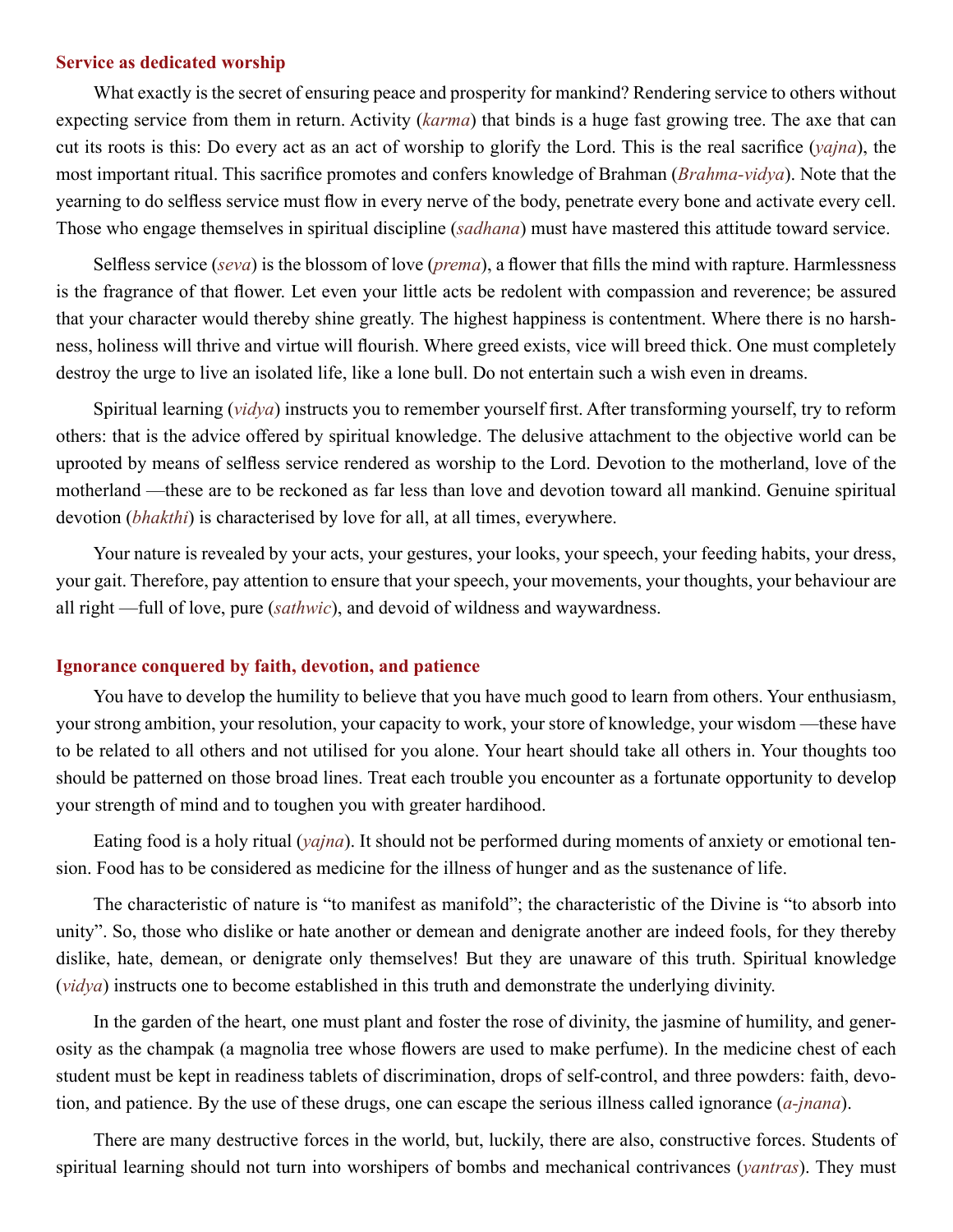transform themselves into active persons worshiping God ([Madhava](#page-59-11)) and *[mantras](#page-59-1)*. Authority and power are powerful intoxicants. They pollute and poison people until they are destroyed. They breed misfortune. But spiritual knowledge will confer wholeness and good fortune on them.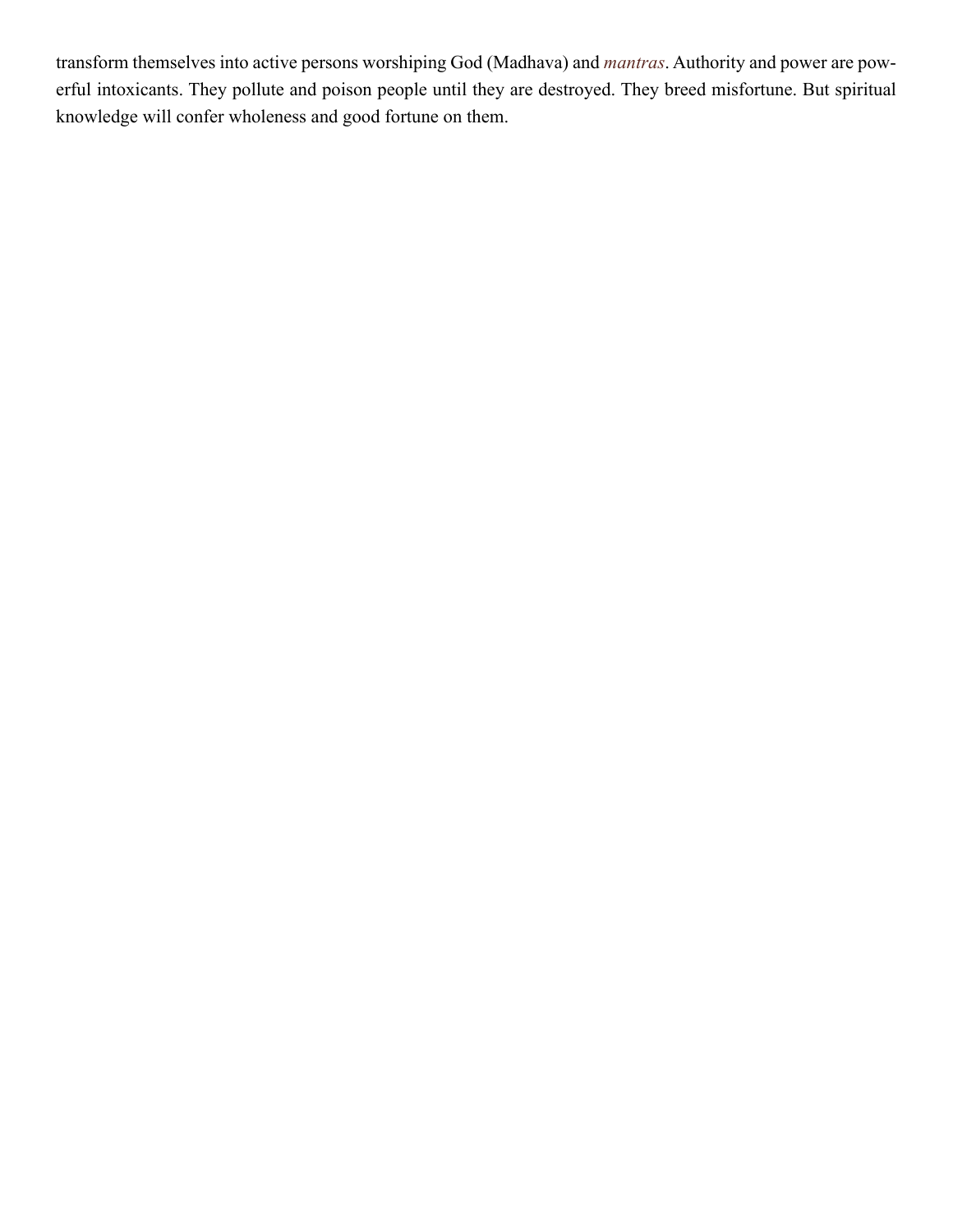## **Chapter 9. Purity of Thought, Word, Deed**

<span id="page-28-0"></span>The benefit we can derive from anything is proportional to the faith we place in it. From adoration of gods, pilgrimages to holy places, uttering *[mantras](#page-59-1)*, or resorting to doctors, we derive benefits only according to the measure of our faith. When someone gives a discourse, the more faith we have in them as a scholar and an exponent, the more clearly and directly we can draw the subject into our hearts and understand the discourse deeper and deeper.

For the growth of faith and for the fostering of understanding, an essential requirement is purity of the heart, of the very base of thought (the *[kshetra](#page-58-10)*), of the levels of consciousness (*[chittha](#page-57-10)*). Without this purity, the sudden effort of self-inquiry or investigation into the self-existent *[Atma](#page-55-3)*, while in the midst of diverse worldly and material entanglements, will be rendered fruitless, since it will not stem from an eager will.

The consciousness (*[chittha](#page-57-10)*) must first be withdrawn from the objective world (*[prapancha](#page-60-11)*) and turned inward toward the awareness of the *[Atma](#page-55-3)*. Seeds can sprout fast only when planted in a well-ploughed land. So too, the seed of *[Atmic](#page-56-2)* wisdom can sprout in the heart-field (*[hridaya-kshetra](#page-58-11)*) only when it has undergone the necessary refining process.

Don't just listen, practise and experience

Do not rest content with mere listening to advice. What you have listened to must later be reflected upon, and what has thus been imprinted on the mind has later to be experienced and expressed in thought, word, and deed. Only thus can the truth be a treasure in the heart; only then can it flow through the veins and manifest in full splendour through you.

These days, listening to lectures and discourses has become just an itch, a disease, a craze. After hearing them once, people imagine they have known all. But the real purpose of the search for truth is to liberate oneself. The yearning must be deep and persistent. The longing to know and experience the truth will then become a *yoga*, a process of union.

#### **Faith is important**

The union in *yoga* is between *[dharma](#page-57-6)* and divinity. The more such evils as lust and anger breed in a person, the greater the diminution of the divinity. That is to say, faith in the *[Atma](#page-55-3)* will decline fast, as the evils develop.

Faith is all important, faith in one's reality being the *[Atma](#page-55-3)* —that is the real spiritual knowledge (*vidya*). When lust, anger, etc., diminish and disappear, faith in the *[Atma](#page-55-3)* and in the rightness of spiritual inquiry will grow and get confirmed. Non-attachment is the very foundation for attaining awareness of [Brahman](#page-56-8) (*[Brahma-jnana](#page-56-14)*), the Universal Absolute. Even for a small structure, the foundation has to be stable and strong, or else it will pretty soon fall as a heap. When a garland has to be made, we want a string, a needle, and flowers, don't we? So too, when spiritual wisdom has to be won, devotion (the string), non-attachment (the needle), and steady singlepointedness (flowers) are essential.

#### **Take refuge in God and gain victory**

Everyone in the world desires victory; no one desires defeat. All crave wealth; no one craves poverty. But,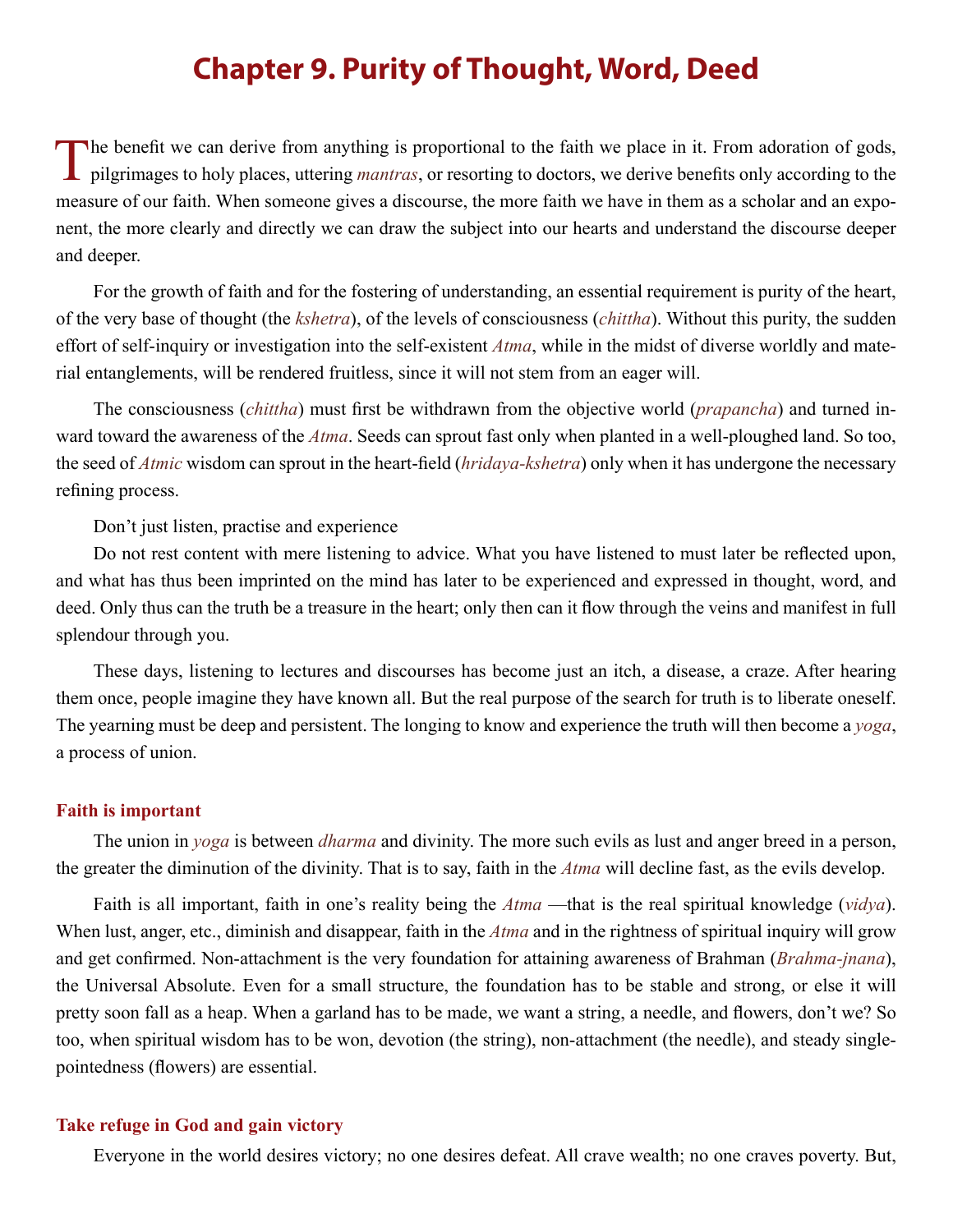<span id="page-29-0"></span>how can victory or wealth be acquired? This has to be thought about and discovered. And we need not search long for the solution. [Sanjaya](#page-62-11), according to the *[Mahabharatha](#page-59-12)*, revealed the secret to King [Dhritharashtra](#page-57-11), "Where there are both [Krishna,](#page-58-0) the Lord of *yoga*, and [Arjuna,](#page-55-2) the wielder of the bow, there victory is assured and wealth is won." Why do we need more than this as advice? There is no need to undergo the three-fold struggle —physical, mental, intellectual— to achieve victory. Nor need one get perturbed or anxious. There is no need to pine for wealth and prosperity. Take refuge in God and wield the bow of courage, that is, hold the heart pure. That is enough. Victory and wealth are yours.

But when you pursue victory and wealth, remind yourself that they are shadows, not substantial things. You cannot attain your shadow with the sun behind you even if you pursue it for millions of years, for it flees faster and is always beyond reach. Instead, turn toward the sun and proceed. Then, watch what happens. The shadow falls behind and follows you, instead of leading you. It walks on your footsteps like a slave.

Consider the shadow as the symbol of worldly illusion (*[maya](#page-59-13)*.) As long as you follow worldly illusion, [Mad](#page-59-11)[hava](#page-59-11) is being ignored and is out of sight. You cannot win His vision. You will be caught up in the coils of birth and death and be ever in bondage. From this atmosphere of dependence, one must endeavour to release oneself. Or else, if all one's efforts are directed to the acquisition of sensual pleasures, it is a sure sign of rank ignorance.

#### **People are prisoners of the senses**

Those who are in bondage must first use all their skill and energy to free themselves. This is crucial for achieving everything else; all the rest are subsidiary. But, people are now immersed in subsidiary pursuits, forgetting the most basic. Every moment they must remind themselves that they are *[Atma](#page-55-3)* and not contraptions put together as bodies.

A king had a parrot as a pet in his palace. It lived in a golden cage. It had sweet fruits to feed upon and nectarine drinks to quench its thirst. Every day, it was richly fed, lovingly petted, fondled, and spoken to by the queen herself. But did the parrot enjoy its life? Not at all. It was always sad. Why? It was not mindful of the golden cage, or of the sweet fruits and drinks; it had no pride in being nursed and nourished by the queen. It paid no attention to any of these. It was yearning for the day when it could sit on the branch of a green tree in the silent forest. Its body was having an excellent time in the palace cage, but its mind was in the thick of the forest from which it had been trapped and brought. It was born in the jungle and it lived on a tree. The parrot felt that it was far better to be free in its native habitat as an insignificant bird than to be in a cage, coddled and admired, feasted and flattered by kings and queens.

If only one had this awareness, one would assuredly long for home, which is the Supreme Self (*[Paramatma](#page-60-7)*), and turn away from the objective world in which one is an alien.

For political or other reasons, some people are arrested and kept in detention in order to preserve law and order. They are confined in big bungalows, given special treatment as befits their status, and provided with meals, etc., commensurate with their grades in social and political life. They are also given articles of luxury. But around the bungalow and garden, policemen are always on guard. Whatever the standard of life and the regard showered on them, they are prisoners. They are not free. So too, people confined in the world and life therein shouldn't feel elated when able to consume valuable, variegated dishes and have other rare luxuries. They should not exult over the sensual comforts that are enjoyed. They must not feel proud of friends and kinsmen. They must recognise and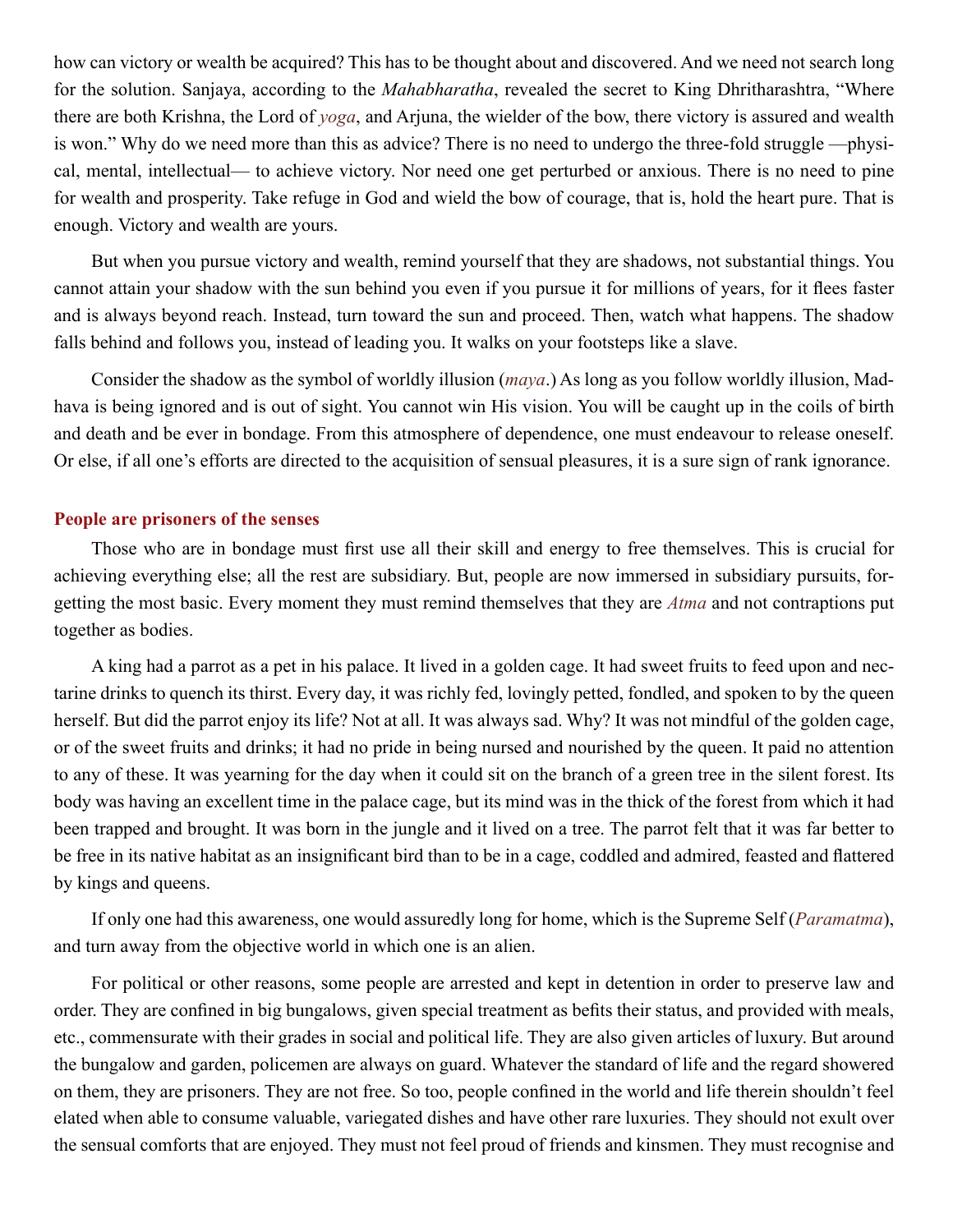keep in mind the truth that they are in prison.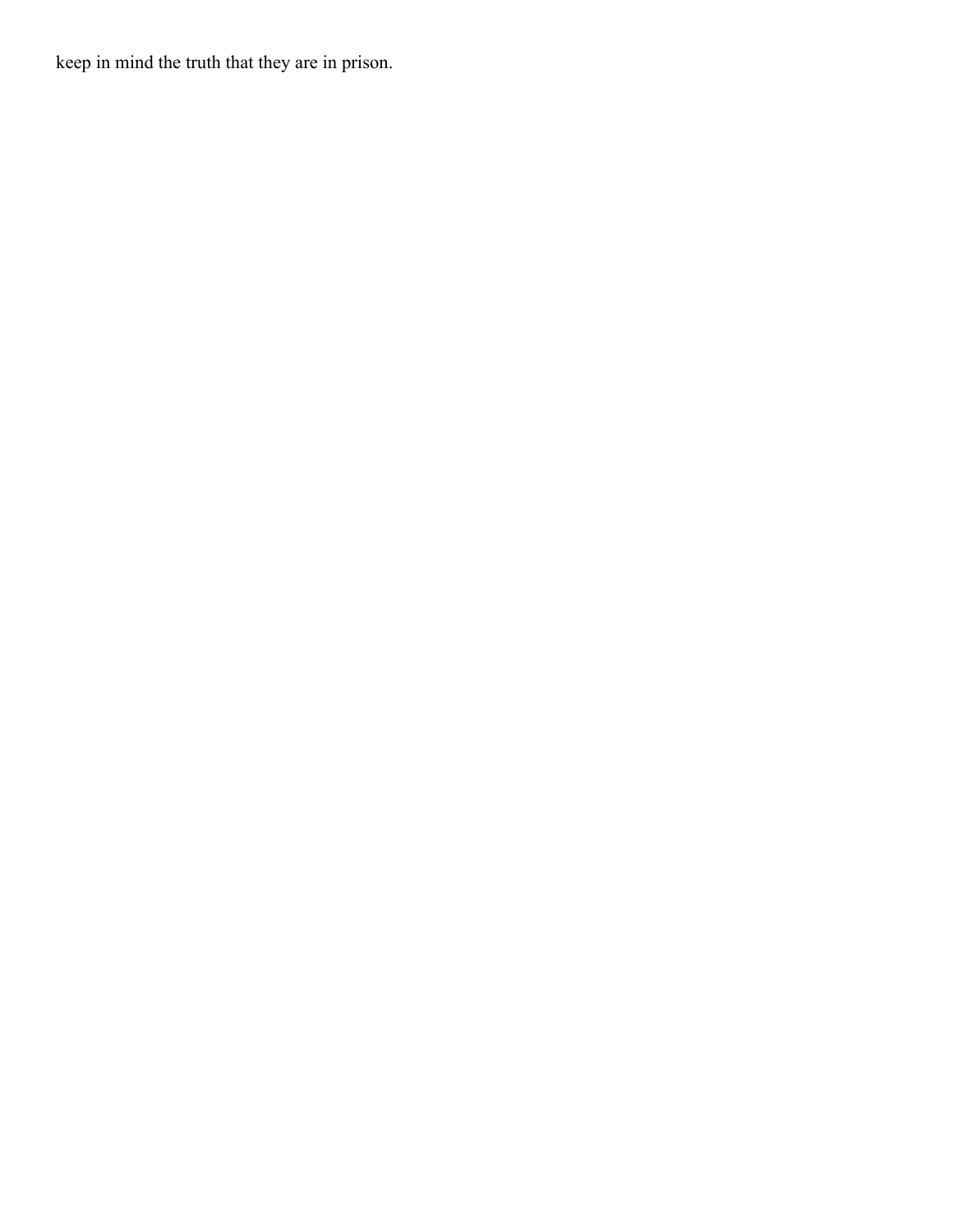## **Chapter 10. Need for Spirituality**

#### <span id="page-31-0"></span>**The world situation**

World problems are now assuming stranger forms and larger proportions. They are no longer individual or local. They are global, affecting all mankind. On one side, science and technology are advancing with cosmic developments. Through plastics, electronics, and computer technologies, the wonder has reached even greater heights. On the other side, mankind is afflicted with recurring political and economic crises; national, provincial, religious, racial, and caste rivalries; narrow loyalties and outbursts of disturbance in student campuses. These have spread indiscipline and licentiousness all over the world.

This is an unbalanced and mutually contradictory situation. What really is its cause? Does it lie in the frightening decline that religion and morals have sustained in the human mind? Mankind has within its reach many means and methods through which it can earn wisdom and peace! It can secure invaluable guidance from the *[Vedas](#page-64-3)* and sacred texts (sastras), the *[Brahma Sutra](#page-56-4)*, the *[Bible](#page-56-15)*, the *[Koran](#page-58-12)*, the *[Zend Avesta](#page-65-0)*, the *[Granth Saheb](#page-57-12)*, and other holy texts whose number exceeds thousand. There is no dearth in this land, Bharath (India), of heads of monasteries and religious orders, exponents of spiritual doctrines and disciplines, scholars and venerable elders. They too are propagating and publishing on a massive scale. Nevertheless, people's minds are degenerating in the ethical, spiritual, and religious fields of life, continuously and with great speed. What is the reason for this downfall?

 People have now become more vicious than ever. Much more than in past ages, they utilise their intelligence and skill to indulge in cruelty. People relish and revel in inflicting pain on others so much that, as history reveals, 15,000 wars have been waged during the last 5,500 years. There are still no signs that this horrid pastime will terminate! The impending atomic war threatens to destroy the entire human race. What exactly is the cause of all this anxiety and fear?

#### **The remedy lies in holiness**

It is clear that the beast in people is still predominant. It has not yet been overcome. Only when this is achieved can we, our country, and the world attain peace and joy.

Hatred, envy, greed, desire for pompous display and for comparison and competition with others —these evil traits have to be uprooted. These traits are vitiating not only the generality of men but even ascetics, monks, heads of religious institutions, and pundits. Among these, envy and greed have grown wild. When these masters and preceptors, who project themselves as embodiments of ideals, exhibit such low qualities, how can they set the world right? They can only intensify the pollution.

What the world needs today is neither a new order, a new education, a new system, a new society, nor a new religion. The remedy lies in a mind, in a heart filled with holiness. Holiness must take root and grow in the minds and hearts of youth everywhere, of boys and girls and of children. The good and godly must endeavour to promote this task as the one great spiritual discipline (*[sadhana](#page-61-13)*) that they have to undertake.

Success in this task can be achieved only through knowledge of [Brahman](#page-56-8) (*[Brahma-vidya](#page-56-0)*). But today, people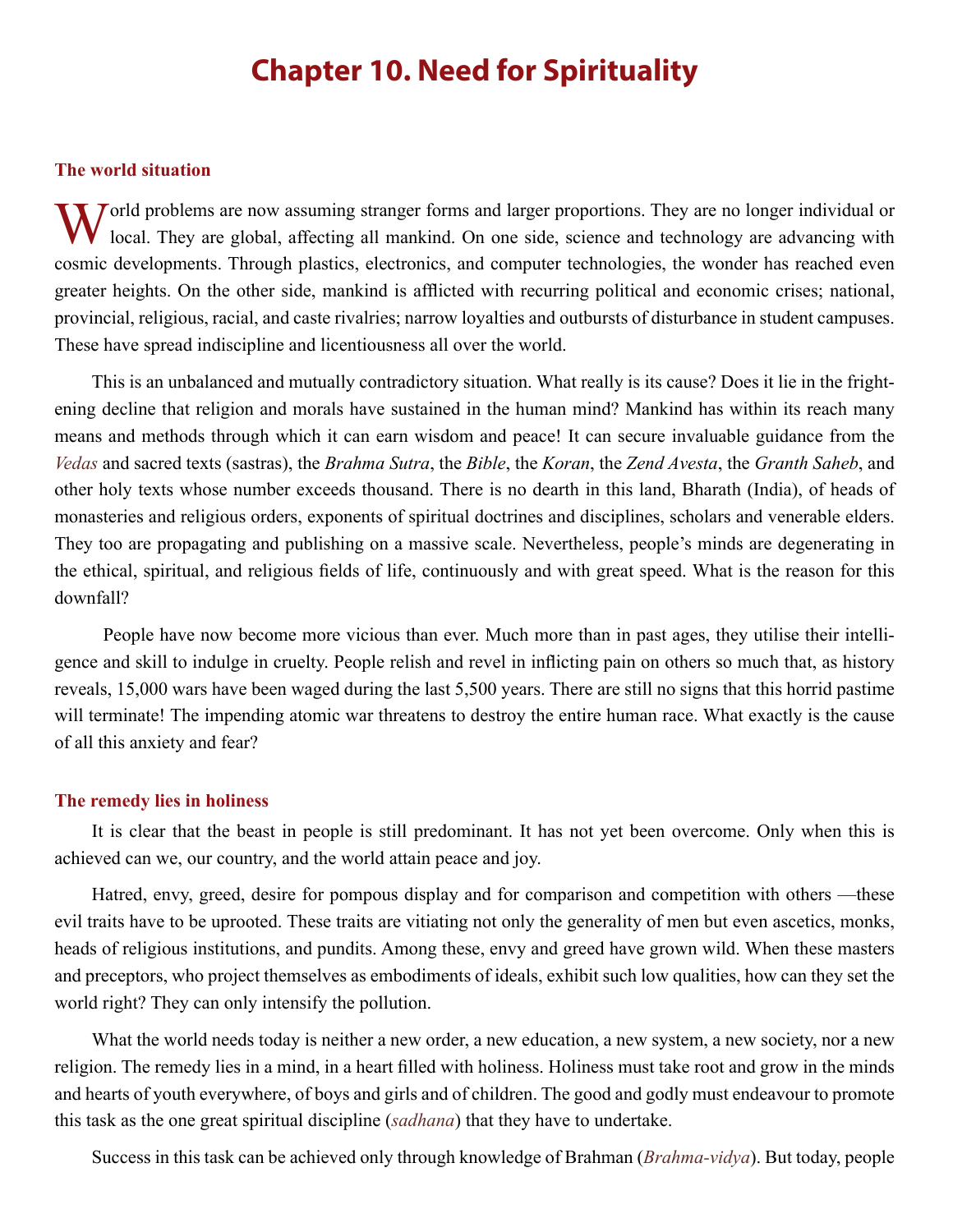<span id="page-32-0"></span>have deep faith only in acquisition and accumulation. They cannot give up or renounce. They have no faith in truth. They are attracted by falsehood; they find truth to be an obstacle. Therefore, they are unable to realise that death is the happy consummation of a glorious life. They die in anxiety and misery. People pronounce the words truth, nonviolence, righteousness, and love ceaselessly, parrot-like. They proclaim that there is no religion higher than truth. But the wonder is that the one thing they have no desire to possess is truth!

People yearn to know all things, but they don't yearn to know the truth. Above all, they don't evince the least desire to know the truth of their own self. They don't turn attention in that direction. Even if they do, it is only to justify fears and prejudices. Therefore, the primary task of people is to discard weakness and tendency to hurt.

#### **The truth is not in the material world**

That which is not found at the beginning or at the end, but is manifest only in the interval, the middle period, cannot be really real. It is apparent truth (*[mithya](#page-59-14)*), not eternal truth (*[sathya](#page-62-0)*). The cosmos did not exist before it emerged, nor can it exist after it is submerged (*[pralaya](#page-60-12)*). What is evident in between can only be apparent truth, temporary and limited truth. It cannot be the unchanging truth.

People have to explore the value and validity of every object in the universe along these lines. The body, for example, was not there before birth, and it is not here after death. Like a pot made of clay, it exists as pot with that form and name for some time and later resumes its clay nature. The pot is but clay, with a form and a name added to it by artificial means. Whatever the objects, everything in the universe is inexorably subject to the impact of time, and it has to face death and destruction. The tree and the soil, the house and the body, the king and the kingdom —each has to suffer the same consummation.

People ignore the means of becoming aware of the immortal in them. They are enamoured of the knowledge that is concerned with the phenomenal world. Those who yield to this facile temptation are like the ones who desert the garden of heaven and rush into the jungle of poisonous vegetation. They turn away from the original (the *[bimba](#page-56-16)*), the *[Atma](#page-55-3)*. They are fascinated by the image (the *[prathi-bimba](#page-60-13)*), the visible, the observable phenomena (the *[drisya](#page-57-13)*). By this attitude, they proclaim themselves to be only ignoramuses, not knowers or seekers of truth.

#### **Knowledge of Atma can give happiness**

One should know that not even an iota of genuine happiness is derivable from the "three worlds", the three "divisions of time", and the "three levels of consciousness in daily life" (wakefulness, dream, sleep). Only the foolish seek to satisfy themselves from the limited counterfeit happiness through worldly activities. The wise know better. Those who bypass the luscious bunches of sweet grapes and run toward bushes of thorns are "camels". They cannot be classified under other species.

Mountain peaks are charming from a distance, but when approached, they confront us with terror-striking jungles. So too, the world (*[samsara](#page-62-12)*) appears charming when people have not delved into its meaning and value. When discrimination is employed to explore its value, the truth is revealed that the family jungle or the world jungle cannot give genuine happiness. Only the *[Atma](#page-55-3)* can give that blessing. Can the lake that strikes us as invitingly charming as long as the mirage is on quench our thirst? Those who delude themselves with the belief that it can and run toward the non-existent sheet of water can only get thirstier. No other benefit can accrue to them.

Therefore, one should learn the process by which one becomes aware of one's *[Atmic](#page-56-2)* reality, spiritual learn-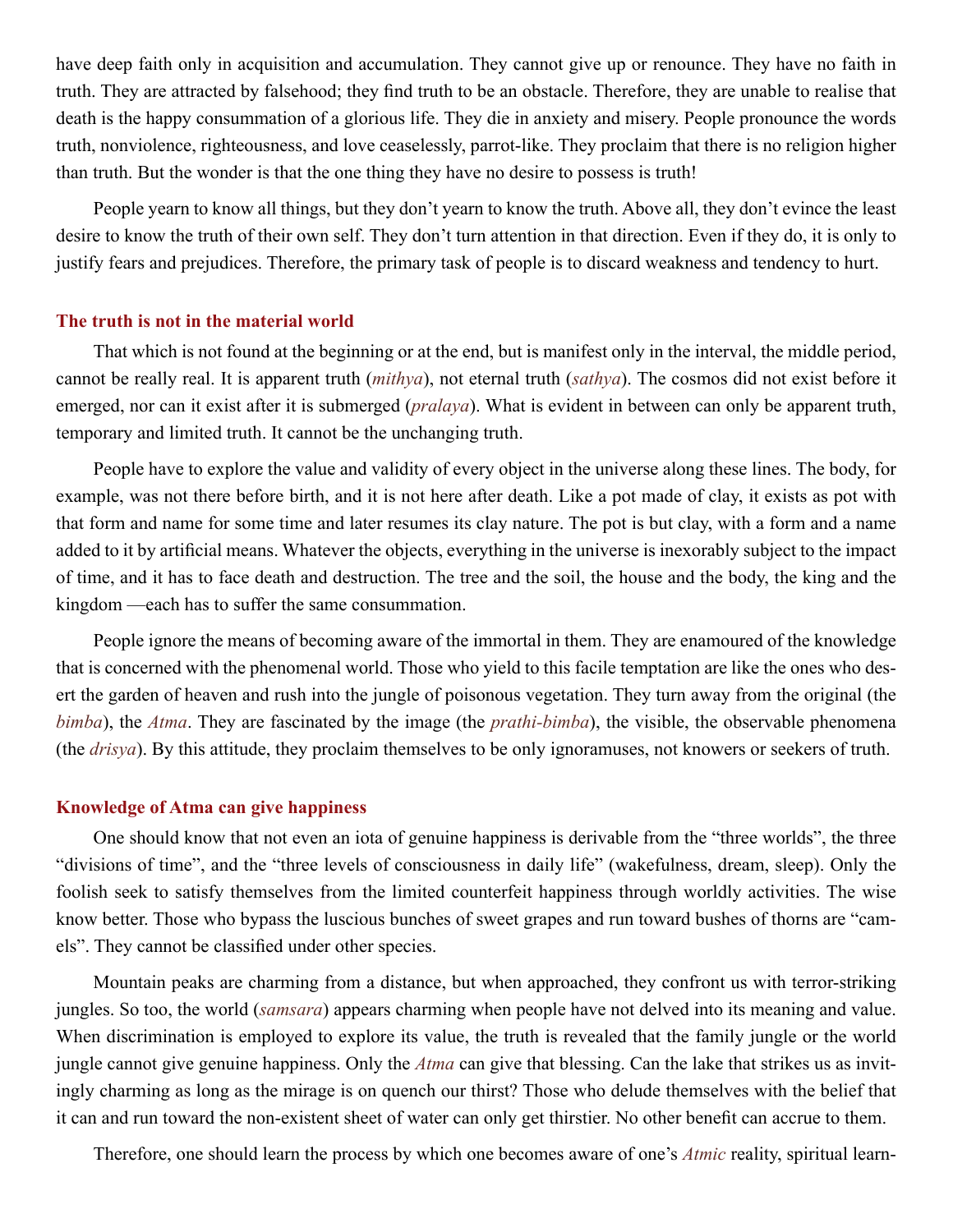ing (*[Atma-vidya](#page-55-1)*) By learning and living it, you can quench your thirst and help to quench the thirst of all mankind.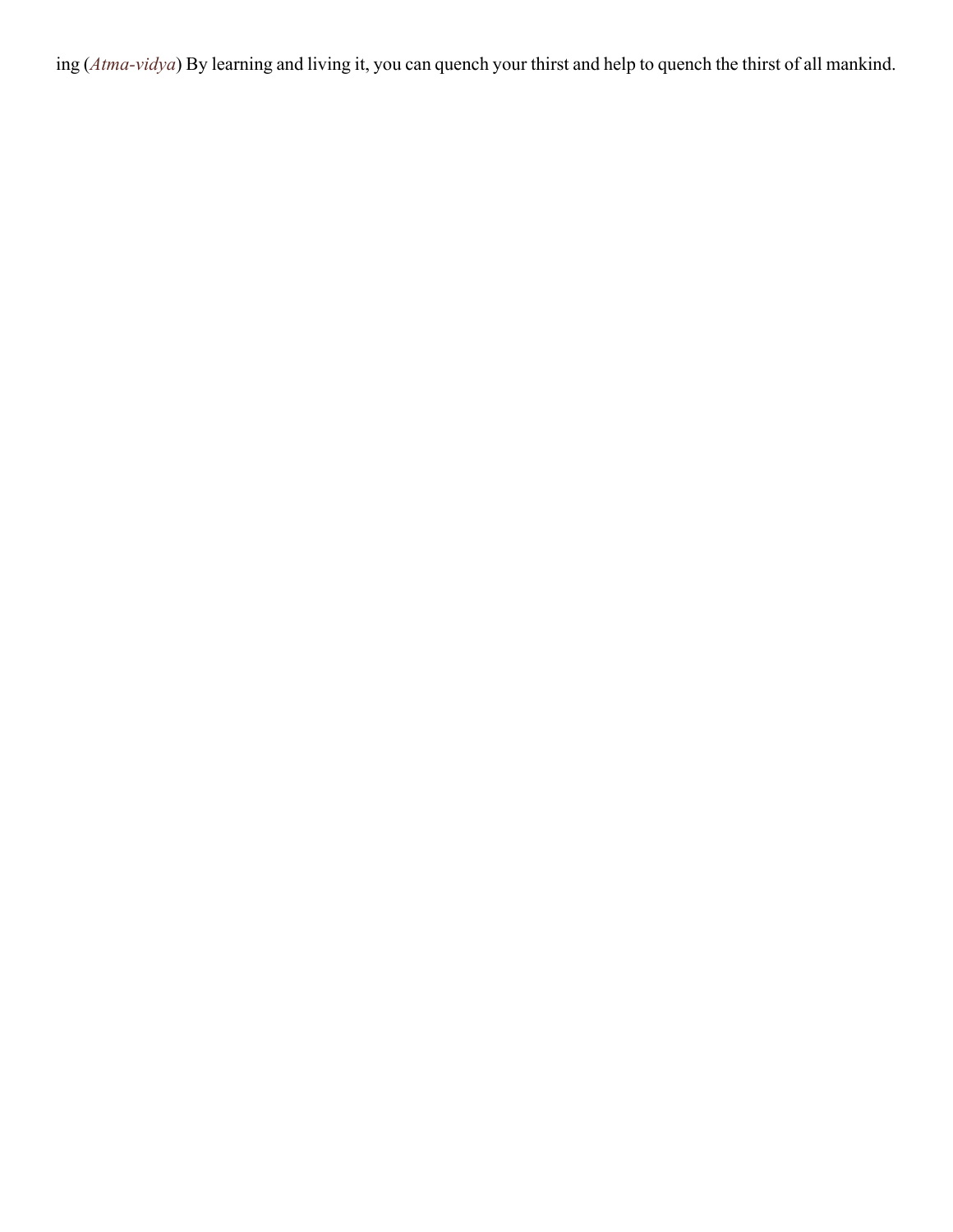## **Chapter 11. Pathway to Peace**

<span id="page-34-0"></span>One has to achieve many objects during life. The highest and the most valuable of these is winning the mercy of God, the love of God. The love of God will give the great wisdom one needs to attain unshakeable inner peace (*[santhi](#page-62-9)*). Everyone should endeavour to have an understanding of the true nature of Godhead.

Of course, one cannot, at the very beginning, grasp the unmanifest absolute phenomenon. At first, one has to impose a form and some attributes to bring it within reach. Then, step by step, one must try to enshrine it in oneself, as the descent of divine energy (*[sakthi-path](#page-61-14)*). One engaged in the pursuit of success in this effort is not a mere individual seeker entitled to pursue the goal. One has to cultivate also the spirit of service and be engaged in good deeds that earn people's gratitude. Only thus can one accomplish the task of cleansing the levels of consciousness (*[chittha](#page-57-10)*) and become a fit candidate for spiritual victory.

#### **The duty of the renunciant**

Monkhood (*[sanyasa](#page-62-13)*) does not mean the mere acceptance of the fourth stage of life and its rights and obligations, retirement into the forest after breaking off contacts with the world, and leading the austere life of an ascetic. Instead, the renunciant (*[sanyasin](#page-62-14)*) must move among people, become aware of their sorrows and joys, and impart the instruction and inspiration they direly need. Monks should fulfil this duty.

The renunciant can be likened to a species of fish. The fish moves around in the depth of the lake; it is not stationary at one spot. And, while moving around, the fish eats up worms and the eggs of pests, thus cleansing the water. So, too, the renunciant should always be on the move, journeying to the far corners of the land. The renunciant's duty is to cleanse society of evil by example and precept. The renunciant's teachings must transform it into a society free from vice and wickedness.

#### **Promoting devotion and dedication**

The tree can spread its branches wide. But the branches can put forth blossoms that yield fruit only when the roots are fed with water. Instead, if the water is poured on the branches, fruits, and flowers, how can the tree grow and spread? Society has the qualities of devotion and dedication as its roots of prosperity and peace. Hence, the educational system must pay attention to the promotion and strengthening of these qualities among the people. People who occupy positions of authority are named officials (*[adikaris](#page-55-12)*). That word can also mean the worst enemy (*[adhika-ari](#page-55-13)*)! True officials should carefully avoid that course and use their positions to serve people under their care.

In olden times, when people of any region were sunk in fear or anxiety, or when the sources of joy and contentment ran dry, they traced the cause of the calamity to some fault or failure in the worship offered to God in the temples of that area. They sought to identify the mistakes and correct them, so they could have inner peace. They believed that the crisis could be controlled through these means. Such acts are now bundled together and labeled "superstitions", to be cast aside. But this is not superstition! Modern scientists are in such a pathetically poor state of understanding that they don't recognise these important problems. This is the preliminary stage of confusion caused by the progress of modern types of education.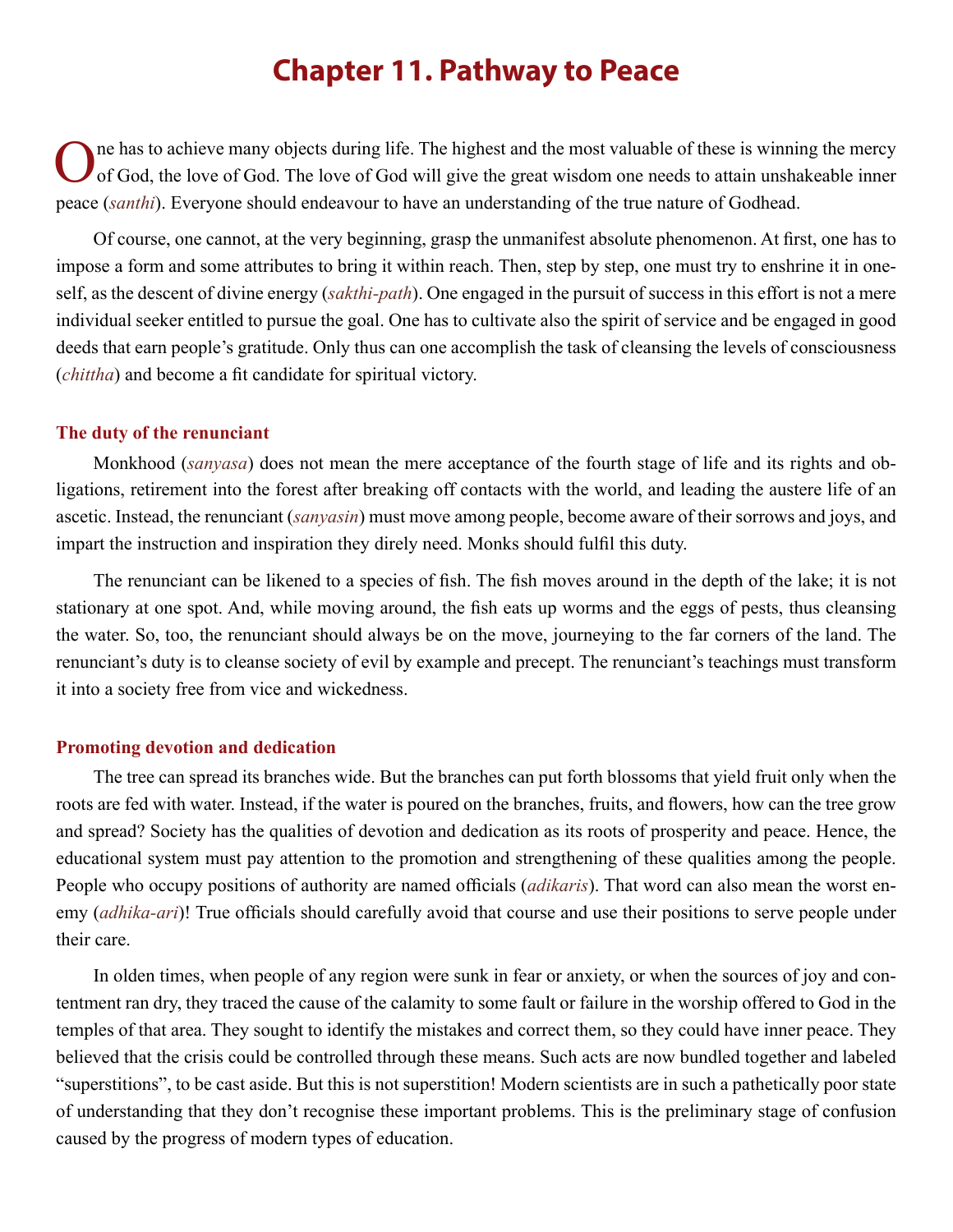<span id="page-35-0"></span>The ancients grasped the supreme truth only after personally experiencing its validity. The moderns, however, dismiss their discoveries. This is the reason for the growth of barbarism in the so-called civilised countries. Many have not recognised this fact.

#### **Three kinds of happiness**

Every living being craves happiness; it doesn't long for misery. Some desire riches, some believe that gold can make them happy, some amass articles of luxury, some collect vehicles. But everyone is set upon obtaining the things believed to give them joy. Those who know wherefrom one can get happiness are very few in number.

Happiness is of three kinds. One type is of the nature of poison in the beginning but turns into nectar later. This is pure (*[sathwic](#page-62-10)*) happiness, which is secured through the awareness of the *[Atma](#page-55-3)*. That is to say, the preliminary discipline (*[sadhana](#page-61-13)*) of equanimity, control of inner and outer senses, etc., which has to be gone through, appears hard and unpleasant and involves struggle and effort. So, the reaction may be bitter.

In the *[Yoga-vasishta](#page-64-5)*, Sage [Vasishta](#page-64-6) says, "O! [Rama!](#page-61-12) The boundless ocean can be drunk dry with great ease. The enormous Sumeru mountain can be plucked from the face of the earth with great ease. The flames of a huge conflagration can be swallowed with great ease. Controlling the mind is far more difficult than these." Therefore, when one succeeds in overwhelming the mind, one achieves the awareness of the *[Atma](#page-55-3)*. This success can result only when one undergoes many ordeals and denials. The bliss that one earns afterward is the highest kind of happiness. As the fruition of all spiritual discipline (*[sadhana](#page-61-13)*), one is established in the perfect equanimity of unruffled consciousness (*[nirvikalpa-samadhi](#page-60-14)*) and the bliss (*[ananda](#page-55-6)*) that fills one is indescribable. It is ambrosial, equal to the nectar of immortality.

Undifferentiated (*[nir-vikalpa](#page-60-15)*) means the state of consciousness in which one is devoid of thought. This state can be reached through appropriate discipline. It is of two natures: Non-dual in full experience and the state of non-duality when dual thought ends. The first takes one beyond the triune of knower, the known, and knowledge; and one is aware only of the cosmic intelligence of [Brahman](#page-56-8). This is the non-dual state (*adwaitha-bhavana*). The second stage is reached when all the attributes ascribed to God and humanity merge in the ONE that embraces the cosmos and all its contents. (This second stage is *[adwaitha-sthayi](#page-55-14)* or *[adwaitha-avastha](#page-55-15)*.)

There is a second type of happiness: On account of the impact of external objects on the senses of perception, pleasure mistaken as nectarine is aroused. But, in time, the pleasure turns into bitter and unpleasant poison. This is passionate (*[rajasic](#page-61-15)*) happiness. When one welcomes this passionate sensory pleasure, one's strength, awareness, intelligence, and enthusiasm to reach the four goals of human endeavour —*[dharma](#page-57-6)*, wealth (*[artha](#page-55-16)*), righteous desire (*[kama](#page-58-13)*), and liberation (*[moksha](#page-59-7)*)— become weak, because one's interest declines.

The third type of happiness arises from ignorance (*thamas*). It dulls the intellect from beginning to the end. It finds satisfaction in sleep, slothfulness, and faults, and it derives happiness therefrom. The dull (*thamasic*) person ignores the path that leads to the awareness of the *[Atma](#page-55-3)* and pays no attention to it throughout life.

True education directs and counsels the mind and intellect toward earning pure (*[sathwic](#page-62-10)*) happiness. Of course, it can be secured only by untiring effort. The scriptures declare, "Happiness cannot be acquired through happiness (*Na sukhaath labhyathe sukham*)." Only by undergoing unhappiness can happiness be won. This truth has to be instilled through spiritual education (*vidya*). When one knows of the bliss (*[ananda](#page-55-6)*) that pure happiness can confer, spiritual education will be found easy and palatable.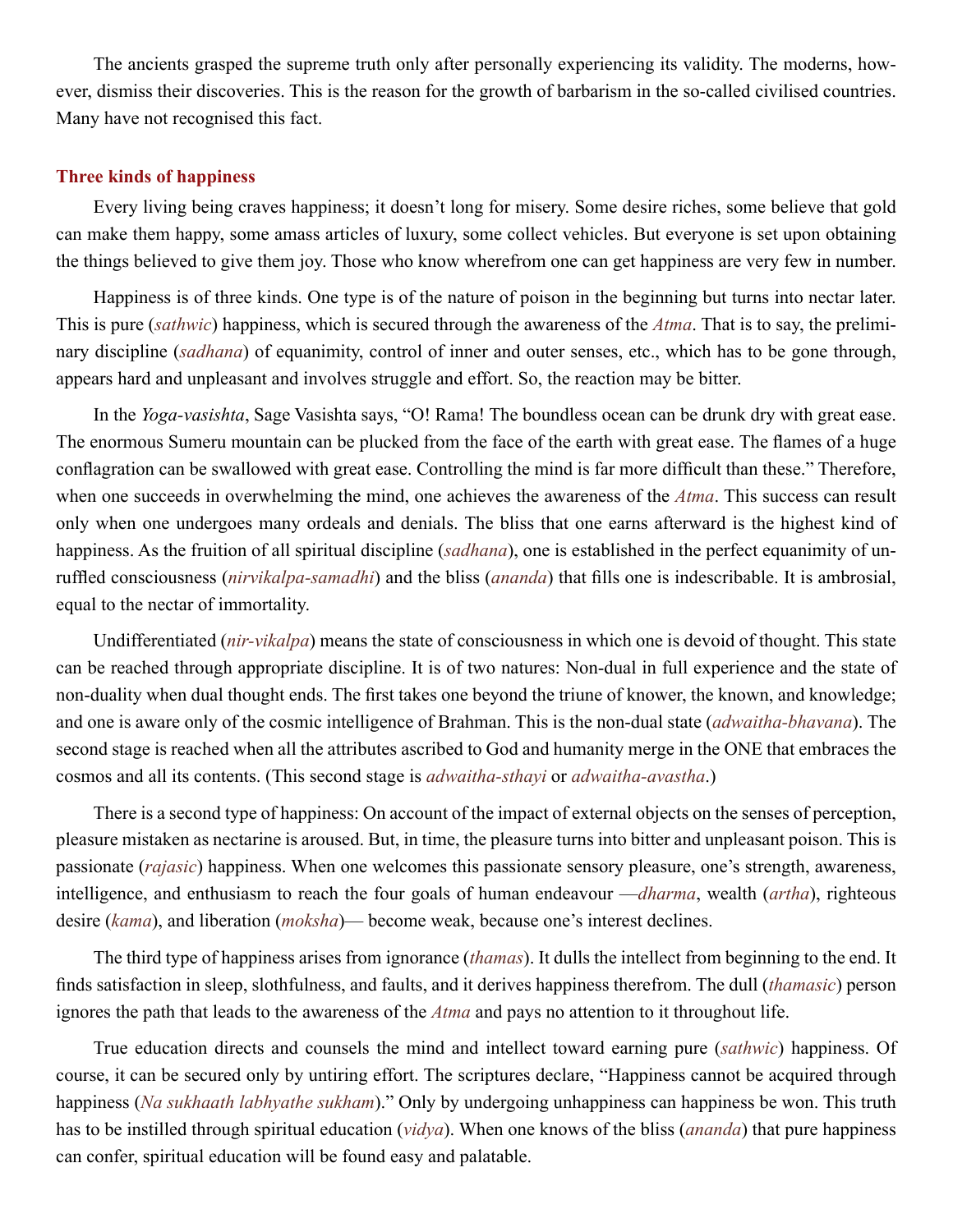#### <span id="page-36-0"></span>**Acquire education for immortality**

Having been born as humans, all efforts must be directed to acquiring this education for immortality along with earth-bound material-centred education, for it is only education for immortality that can reveal the *[Atma](#page-55-3)* and enable people to experience the immortal *[Atmic](#page-56-2)* bliss (*[Atma-ananda](#page-55-17)*).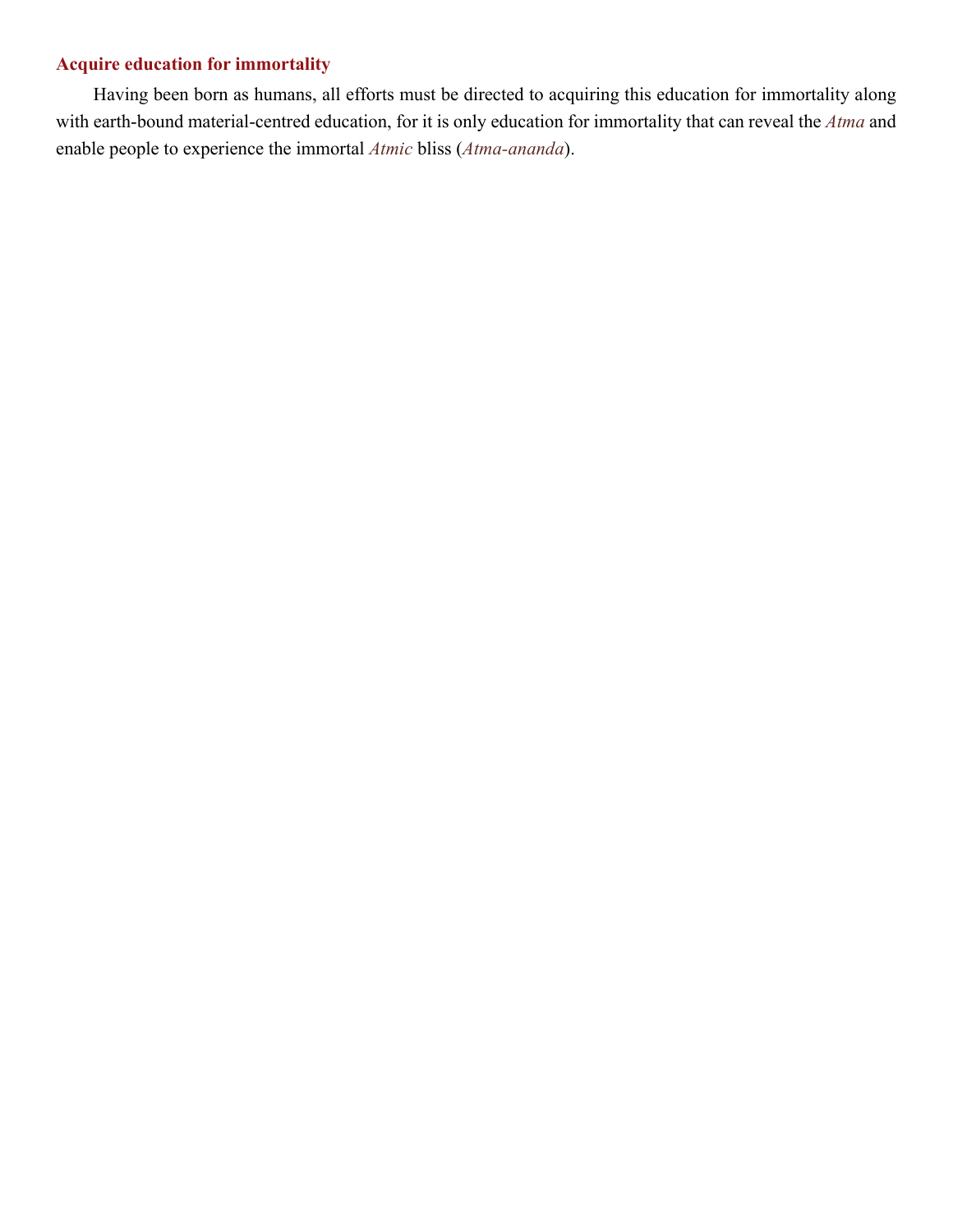## **Chapter 12. Instruments of Learning**

<span id="page-37-0"></span>The term vidya is derived by adding ya to the root vidh. Ya means 'what'; vidh, 'light'. So, "that which gives light" is vidya. This is the basic meaning of the word. Therefore, it is evident that only knowledge of [Brah](#page-56-8)[man](#page-56-8) (*[Brahma-vidya](#page-56-0)*) deserves to be known as real knowledge. The ancients considered knowledge as light and ignorance (*[a-vidya](#page-56-7)*) as darkness. Just as light and darkness cannot coexist at the same time in the same place, knowledge and ignorance cannot be together. So, all who journey along the path of progress have to purify their consciousness and illumine themselves through knowledge of [Brahman.](#page-56-8)

#### **The two aspects of education**

In the section on manifestation of power (*Vibhuthi Yoga*), the *[Gita](#page-57-1)* says that God declares, "Among all knowledge systems, I am the knowledge of the highest *[Atma](#page-55-3)*!" All other knowledge systems are rivers; knowledge of the highest *[Atma](#page-55-3)* is the ocean.

Just as all rivers find fulfilment merging in the ocean, all knowledge systems join the ocean of knowledge of the supreme *[Atma](#page-55-3)* as their ultimate goal. This is not all. When rivers meet and mix with the ocean, they lose their separate names and forms and assume the name and form of the ocean itself. So too, the varied systems of knowledge concerned with the objective external world renounce their individual names and forms when they arrive at the confluence with the vast ocean of knowledge of [Brahman](#page-56-8).

Education can be considered as having two aspects: worldly education and knowledge of [Brahman](#page-56-8). Worldly education provides the wherewithal for human livelihood. One can study many subjects, earn valuable degrees, acquire higher and higher jobs, and manage to spend life withiout worry ot fear. This type of education helps, whatever the job. On the other hand, knowledge of [Brahman](#page-56-8) endows all human beings with the strength that enables them to discharge successfully the duty they owe to themselves. It lays down the path that leads both to joy in worldly relations and bliss in the life beyond.

 Therefore, knowledge of [Brahman](#page-56-8) is far superior to all other systems of knowledge available on earth. Knowledge of [Brahman](#page-56-8) has the divine potency to liberate everyone from bondage. Worldly education has no such potency. Knowledge of [Brahman](#page-56-8) makes you aware of the Omniself, the Absolute, the highest [Brahman](#page-56-8) (*[Parabrahman](#page-60-1)*).

#### **Spiritual austerity and spiritual education**

By means of spiritual learning and austerities (practices), one is transformed into a purified soul.

#### *Vidya thapobhyaam puthatma*.

Spiritual austerity (*tapas*) enables you to merge with That. Spiritual education is the process of acquiring knowledge; spiritual austerity is the known. The first is indirect, it is the means; the second is the goal, the end.

Soap and water are needed to wash accumulated dirt off one's clothes. So too, both spiritual knowledge and spiritual penance are essential when one is anxious to remove the dirt that has stuck to the mind. Only when both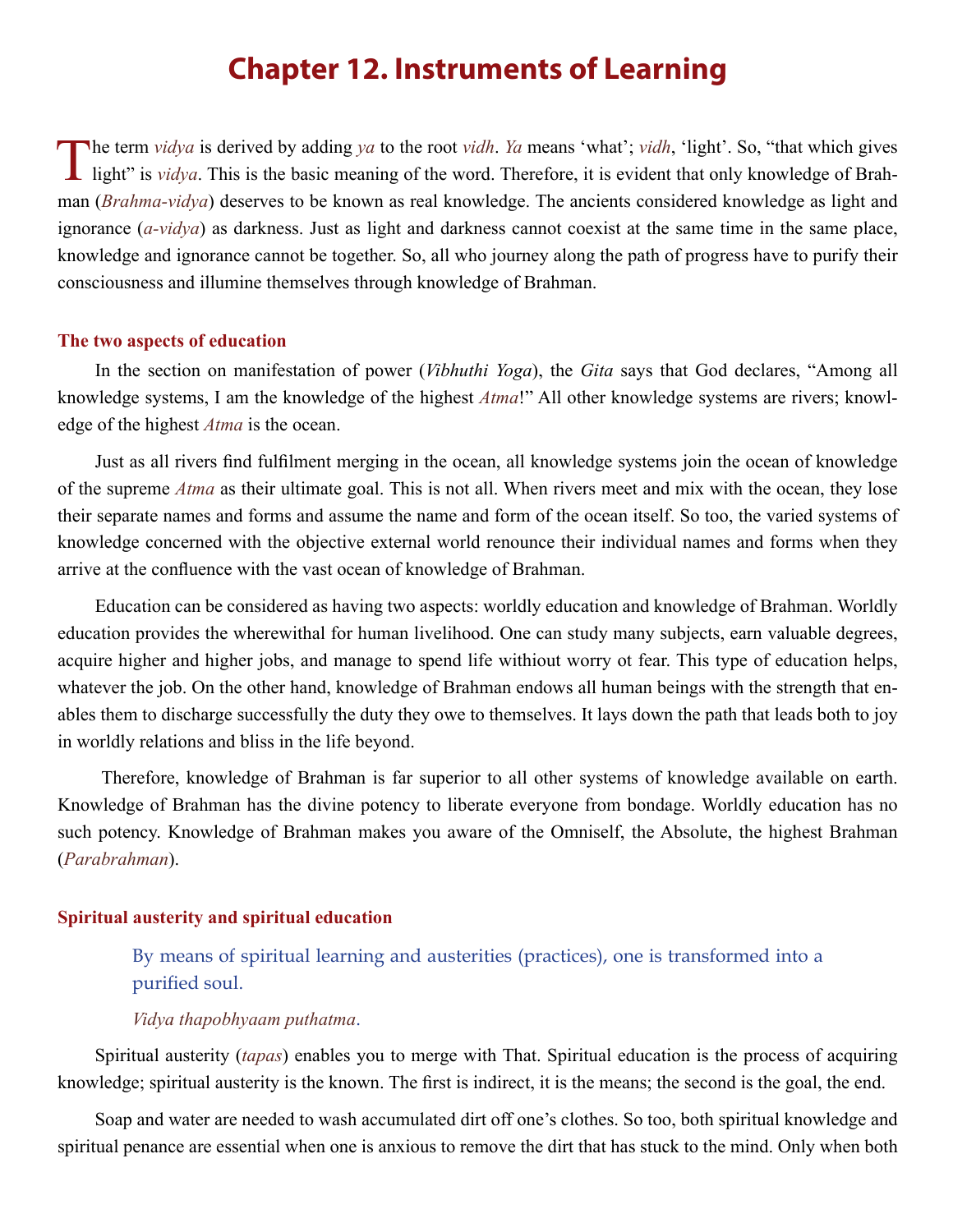<span id="page-38-0"></span>are used can the levels of consciousness be thoroughly cleansed. No vehicle can move without two wheels, nor can a bird fly on one wing. So too, no one can be rendered holy or purified without spiritual learning and spiritual austerity.

Spiritual austerity (*tapas*) does not mean positioning oneself upside down, head on the ground and feet held up, like a bat. Nor is it the renunciation of possessions and properties, wife and children, or emaciating one's body, or holding the nose to regulate breath. No. Physical actions, oral assertions, and mental resolves —all three have to be in unison. The thought, speech, and act all have to be pure. This is real spiritual austerity. Moreover, the three have to be coordinated not by the compulsion of duty but instead for the contentment of the self. The effort must be undertaken to satisfy one's inner yearnings. This struggle is the essence of spiritual penance (*tapas*).

#### **The guru and the pupil**

*[Guru](#page-57-0)* means literally the "big" person, the "great" person. That is to say, the *[guru](#page-57-0)* must have mastered both spiritual knowledge (*vidya*) and spiritual austerity (*tapas*).

The *[Gita](#page-57-1)* depicts the ideal *[guru](#page-57-0)* and the ideal student (*sishya*) —the pupil is the person of authority and the preceptor is the manifestation of the *[Avatar](#page-56-10)*. [Arjuna](#page-55-2) had earned the right to learn; [Krishna](#page-58-0) had come as a man to teach man. The pupil is the best of people; the preceptor is the best among physical embodiments (*[purushothama](#page-61-5)*). The pupil wields the bow; the *[guru](#page-57-0)* wields the secret of all skills, *yoga*. [Krishna](#page-58-0) is the Lord of *yoga* (*yogeswara*); [Arjuna](#page-55-2) is the archer. When these two meet, education (*vidya*) is transformed into knowledge of [Brahman](#page-56-8) (*[Brah](#page-56-0)[ma-vidya](#page-56-0)*).

The pupil, [Arjuna](#page-55-2), after imbibing the teachings of [Krishna,](#page-58-0) said, "I will do as you command (*Karishye vachanam thava*)." He threw away not his bow, the *[Gandiva](#page-57-14)*, but his great big ego itself, the egotism (*[ahamkara](#page-55-18)*) that was deluding him.

The *[guru](#page-57-0)* was the director of the play. The pupil (*sishya*), [Arjuna](#page-55-2), was the character in the play. The pupil should not be proud to have been entrusted with a duty. As long as you are conceited, you cannot get a *[guru](#page-57-0)*. When the *[guru](#page-57-0)* accepts you, your pride will disappear.

Pupils should not feel great, be proud, or boast of the sense of renunciation when giving their all. The real renunciation is to give oneself away. Then, the *[guru](#page-57-0)* will grant freedom to follow one's own will, as [Krishna](#page-58-0) did. "Beloved [Arjuna!](#page-55-2) As you will, so you act (*Yathechchasi, thathaa kuru*). Think well. And do as you like," [Krishna](#page-58-0)  told him. He meant that He had given him all the advice he needed and had also accepted the ego [Arjuna](#page-55-2) had discarded. So, [Arjuna](#page-55-2) could now be granted freedom to act as he willed, for his will has become His.

The individual who has reached this level has to be given freedom. The *[guru](#page-57-0)* should not mercilessly order the pupil about simply because the pupil dedicated everything to him. The greedy *[guru](#page-57-0)* and the indolent disciple both fall into perdition. The *[guru](#page-57-0)* should not turn into a person who steals wealth (vittha-apahaari) but should be a person who steals hearts! The *[guru](#page-57-0)* has to be an alarm timepiece. The *[guru](#page-57-0)* must wake up those who are enveloped in the sleep of ignorance and reward them with teachings on the knowledge of their *[Atmic](#page-56-2)* Reality.

#### **The bad guru and the bad pupil**

A traveler going through the countryside from village to village was confronted by a river in spate. The waters were rising and rushing. He was helpless because he did not know how to cross to the other bank. He looked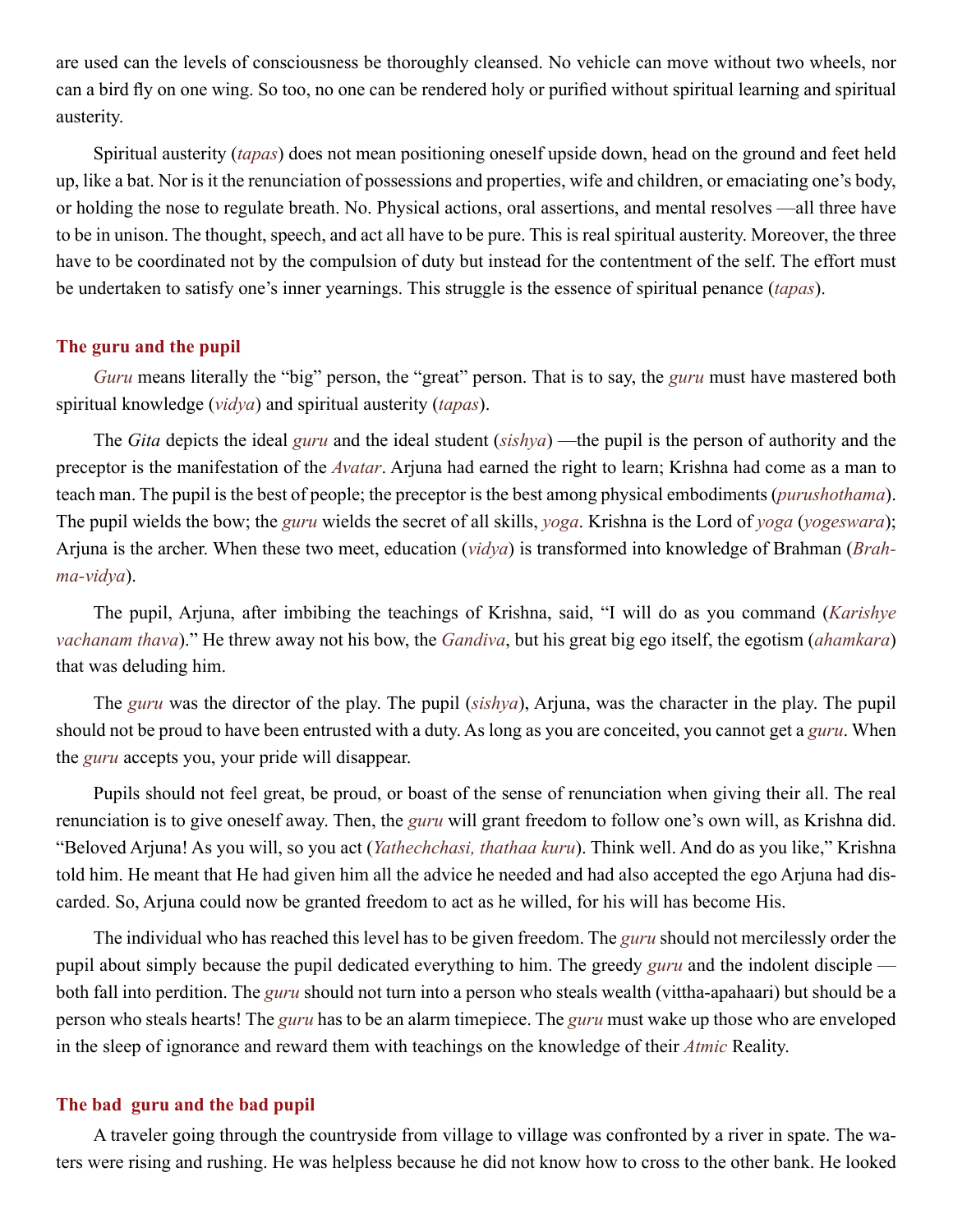all around. He saw two men squatting under a tree, a little distance from where he stood, and walked toward them. He found that one of them was lame and the other was blind. So, he inferred that they would not know where the river was deep and where it was shallow enough to wade across. He went back, without questioning them. He knew their answers should not be acted upon.

The blind man in the story represents the preceptor who has not mastered the scriptures (*[sastras](#page-62-15)*), which are the repositories of the experience gained by seekers in the past. The lame person represents the person who has not put the knowledge into practice and gained personal experience. In fact, knowledge of the scriptures and experience gained by its practical application —these two make a full person. Only such a *[guru](#page-57-0)* can save the student by instruction and example. This is the conclusion expounded in the *[Mundaka Upanishad](#page-59-15)*.

Even more difficult than getting a good pupil (*sishya*) is securing a good *[guru](#page-57-0)*. Only when a real *[guru](#page-57-0)* accepts them can disciples become exemplary persons. Pure-hearted students, unselfish students, non-egotistic students —when such aspirants approach them, *[gurus](#page-57-0)* exult in ecstatic delight.

[Parikshith,](#page-60-16) the emperor, renounced everything and decided to realise God; right at that moment, [Maharshi](#page-63-5)  [Suka](#page-63-5) appeared to guide him straight to his goal. Similarly, when good disciples get good *[gurus](#page-57-0)*, they succeed not only in attaining bliss but also in conferring peace, prosperity, and joy upon the entire world.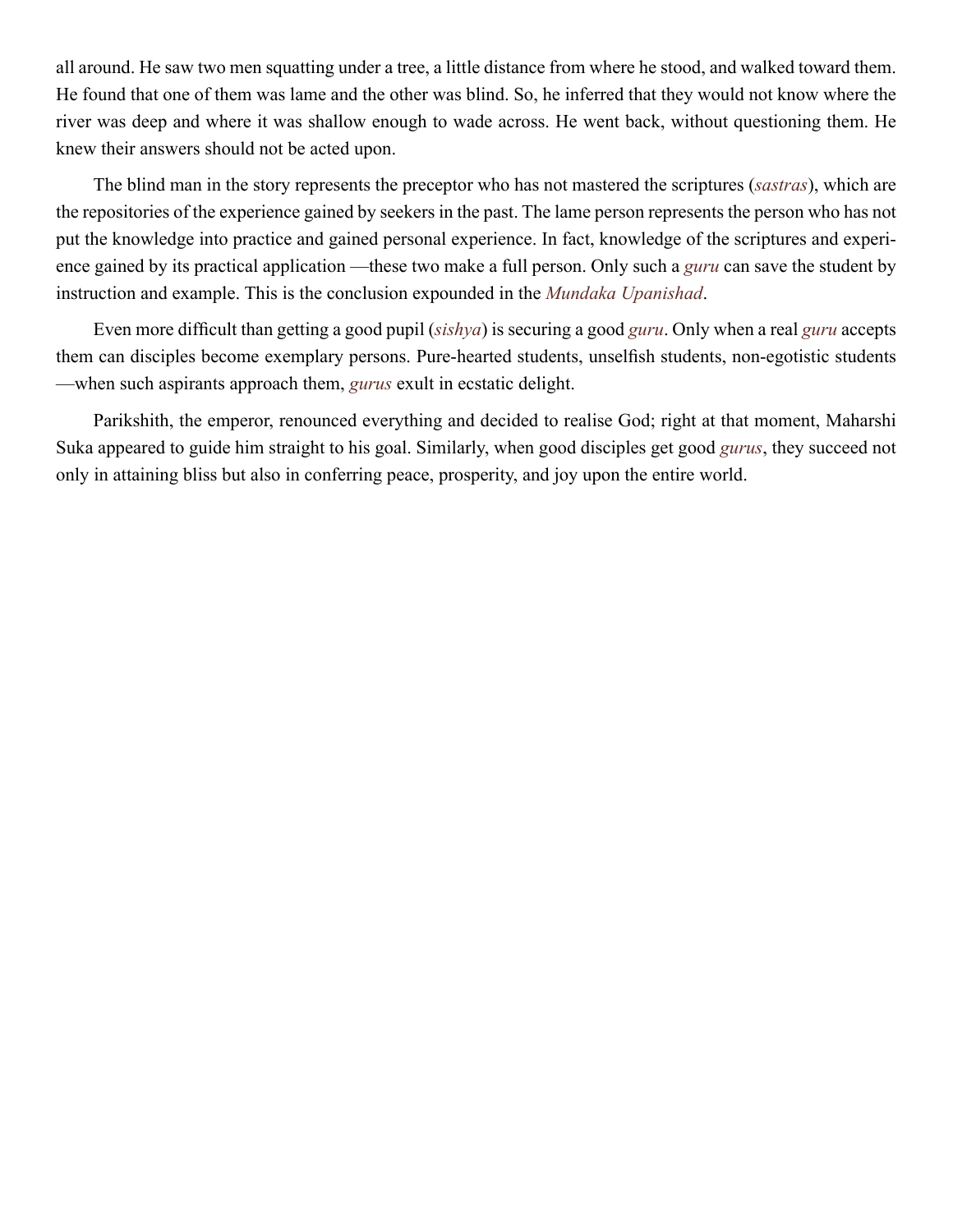## **Chapter 13. Unity in Diversity**

<span id="page-40-0"></span>Students! The Ageless Person, beyond delusion and darkness, has to be cognised by every person through their own effort. You have taken birth as inheritors of this estate of eternal bliss. You are the dearly loved children of the Lord. You are as pure and as sacred as air. Don't condemn yourselves as sinners. You are lion cubs, not sheep. You are wavelets of immortality, not bodies compounded from matter. Material objects are there to serve you and do your bidding: you should not serve them and do their bidding.

Don't think that the *[Vedas](#page-64-3)* lay down a bundle of frightening rules and regulations and laws. Every one of them has been laid down by the Lord, as law-giver. All elements in the cosmos, every particle everywhere, are acting every moment as ordered by Him. This is what the *[Vedas](#page-64-3)* inform us. No worship can be higher and more beneficial than serving such a Lord. One has to offer love to Him, more love than one bears to anything else in this world and the next. He must be loved as the One and Only. He has to be remembered adoringly with such love. Real education must result in this fruit.

The lotus leaf is born under water; it floats on water; but it does not get wet. You must be in the world likewise —in it, by it, for it, but not of it. The special feature of higher education is to prepare you for this role.

That is to say, you must live thus on earth with your heart immersed in the Divine and your hands busy in work. Love should not degenerate into an article of commerce. Love fulfils itself in love.

#### **The Vedic religion**

The *[Vedic](#page-64-2)* religion doesn't attempt to establish, through conflict and controversy, any one doctrine or theory. It seeks to evaluate all theories and doctrines by the touchstone of experience.

The tree is judged by its fruits. Codes of behaviour, spiritual practices, and manifestation of love all have enormous virtues, which promote the progress of humanity.

According to the point of view of great people and of the spiritual teachers of India, one advances not from falsehood to truth but from the partly true to the fully true. Each individual *[Atma](#page-55-3)* can be called a *[garuda](#page-57-15)* bird, which soars higher and higher and, gathering supranatural strength, at last reaches the solar orb with unlimited splendour and majesty.

The basic truth of creation is unity in multiplicity. This was understood by Indians. All other religions have accepted certain fixed doctrines and built systems on them. They are content with the establishment of such credal groups. They devised methods of worship, prayer, and adoration in accordance with the feelings and emotions they laid down as valid and valuable.

The service that every religion offers to mankind is to expand the consciousness of people beyond the material sphere and light the spark of divinity already in them. The Indian (*[Bharathiya](#page-56-11)*) mode of worship is based on the awareness that the One manifests through many discrete forms and many discrete attributes, when confronted by many discrete situations and conditions. So, among all peoples of the world, Indians have the intellectual tolerance to proclaim to all four quarters that God exists and can be found in every religion. This is their unique good fortune.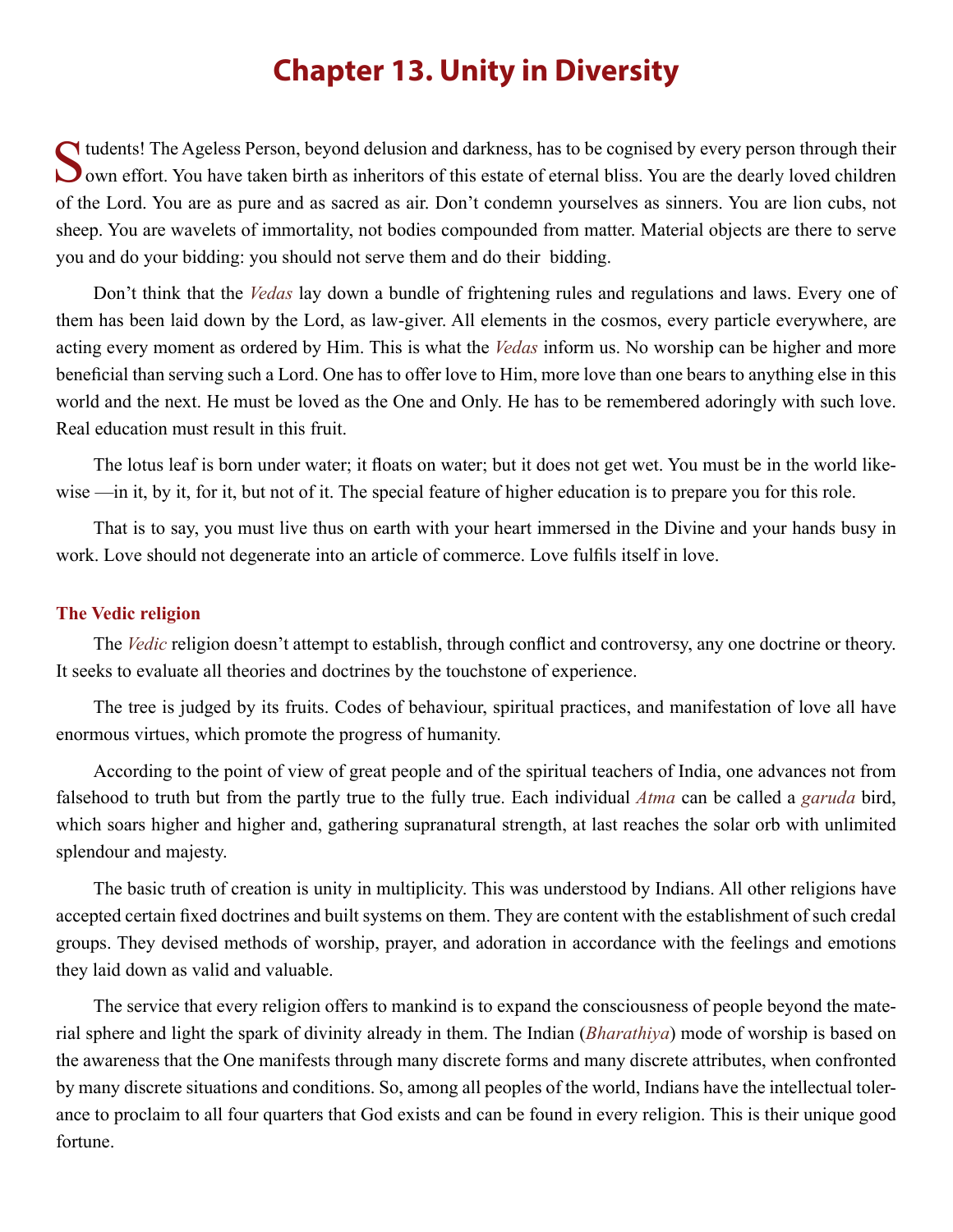#### <span id="page-41-0"></span>**Faith has guided Indians**

One of the basic rules of living is not to be ashamed of your forefathers. As you read more and more the history of the past and visualise more and more the human condition in those ages, your pride is bound to increase. Let faith in the supreme achievements of your forefathers flow in and energise the blood in your veins. Let the strength of that faith render your body, mind, and spirit equally strong. The fruit of genuine spiritual learning (*vidya*) is the recognition that every community of people and every religion has, along with a basic unity, something special of its own to offer.

In fact, no country in history has been the target of such dire calamities and has suffered under alien rule for as long as India. Despite this, Indians are ready to encounter boldly any new calamitous storm, for their lives are still more or less firmly based on the ancient ideals. This has been the stable foundation for their way of life. Faith in God is faith in *[Atma](#page-55-3)*. They believe, without any hesitation, that this faith has guided and guarded them.

These guiding principles of Indian (*[Bharathiya](#page-56-11)*) life were not restricted by the geographical boundaries of the country. Whether the people of this land desire it or not, the principles are spreading to other lands. They are transmuting their literatures by instilling their values into their thoughts and feelings.

The natural sciences can provide us only with food, clothing, and the like. Only spiritual science can add strength and steadfastness to the self. Students should pay special attention to this fact. What use are food, clothing, and the like, even in plenty, when one has no strength or steadfastness in oneself?

Again, when you want to promote the prosperity of the nation, you must, of necessity, gather into yourself all the spiritual resources that you can. In the past, the need was known, and efforts were made to fulfil the need; in the future too, this need must be felt and fulfilled. That is to say, all the spiritual inclinations, beliefs, and urges that are now feeble and dissipated have to be united and reinforced, one with the others.

#### **Tolerance for all religions**

The unique features of the *[Vedic](#page-64-2) [Bharathiya](#page-56-11)* (Indian) religion form its solid base. They are as wide as the sky and as eternal as nature. As part of the religion, creeds and cults may exist as branches of a tree. One need not condemn them as wrong. But no branch should fight against another or compete with another. When that happens, the tree will be destroyed and all will end in ruin. When creeds indulge in competitive rivalry, religion is ruined and the world is destroyed.

#### Only One exists; the wise describe it in many ways. *Ekam sath; vipraah bahudhaa vadhanthi.*

Each of us may have different ideas on the nature and characteristics, the form and attributes of God. One person may believe that God has the qualities and form of humans. Another may believe in a God devoid of human form and signs, but yet manifesting in embodiments. Another may believe in God as altogether formless. Every one of these can find declarations supporting their stands in the *[Vedas](#page-64-3)*. For, all have faith in God, that is to say, in a mysterious power (*[sakthi](#page-61-10)*) that is the source, support, and sustenance of all, a power that subsumes all. This is the truth proclaimed and elaborated in the *[Vedas](#page-64-3)*.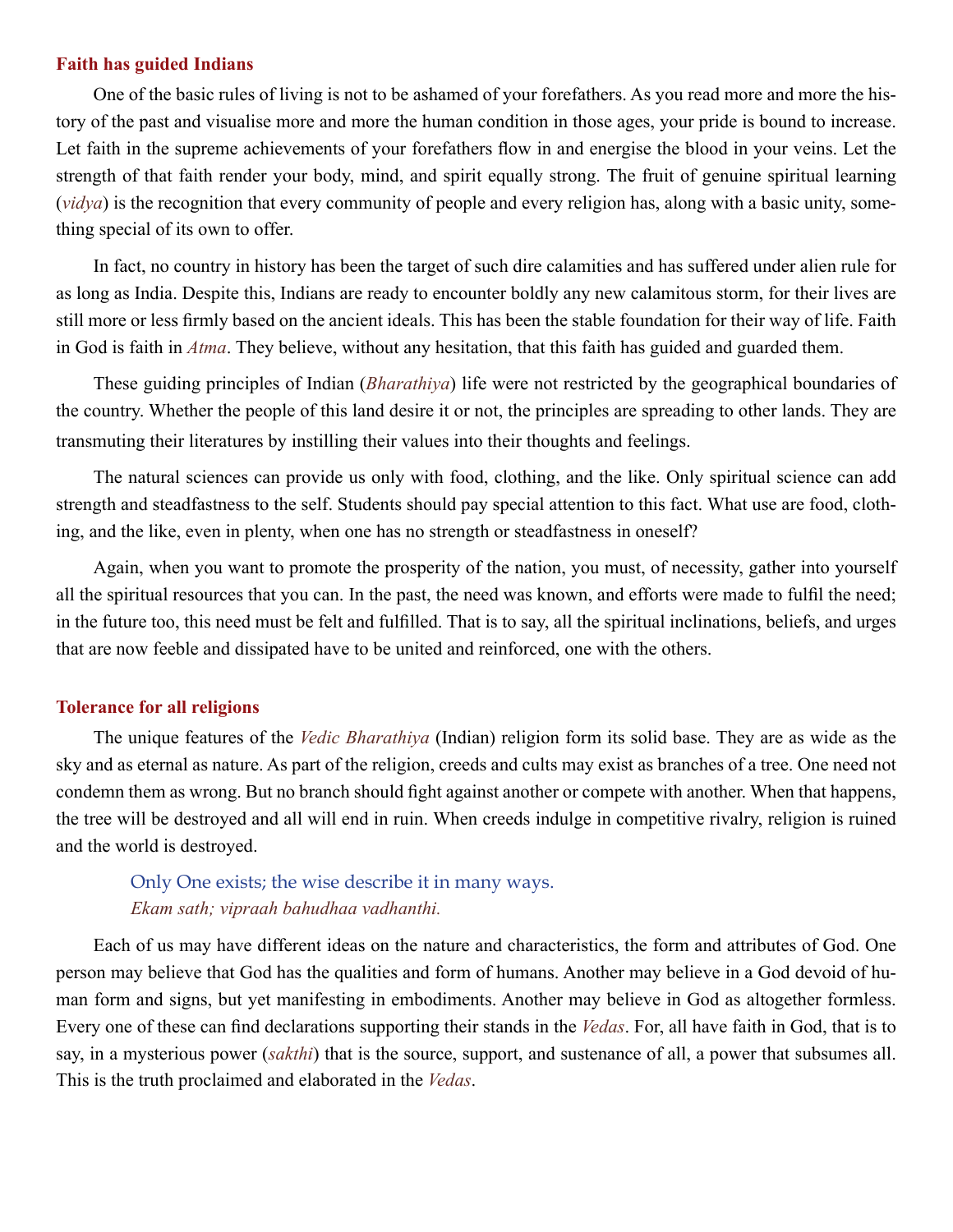## **Chapter 14. Vedas, the Authentic Voice of God**

<span id="page-42-0"></span>The difference in teachings about the name or form of God [\(Iswara](#page-58-7)) are not very important. We need not quar-**L** rel over those distinctions and differences. Instruction on God is service enough.

Indians (*[Bharathiyas](#page-56-11)*) do not accept the view held by others that the world and the universe of which it is a part came into being some thousands of years ago and will meet with dissolution sometime in the future. Nor do they accept the statement that the universe was born out of the void (*sunya*). They believe that the projection (nature or *[prakriti](#page-60-17)*) is not born of vacuity but has always been full and complete (*[purnam](#page-61-3)*). It has no beginning or end; it has only gross and subtle forms. It is no sign of enlightenment to infer that, since there is no evidence of the full and complete, there must be a void in the beginning. There are other levels of existence to consider.

For example, you are not entirely the body; in the gross body there is a subtle body, the mind, and also another body, which is more subtle than the mind, namely, the individualised *[Atma](#page-55-3)* or Self (*[jivatma](#page-58-14)*). This last has neither beginning nor end; nor does it have any trace of death or decay. This is the truth that Indians (*[Bharathiyas](#page-56-11)*) believe in. This faith is based on the declaration of the *[Vedas](#page-64-3)* themselves.

We close our eyes when we worship God. We do not try to discover God outside us by raising our faces and looking upward. Others accept that their scriptures were written by divinely inspired persons, but Indians believe that the *[Vedas](#page-64-3)* are the authentic voice of God, emerging from the hearts of sages.

#### **As you feel, so you become**

Students! One who condemns themself day and night as petty and weak can never accomplish anything. One who thinks that one is luckless and low thereby becomes luckless and low. Instead, when you cultivate the awareness that you are a spark of God, that you have as your reality Divinity Itself, you can become really divine, and you can have command over all powers.

#### As you feel, so you become. *Yadbhaavam, thadbhavathi.*

It is how you feel that matters most. That is the basis for all that you are.

Have faith in the *[Atma](#page-55-3)*, the Self. This is a must for man. In its absence, man is reduced to a monster, reveling in vice and wickedness. Your forefathers achieved prosperity, peace, and joy and succeeded in attaining their goals through that faith alone. When people lose that faith, they are certain to fall, for that faith is the very breath of life. When there is no breath, one becomes a corpse (*[savam](#page-62-16)*). With the breath of that faith, one becomes divine (*siva*), the same as [Siva](#page-62-6) Himself. Faith in the Self is the expression of the [Siva](#page-62-6) principle in a person; that faith can endow one with all forms of power and render one full and complete (*[purna](#page-61-3)*). For, the *[Atma](#page-55-3)*, by its very nature, is self-sufficient and full. No other spiritual discipline is needed to realise that state.

Purity is also our nature; self-sufficiency (*[paripur-natha](#page-60-18)*) is also the nature of the Self. Impurity and insufficiency are alien to people. Students should not ignore or forget this fact. Real education must arouse this faith and infuse the awareness of this fullness in every activity. This is the essential aim, the core of the right type of education.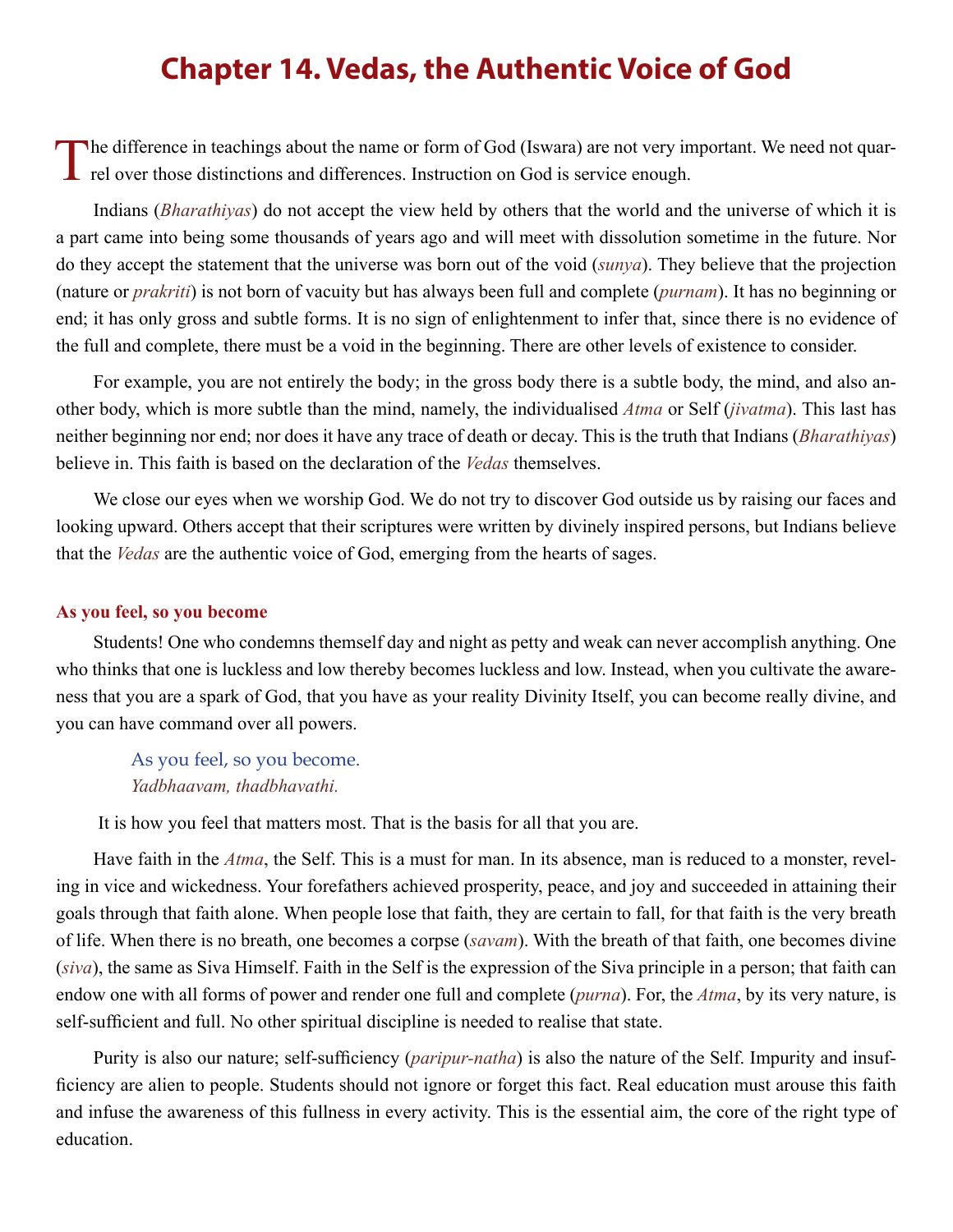#### <span id="page-43-0"></span>**Religion means experience**

One other truth has to be kept in mind, more than every other. For Indians (*[Bharathiyas](#page-56-11)*), religion means experience, nothing less. Our position is that no achievement is worthwhile unless one earns it by one's own efforts. Everything valuable must be cultivated by oneself. Divine grace awaits individual striving and spiritual practice (*[sadhana](#page-61-13)*). The doctrines and directives of religion have to be assimilated by means of actual experience. It is not enough to learn to repeat them parrot-like.

The truth has to be identified; this is the very first step. The sooner we understand the truth, the sooner religious conflicts and credal dissensions will disappear. The Beyond the Beyond (*[Paraath-para](#page-60-19)*), the Omniself, is nearer than the nearest; though near, all other entities are really far away. Become aware of this fact. Only then can the knots in which the heart is entangled be loosened.

#### **Give up life or give up body?**

In the vocabulary of the West, a person gives up "life", but in the language of Indians, a person gives up the "body". Westerners profess that they have bodies and that the bodies have souls. Indians don't declare so. They proclaim that a person has a soul and that the soul is enclosed temporarily in a body. Therefore, they feel that the civilisations and cultures seeking sensual pleasures and secular glory are built on a foundation of sand, and they can shine only for a brief period of time before they collapse.

#### **Imbibe only the good from others**

Students! Imitation can never become culture. You may wear royal robes and act the role, but as a result of this imitation, can you become a king? A donkey clothed in tiger skin does not become a tiger.

Imitation is a sign of cowardice. It cannot further one's progress. In fact the tendency to imitate leads one down, step by step, into frightful shape. You must endeavour to uplift yourselves, as yourselves. You must be proud that you are Indians (*[Bharathiyas](#page-56-11)*), children of India (Bharath), you must be proud of your ancestors. Your commendable heroism lies in your joyous assertion that you are an Indian. You should not imitate others and copy their attitudes, though you may imbibe the good in them.

We have to learn good things from others. We sow seeds in the ground. We provide it with soil, manure, and water. The seed sprouts, becomes a sapling, and grows into a huge tree. It does not become soil when placed therein, nor manure when it feeds thereon, nor water when it partakes thereof. It only imbibes from each of them whatever it can benefit from them. It grows into what is essentially IT, namely, a huge tree!

May you grow likewise. You have to learn much from others. Learn about the Supreme and the means of attaining it from even the lowest; learn from others how to practise progressive spiritual discipline (*[sadhana](#page-61-13)*) and saturate yourselves with it. But do not be transformed into those others. This is the normal teaching for people, the code of law (*smrithi*) of [Manu](#page-59-16). This is the lesson that students have to understand. This is the first and foremost lesson, the crucial lesson.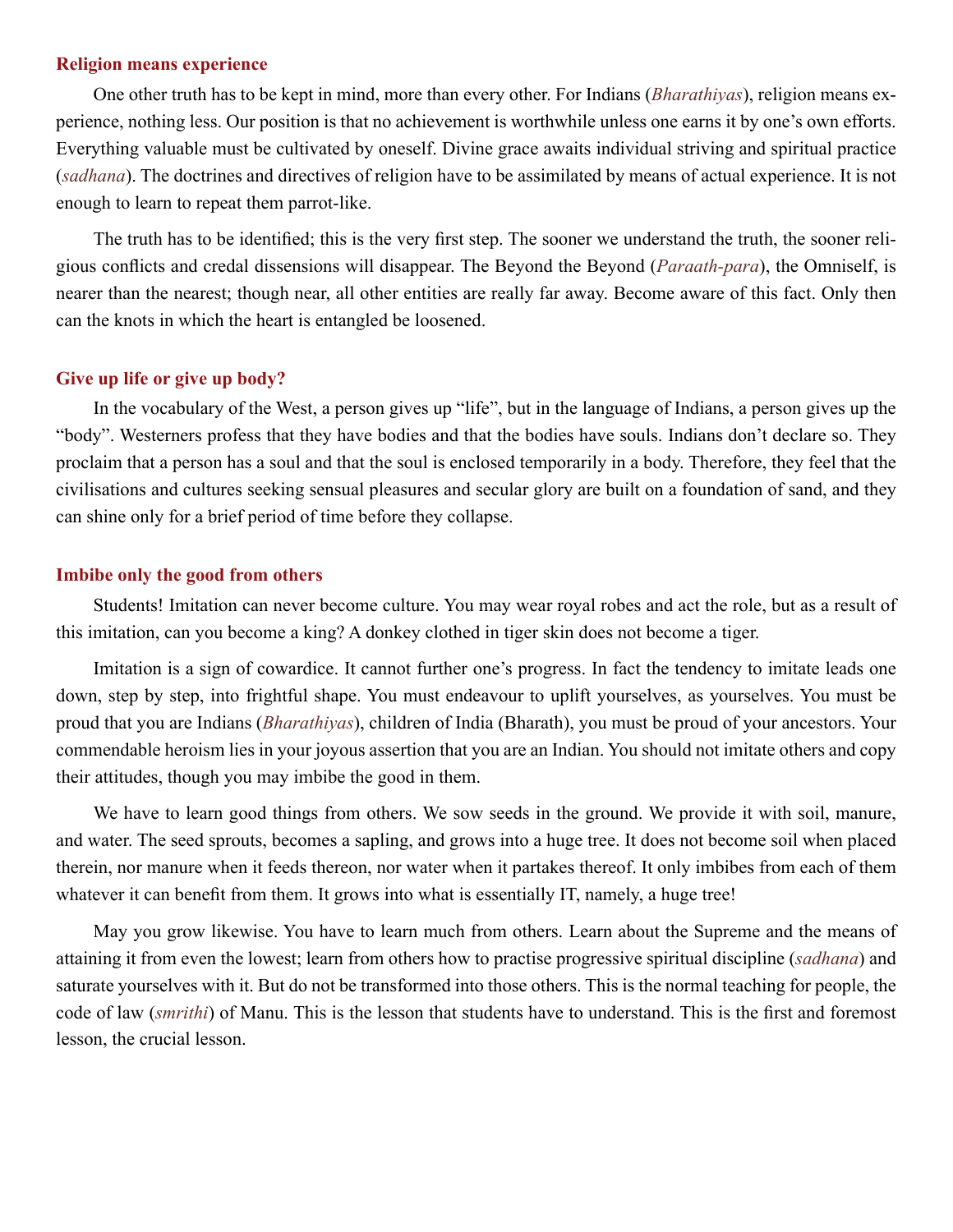## **Chapter 15. Ego-less Service**

<span id="page-44-0"></span>You may master a billion fields of study, but if you have not cultivated the attitude of detachment, the mastery I is of no consequence.

Sharing with others, serving others, this is the main rule (*sutra*) of spiritual knowledge (*vidya*), its genuine expression. Education is rendered noble when the spirit of service is inculcated. The service rendered must be free of the slightest trace of narrow selfishness. But that isn't enough. The thought of service should not be marred by the desire for something in return. You have to perform the service as you would perform an important sacrifice (*yajna*).

Just as trees don't eat their fruits but offer them to be eaten by others in an attitude of detachment; just as rivers, without drinking the waters they carry, quench the thirst and cool the heat from which others suffer; just as cows offer their milk, produced primarily for their calves, in a spirit of generosity born of renunciation (*thyaga*), to be shared by others; so too, those who have acquired spiritual knowledge should offer it to others prompted by the motive of service and without consideration of selfish interests. Only thus can they justify their status as noble men (*[sajjana](#page-61-16)*).

The authentic scholar should not entertain egotism in the thoughts, at any time. Today, however, the misfortune is that scholars as a class are afflicted with unbounded egotism. As a consequence, they follow wrong ideals and take to wrong paths; they confer the benefits of education only on themselves and on their kith and kin. As a result, they forgo their position among the wise (*[sajjanas](#page-61-16)*) and the respect it can bring. One must grant generously to others the knowledge, skill, and insight that one has acquired. If this is not done, human progress itself is endangered.

#### **Cultivate service to all**

To promote the best interest of mankind, one has to cultivate the holy urge of service to others and the attitude of sharing. The parrot talk, "Service to people is service to God (*Manava seva is madhava seva*)" does not extend to all people; those who reel off this axiom don't inquire which people are to be served. They are eager only to fill their own stomachs; for this purpose they restrict their mental horizons to the uplift of their own people. Thus, they lay waste the valuable education they have received. One forgets the fact that God is in perceptible form in all beings. Service rendered to any being is service offered to God. This has to be the chief goal of the educated.

A human is God (*[nara](#page-59-17)* is [Narayana](#page-59-4)). Every single act has to be elevated as an act of service to God. But students today don't know what exactly God is and what exactly a person is. How can one claim to be educated when one can't identify the Man-God (*[Nara](#page-59-17)*-*[Narayana](#page-59-4)*) principle? A person and God are the entities denoted by the *[Upanishads](#page-63-1)* as "you (*thwam*)" and "that (*[thath](#page-63-6)*)." One who hasn't become aware of these two cannot claim to have known themself. And education that does not reveal oneself to one, of what use can it be to reveal anything else?

But, to our misfortune, the educated who are the educators are engaged not in promoting our best interests and serving us but in doing great disservice as much as they need. It is highly strange. For, the educated persons must serve not only those who help them but also those who harm them. This attitude makes the service doubly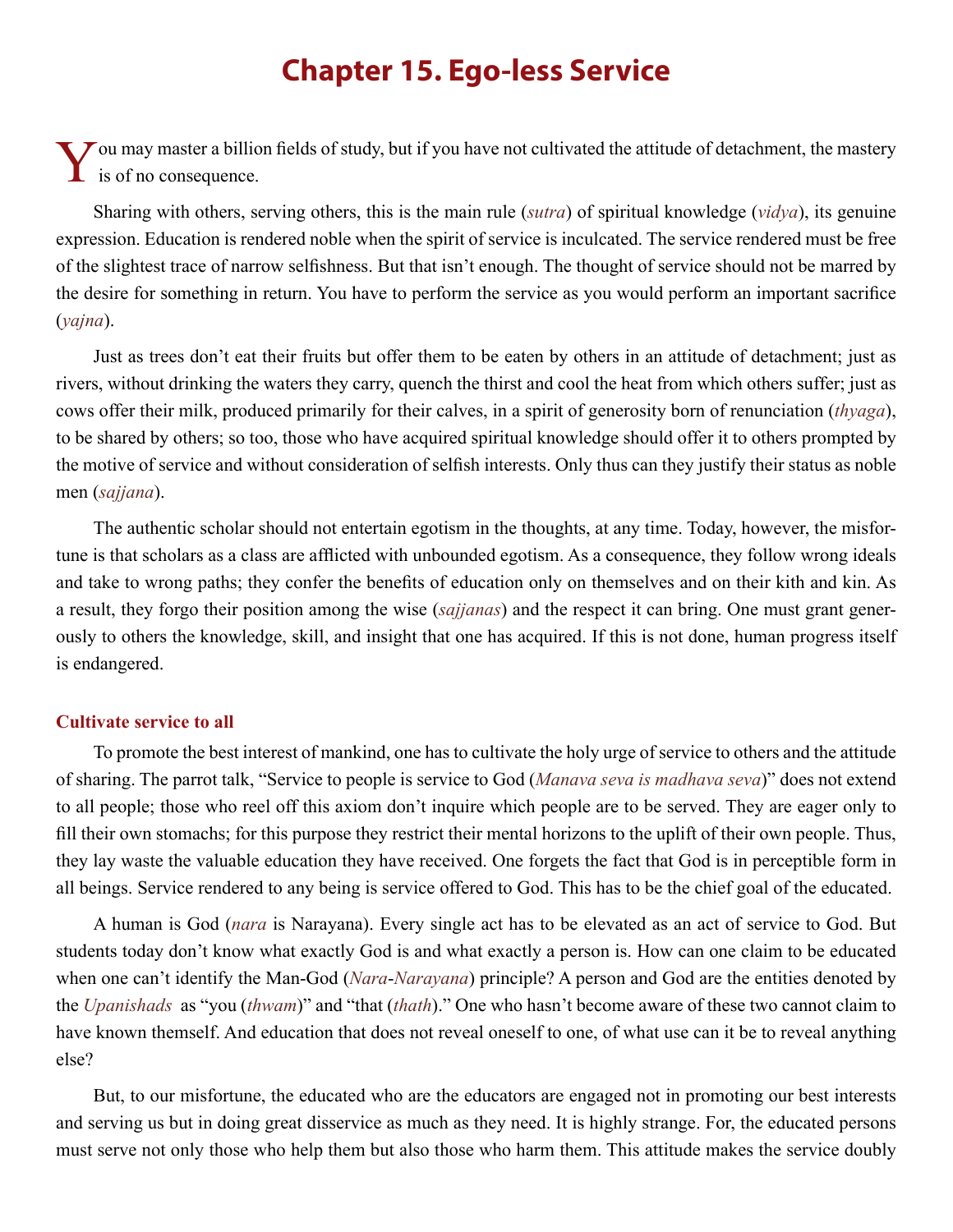<span id="page-45-0"></span>holy. Serving those who do service to us is but a natural reaction. Serving those who harm us is the greater virtue. This latter course of action involves deeper understanding of one's best interest and an alert sense of time, place, and circumstance. Education must confer and cultivate these qualities.

When dealing with uncultured folk and with ungrateful fellows who forget the good done to them, one has to exercise caution. The law is the instrument the government uses to punish those who do wrong. But the educated person and the student should not condemn them outright. You must manifest your natural virtue of detachment and practise your characteristic attitude of helpfulness.

#### **Shun ostentation; cultivate humility**

Protecting one's motherland is a noble duty. It is the primary duty of each student. Students can't claim to have learned much unless they are able to discover and discharge their duty and their immediate role, when circumstances call for such decisions. The educated person and the student undergoing education must both cultivate simplicity; they must discard ostentation. If they are addicted to ostentation, they lose their genuine nature or individuality. Students must note this point well.

People without humility and discipline in dealings with others are certain to be counted out as scholar or pundits, no matter what sciences they have mastered or how famous they are as intellectuals. Such people will not be honoured by society. They may win respect for some time, but that attitude will decline pretty soon. Such respect does not bring credit to the recipient. Only artlessness and simplicity earn honour —and they render the honour enjoyable. Insane parade of scholarship brings in only spurts of reputation and ridicule. When one gives up ostentation, one can get permanent respect from people. Real education imparts a spirit of renunciation, a dislike for ostentation, and the yearning to serve others.

Some people develop swollen heads as soon as they acquire a little knowledge. They pretend to be experts in every field and boast the whole day about their attain-ments. They strut about as if they know everything. "The leaf-plate on which a full lunch has been served will lie low on the floor. The leaf-plate on which nothing is placed will hop high with every gust of wind." Thus says the proverb. So too, the person who has much scholarship and many skills will lead an unassuming life. But one who has not derived genuine education and the strength it can confer lives in pomp and pride. That person struggles to hide defects from being known to others. And, in the end, the struggles don't succeed. One meets with double ruin —one doesn't experience spiritual bliss (*[ananda](#page-55-6)*) and one doesn't impart it to others. In the end, one becomes the target of ridicule.

Therefore, don't allow the desire for ostentation to enter the mind; don't allow egotism to approach you. Be humble and be loyal to high ideals. Only then can you serve the cause of world peace and prosperity. Only when the individual succeeds in being good can the world also become good (*vyakthi sreyas becomes viswa srayas*). One who is eager to be a real student must place before himself the ideal of world peace and prosperity. One has to be unpretentious. One must vow to be of service to others. This is the essence of true education (*vidya*).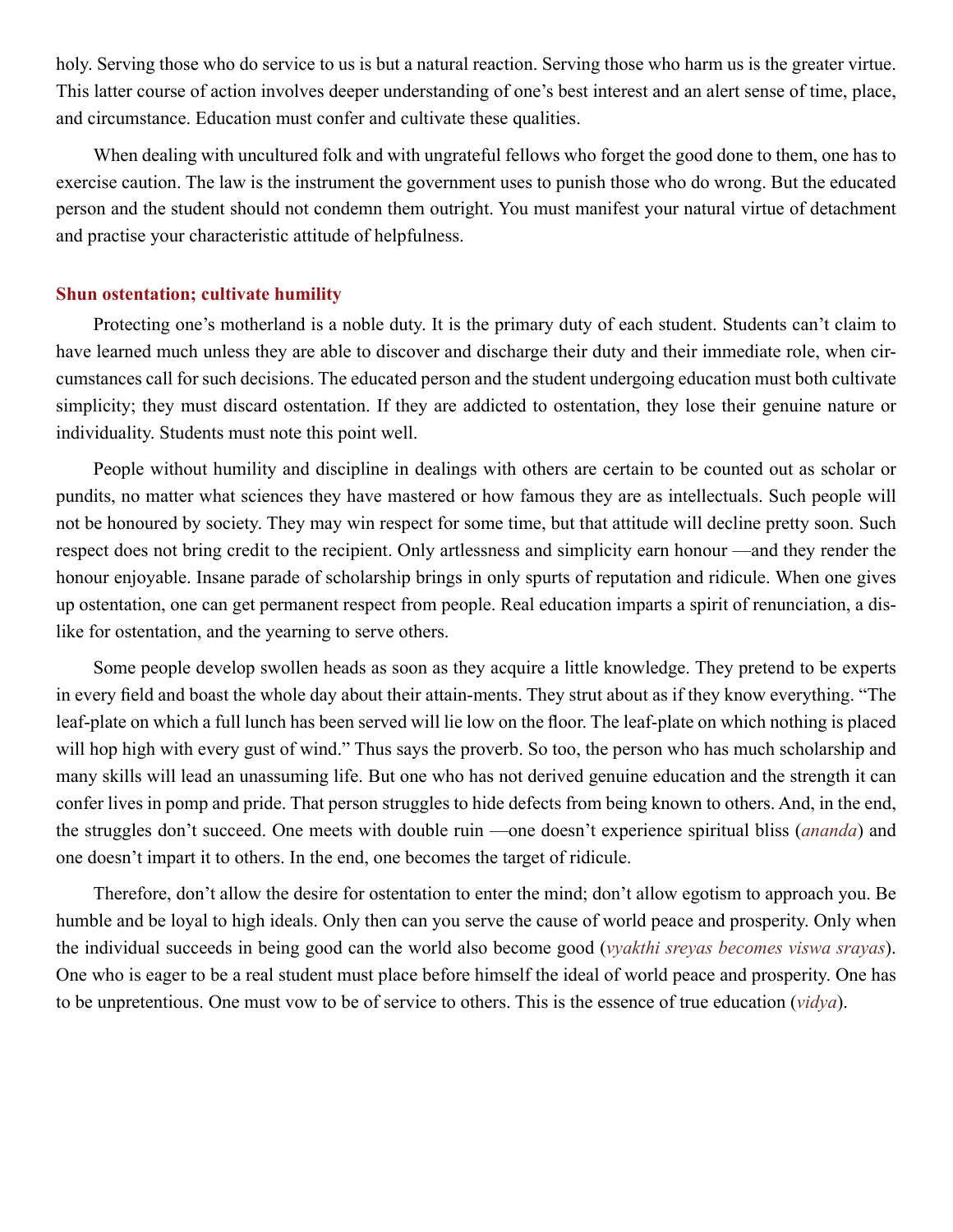## **Chapter 16. Compassion and Cleanliness**

<span id="page-46-0"></span>The student seeking spiritual knowledge (vidya) must possess kindness, compassion, and love toward all living<br>beings. Kindness to all beings should be the student's very nature. If it is absent, the student becomes a boor. More than anything else, spiritual knowledge means the quality of compassion toward living beings. If a person bears ill will against any being, his education has no meaning. The advice given in the *[Gita](#page-57-1)*,

with no ill-will toward all or any being *adweshta sarva bhuthaanaam*,

conveys the same message. In the same manner, on and off, the *[Gita](#page-57-1)* warns that any insult or injury or even neglect directed against any living being is an act that insults, injures, or neglects the Divine (*Sarva jiva thiraskaaram Kesavam prathigachchati*). Love and compassion must not be limited to mankind. They must enfold every living being.

The *[Gita](#page-57-1)* says,

The learned person who has acquired humility through spiritual knowledge must deal with the cow, the *[brahmin](#page-56-9)*, the elephant, the dog, and the eater of dog-flesh with equal compassion and consideration.

*Vidya vinaya sampanne braahmani gavi hasthini Shuni chaiva shvapaakecha, punditaah sama dharshinah.*

Uniform compassion shown in this manner transforms itself into uniform welfare for the recipients. Wishing well for all is the sign of one who has earned spiritual knowledge. The narrow vision that is limited to the community has to be given up. Indian (*[Bharathiyas](#page-56-11)*) culture emphasises the highest truth, the broadest vision. Imparting this ideal is the purpose of spiritual education, as laid down in India (Bharath). No other country has placed such a lofty, all-inclusive, beneficial ideal before its people.

Today, the country is facing ruin because this ideal has been neglected, spiritual education has been grossly circumscribed, and the educational system is polluting the social organism with narrowness and crookedness. So, marked changes have to be made in the system. At present, we have mere book learning. But what is learned from books has to be confirmed and corrected by practising it in social living. Only then can the knowledge of the kinship between person and person be gained. Thereby, learning is transformed into spiritual knowledge (*vidya*). Spiritual knowledge cannot be acquired by merely mastering reading, writing, and arithmetic.

Each student must, after intelligent inquiry, decide for themself during every occasion which goal is best and which action is best suited to realise it. Both the goal and the action must serve the needs of society and help it to progress. People should not be involved in injustice, violence, and immorality. Nor should they deem their own gain as primary.

#### **The importance of cleanliness**

Students have to pay great attention to another important quality: cleanliness, both outer and inner. When either of these is absent, the person becomes useless for any task. The clothes one wears, the books one reads,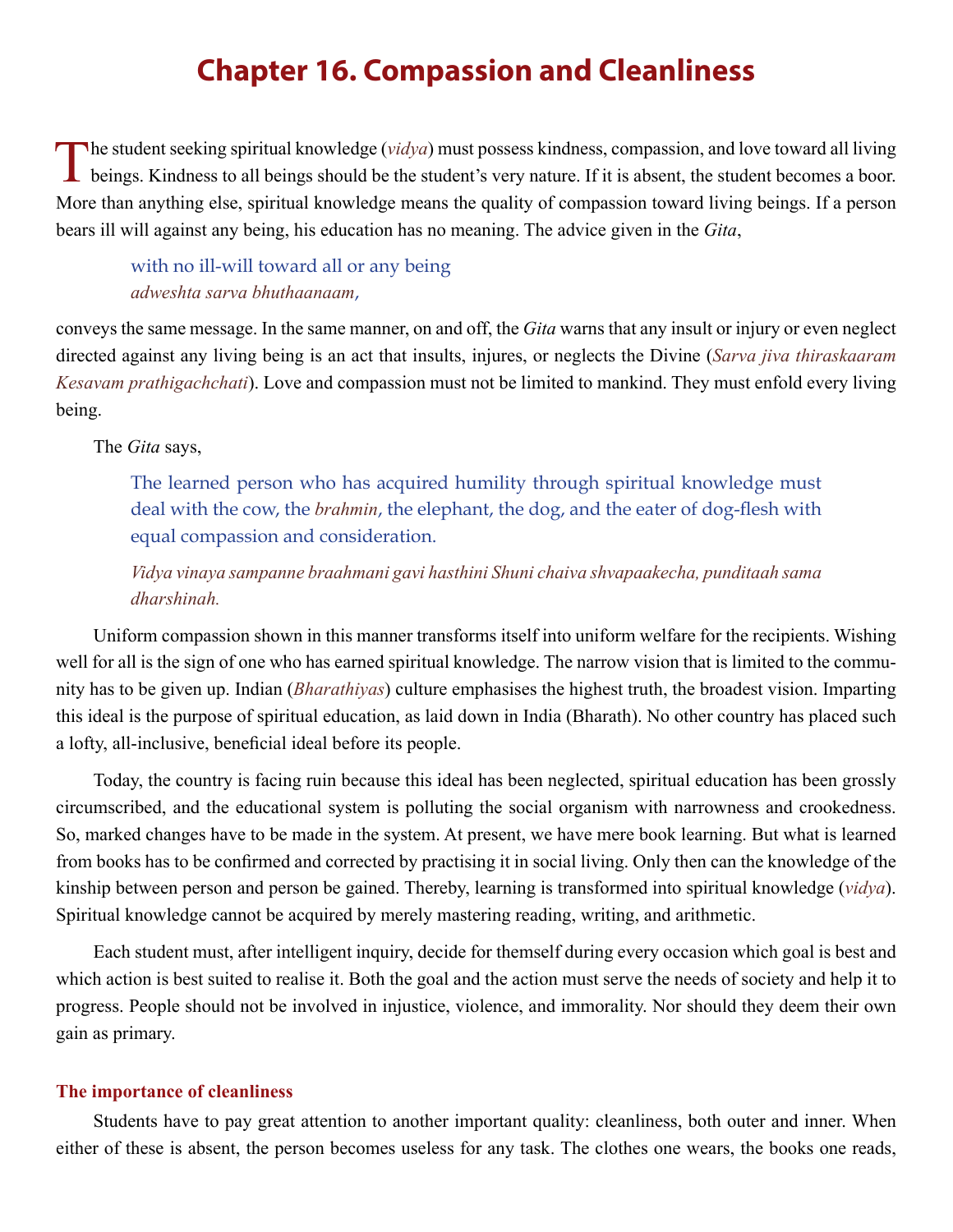<span id="page-47-0"></span>and the surrounding environment must be clean. This is the outer cleanliness. That is to say, every material object one has to deal with for living has to be kept clean. The teeth and eyes, food and drink, all should be free from dirt. One can be healthy as a result of all this. The body has to be scrubbed and washed every day, or else layers of dust will cause itching and boils will emerge. Not only will one's condition be rendered miserable, but it may cause infections in others. One may possess only one or two sets of clothing, but care should be taken to wash them before wearing. They should not gather dirt.

The books used for study should not be thrown about as one pleases. Scribbling on the pages must be avoided. Paper should be preserved clean and spotless. Those who see them must appreciate the care taken by the student to keep things clean. The room where the student resides and the adjacent area must be kept clean and free from stink. And, inside the room, no indecent pictures should be hung on the walls. Only pictures that inspire great thoughts and high ideals should be visible to the eye. The student must be able to draw on themself the love of all.

However rich a person may be, the person can't be happy without health and can't derive full joy from the riches owned. A meal makes the person exhausted; without a meal, the person feels weak. Thus, the person plods on without ever being happy. So, external cleanliness promotes health and happiness.

#### **The importance of inner cleanliness**

Next, we consider inner cleanliness —that is to say, keeping the mind and the intellect free from dirt, serene and sacred. When thoughts and feelings are impure and agitated, one cannot be calm and happy. When the mind is polluted, reactions are polluted. To keep the mind clean, one has to analyse sympathetically situations involving others and their activities, and then decide on how to react to them. One should not rush to draw conclusions. Adopting the reactions of others is not desirable. One must resolve on any action only after intelligent discrimination and inquiry. "Some of our people are doing this, so we will do it too." This attitude is mean and demeaning, it is a sign of weakness. It is the consequence of basic ignorance. Sheep behave in that manner.

Born as people, moving about as educated persons, yet stupidly following others as sheep do and polluting the minds with ideas borrowed from the lips of others —these things are to be avoided.

The ideas and pronouncements of others may often be personal, or they may induce feelings of hatred between people. Why should we accept them as ours and mould our feelings accordingly? We should not try to shape our feelings and patterns of behaviour to conform to those of others. We should not relinquish our faith, our experience, and our innate holiness.

We may not always be able to know the reasons for our faith. It originates and is shaped by our own personal likes and dislikes, our own dominant feelings. But we must not become the target for anger, hatred, and jealousy and the evil deeds into which they lead us. A student must cultivate wide, inclusive feelings. Only then is the student entitled to acquire the higher learning. Only then can the student earn respect in society. The student must keep far away from narrow, selfish thoughts, feelings, and plans.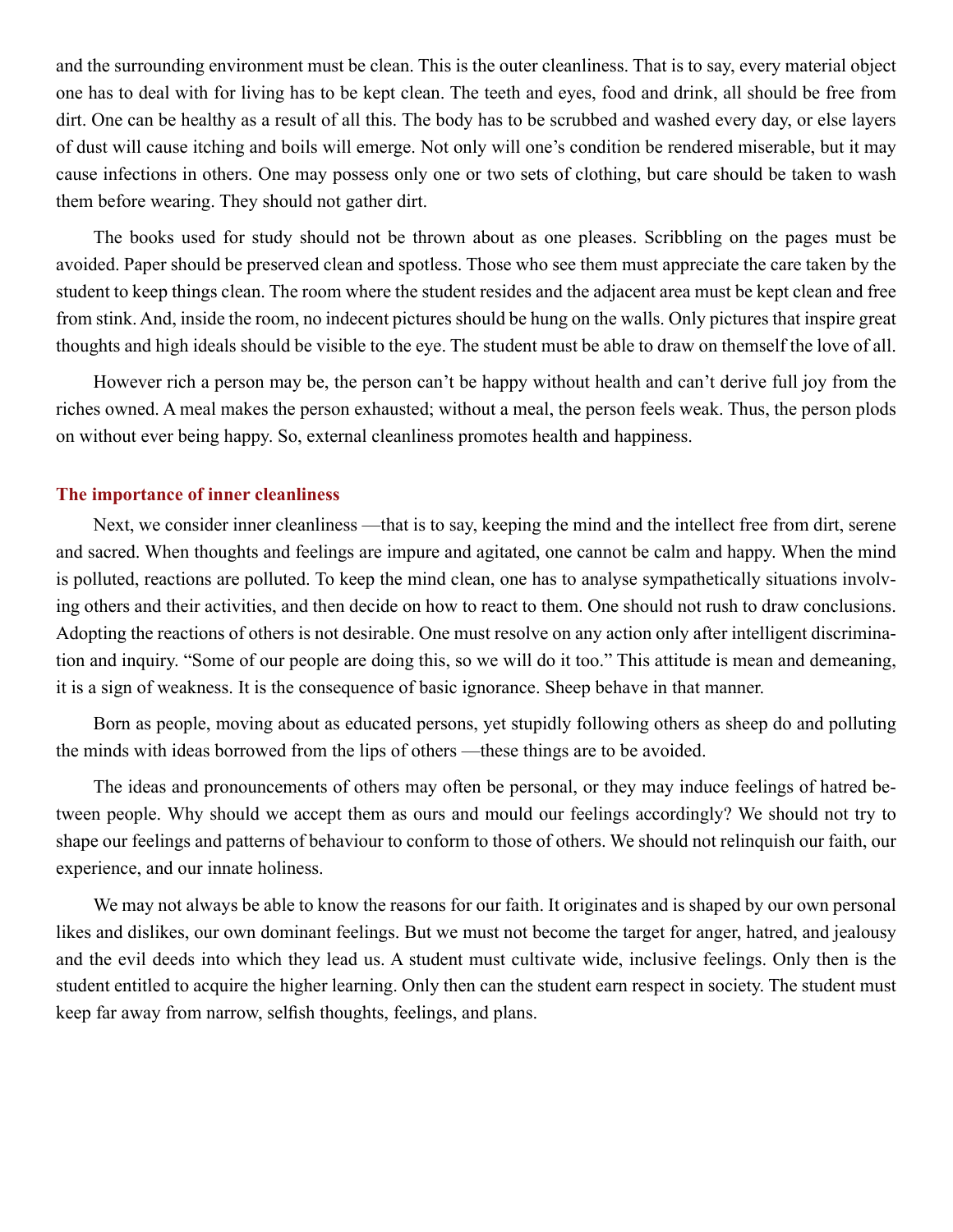## **Chapter 17. Shun Jealousy and Hatred**

<span id="page-48-0"></span>The root cause of all anxieties and calamities of man is envy. We can find from the *[Bhagavad Gita](#page-56-5)* that Krishna<br>warns Arjuna off and on, "Arjuna! You have to be envy-less. Don't get infected by envy." Envy is invariably accompanied by hatred. These two are twin villains. They are poisonous pests. They attack the very roots of one's personality.

A tree may be resplendent with flowers and fruits. But when the inimical worms set to work on the roots, imagine what happens to the splendour! Even as we look on admiringly at its beauty, the flowers fade, the fruits fall off, and the leaves turn yellow and are scattered by the wind. At last, the tree itself dries up, it dies and falls.

So too, when envy and hatred infect the heart and set to work, however intelligent and however highly educated one is, one falls. One is turned into an enemy of society. One becomes the target of ridicule because one is no longer human. One cannot be counted as a member of the community. In the end, even trusted friends desert and become one's foes. One loses the respect of one's group, and one doesn't evoke even ordinary courtesies from others. One spends the days perpetually in misery.

No enemy can be so insidious as jealousy. When one sees a person more powerful, or more knowledgeable, or with greater reputation or more wealth or more beauty, or even wearing better clothing, one is afflicted with jealousy. One finds it difficult to acknowledge and accept the situation. One's mind seeks means to demean them and lower them in the estimation of people. Such propensities and evil tendencies should never strike root in the minds of students and the educated. These should not pollute their character.

Students must learn to be happy and filled with joy when others are acclaimed as good and are respected for their virtues and the ideals they hold dear. They have to cultivate breadth of outlook and purity of motives. They must be ever vigilant that the demon of envy does not possess them. That demon is certain to destroy all that is precious in them. It will ruin their health and damage their digestive system. It will rob them of sleep. It will sap their physical and mental stamina and reduce them to the state of chronic consumptives.

Students must resolve to emulate those who do better than themselves and earn equal appreciation. They should strive to acquire knowledge and score marks as much as others. That is the proper ambition. Instead, if they wish for the downfall of others, leaving them as the only successful ones, they are revealing their brutish nature. It will lead them to perdition. It is a deadly virus.

Praising oneself and condemning others are also equally deadly. Attempting to hide one's meanness and wickedness and putting on the mask of goodness, justifying one's faults and exaggerating one's attainments these are also poisonous traits. Equally poisonous is the habit of ignoring the good in others and assiduously seeking only their faults. Never speak words that demean any one.

When we are friendly with another and like him very much, whatever he does is certain to strike us as good. When the wind changes and the same person is disliked, even the good he does strikes us as bad. Both these reactions are misconceived. They are not commendable at all. In the *[Sumathi Sathaka](#page-63-7)*, there is a verse that teaches this lesson. "O person with good intelligence (*sumathi*), Know that even if friendship is strong, when wrong becomes right and right becomes wrong then friendship disappears."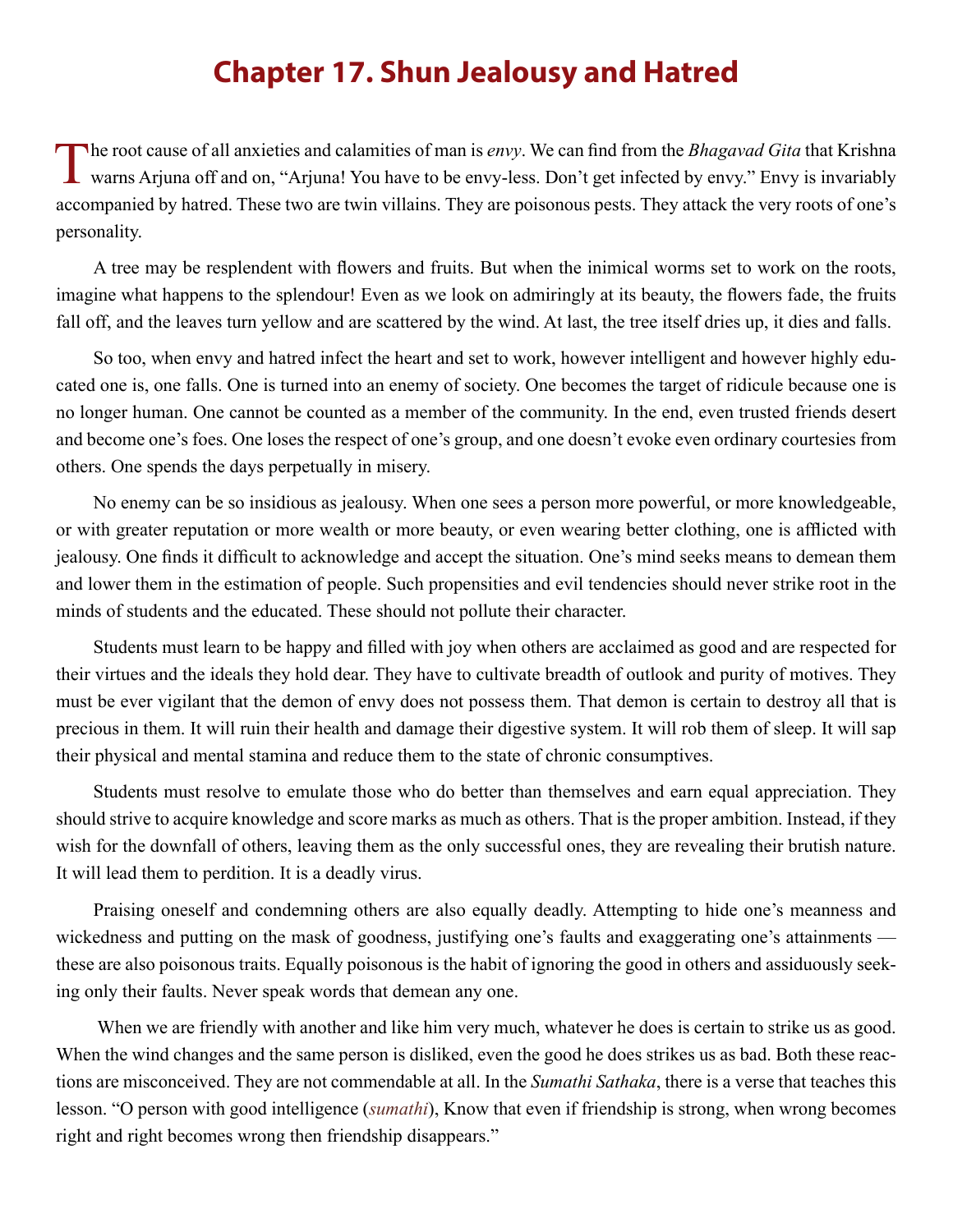<span id="page-49-0"></span>The student has to transform themself into a person with good intelligence (a *sumathi*) and avoid turning into a person with perverted, polluted intelligence (*[durmathi](#page-57-16)*). A huge heap of fuel can be reduced to ashes by a tiny spark of fire. A drop of poison can render a pot of milk totally undrinkable. Envy and hatred are the sparks that destroy the cluster of virtues in people.

Students must exercise constant watchfulness over their feelings and reactions. They must keep out selfishness, envy, anger, greed, and other such evil tendencies from entering their minds. These are nets that entrap the person. These vices overwhelm and subdue the holiness of people, so that the holiness cannot influence them any longer. Such people will forget themselves and behave like other wicked individuals, individuals caught in frenzy. Such people will blabber as their tongues dictate, without regard to the effect —good or evil. Such people will engage their hands in work that the hands favour.

Envy doesn't stop with this string of mischief. It makes us revel in scandalising others. This evil is widespread among the youth. It comes naturally to them, for it is a sign of ignorance. To get rid of this habit, one must devote some time, early in the day and before retiring for sleep, in exploring the mind and examining faults that have secured foothold therein. One must pray to God to save one from this tendency. When once we have won the grace of God, we can rest assured that such absurdities will not deform our character. The discriminating student can be recognised by the good company kept, the good works performed, and the good words uttered.

This is why I emphasise on many occasions,

Eyes that seek evil, ears that relish evil, tongue that craves evil, nose that enjoys the foul, and hands that delight in evil —these must be totally avoided.

Whoever has any of these must be avoided. Or else, one's future is bound to be disastrous. The wrongs of the five senses (*[indriyas](#page-58-15)*) will result in the destruction of the five vital energies (*[pranas](#page-60-20)*) and killing of the five sheaths (*[kosas](#page-58-16)*). Of course, the senses yield momentary pleasure and joy, but, as the saying goes, "senility lies in wait." Sensual pleasures bring about great grief quite soon.

#### **Gain self-confidence**

Students require faith in themselves, more than most other qualities. The absence of self-confidence marks the beginning of one's decline. Today, the world is facing ruin and disaster because people have lost confidence in themselves. Only self-confidence is capable of granting peace and prosperity to each person. A self-confident person receives good everywhere and is honoured in all places. Whatever they touch becomes gold.

When a person has no faith in themself, how can they place faith in others? Even when they have such faith, it cannot be sincere and firm. It is at best artificial and superficial. Such a person will not have faith in their mother, father, spouse, and children. Such a person pretends to believe, that is all. So, the person behaves treacherously and might even injure the parents.

So, self-confidence is a must for every student. Students must study books about people who stuck to justice and led straight lives. They must cultivate faith in moral codes laid down in *[Dharma Sastras](#page-57-17)*, instead of neglecting them. The *[Puranas](#page-60-21)* (ancient epics) provide foundational ideals for our welfare and progress.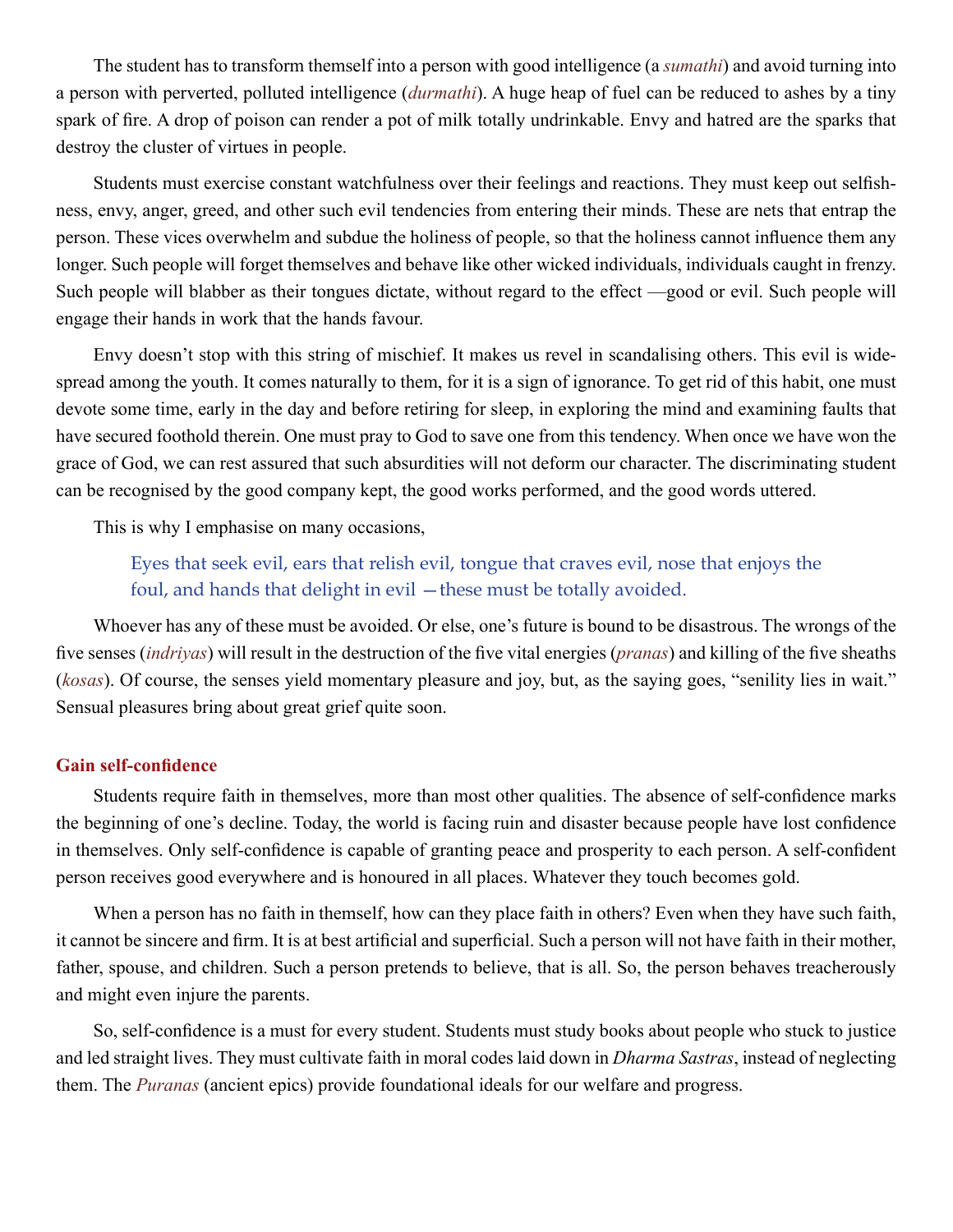## **Chapter 18. Sense Control**

#### <span id="page-50-0"></span>**Teachers and students**

Teachers reveal the direction and the goal. Students lay the road and journey into the future. The skill and I strength, the status and stature of mankind are shaped and furthered in proportion to the quality and character of its teachers. Character is the hallmark of humanity. Teachers must dedicate their learning and wisdom to the great task of uplifting pupils to higher levels of knowledge and action. The virtues that they help to inculcate in their pupils are essential for the uplift of society also. When virtues are rooted in the heart, man shines in full glory. A life without good character is a shrine without light, a coin that is counterfeit, a kite with a broken string.

Teachers who teach with the salary paid to them in their minds and students who learn with the jobs they may procure in their minds are both pursuing wrong paths. In fact, the task of the teacher is to discharge their duty of instructing and inspiring the students so that they develop their latent talents and advance in the perfection of their skills. The task of the student is to unfold the divine that is within and equip themself for serving society with skill and knowledge.

#### **Thought, speech, and action**

People have three instruments gifted to them: the mind, which involves them in thought; the power of speech, which enables them to communicate their thoughts; and the power of action, by which they can execute their thoughts, alone or with others, for themselves and for others. The mind designs thoughts that are either helpful or harmful. The mind can lead one into bondage, into deeper involvement in desires and disappointments. It can lead one into freedom, detachment, and desirelessness. The mind is a bundle of likes and dislikes. The mind (*[manas](#page-59-18)*) is the seat of chewing the cud of sensual and mental experiences (*[manana](#page-59-19)*).

#### **Reining in the mind**

The mind is engaged in two activities: thinking (*[alochana](#page-55-19)*) and inner dialogue (*[manasika-sambhashana](#page-59-20)*). These activities follow different lines. Thinking is intent on solving problems that present themselves before the mind. Mental dialogue multiplies the problems and confounds the solutions, causing confusion and adoption of wrong and ruinous means to solve them. The inner conversation and controversial chatter continues from morning till night, until sleep overtakes the mind. It causes ill-health and the early setting-in of old age. The topics on which the chatter is based are mostly the faults and failings of others and their fortunes and misfortunes. This perpetual dialogue is at the bottom of all miseries. It covers the mind with thick darkness. It grows wild very quick and suppresses the genuine worth of manhood.

The talk that inhabits the mind during the waking stage persists even in dreams and robs one of much-needed rest. And the sum total of all this exercise is, to speak the truth, nil. No one can call themself full and free unless they succeed in stopping this evil.

The *[Upanishads](#page-63-1)* announce certain remedial spiritual practices (*[sadhanas](#page-61-13)*) to get rid of this obstacle to inner peace. The first spiritual discipline is regulation of breath (*[pranayama](#page-60-22)*). Regulation of breath is no gymnastics,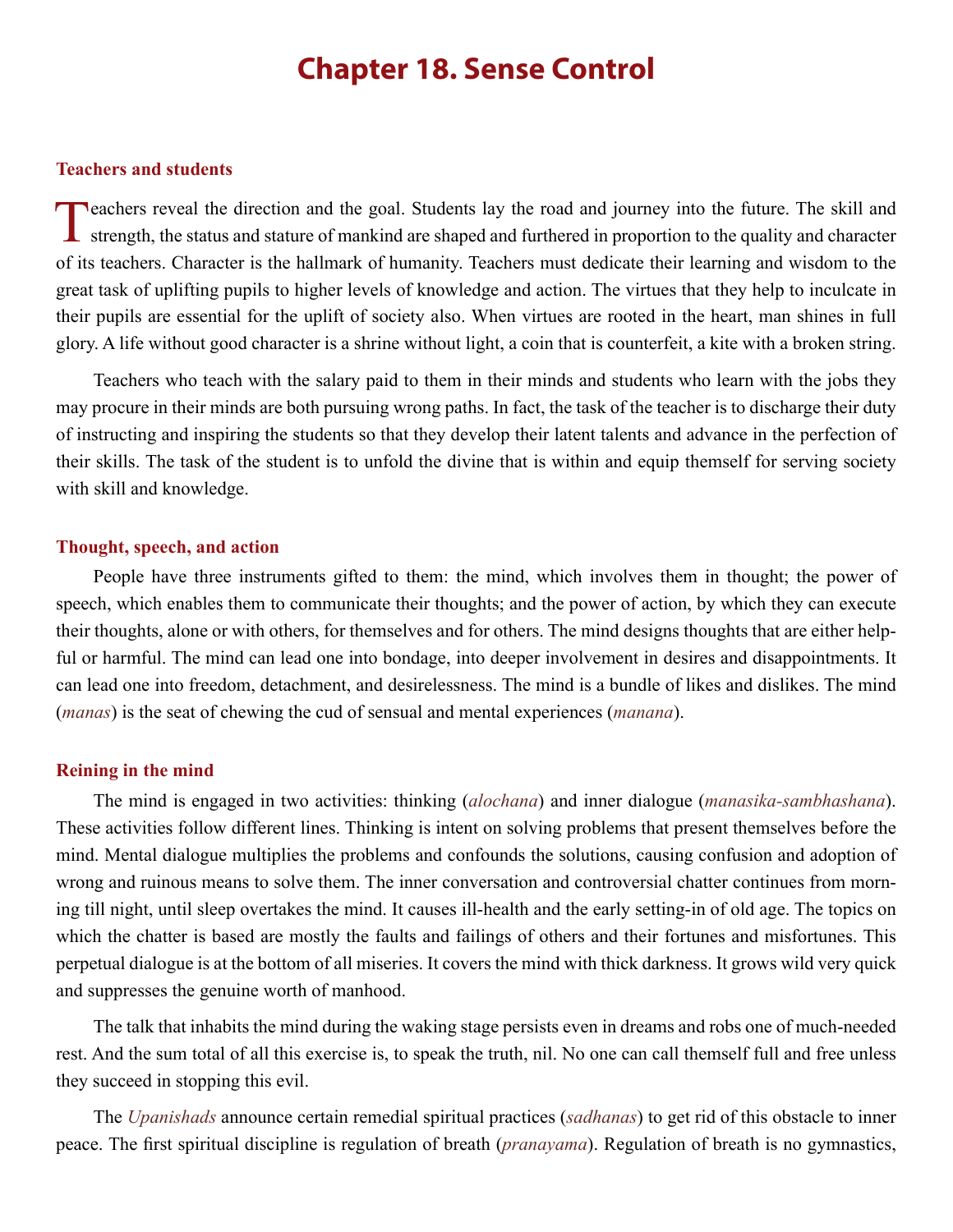<span id="page-51-0"></span>nor a formidable exercise. The mind has to concentrate on the period of retention (*[kumbhaka](#page-58-17)*), on the process of inhaling (*[puraka](#page-60-23)*) and exhaling (*[rechaka](#page-61-17)*). When attention is fixed thus, the inner talk on other irrelevant matters will end. And mental strength is acquired.

The second spiritual discipline (*[sadhana](#page-61-13)*) is: immersal in beneficial activity (*[karma](#page-58-5)*) —that is to say, service to people that will help diminish the ego sense, acts that are good and godly. When one's thoughts are engaged in such activities, the mind turns away from the talk it indulges in.

Again, the spiritual practices (*[sadhanas](#page-61-13)*) of listening to spiritual advice (*sravana*), reflection on spiritual directions (*[manana](#page-59-19)*), and discovering ways and means of confirming faith in the Spirit (*[nidi-dhyasana](#page-59-21)*), also of recital of the names of God (*[japa](#page-58-18)*) and withdrawing the mind from sensual pursuits (*tapas*), have been prescribed by the scriptures more for the silencing of this mental chatter, this inner talk. They are more a preparation for attaining the Reality than for its Realisation. For it is only when the mind is cleansed and clarified that it can achieve such a profound task. Only then can the lessons taught and the experiences undergone be pure and unsullied.

#### **Use speech properly**

The second instrument that is gifted to people for uplifting themselves is speech —the use of words. Speech is charged with tremendous power. When, through speech, we communicate to a person something that upsets their balance or shocks them into grief, the words completely drain off their physical strength and mental courage. The person falls on the ground, unable to stand. On the other hand, when, through speech, we communicate something happy or unexpectedly cheering, the person gets the strength of an elephant.

Words don't cost anything but they are priceless. So, they have to be used with care. They must be employed not for gossip, which is barren, but for pure and productive purposes only. The ancients recommended the vow of silence in order to purify speech of its evils.

 A mind turned inward toward an inner vision of God and speech turned toward outer vision of the Lord both will promote spiritual strength and success.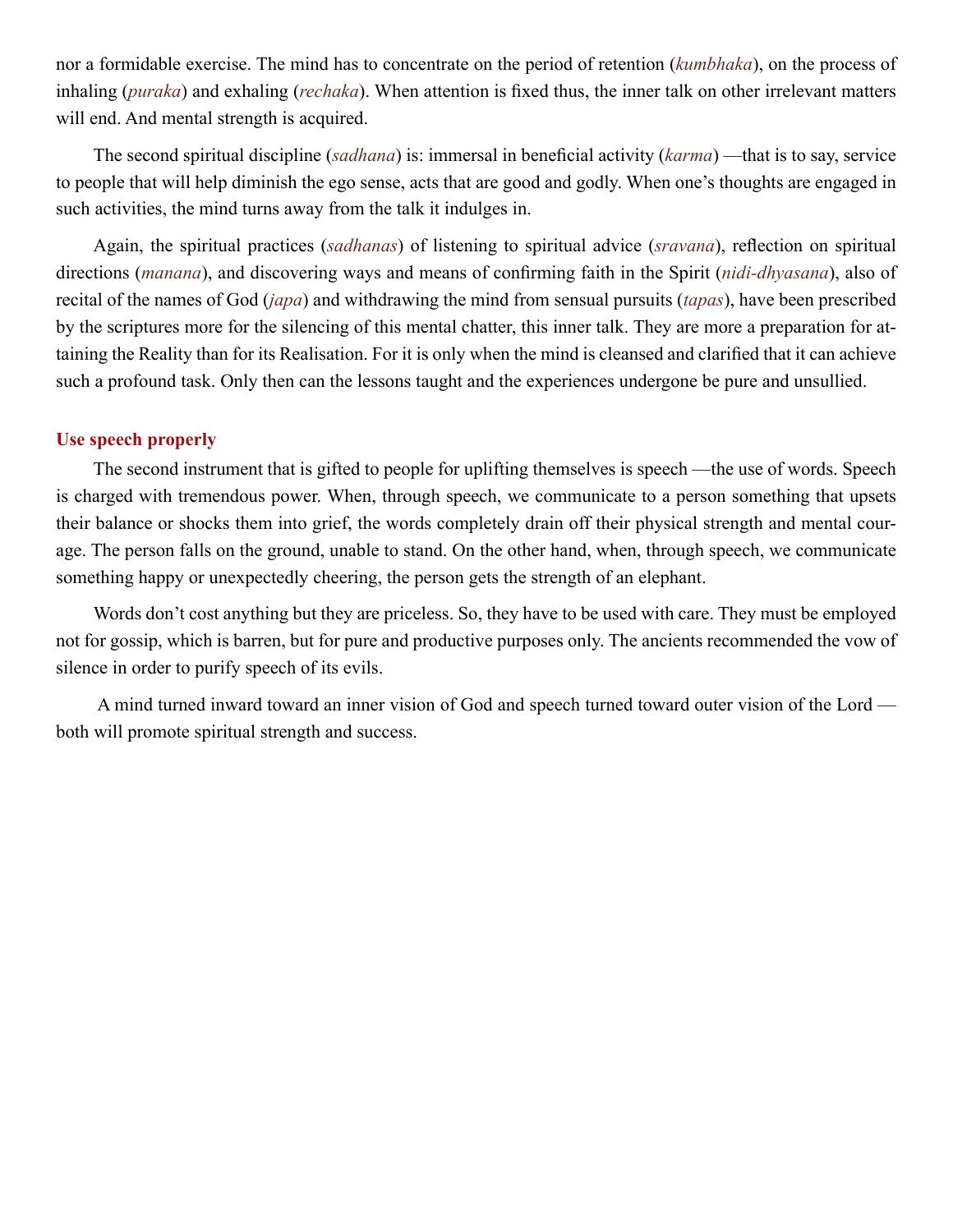## **Chapter 19. Love and Brotherhood**

#### <span id="page-52-0"></span>**Happiness and misery are due to our own actions**

Of the three instruments used for thinking, speaking, and action, the third instrument is the body with its hands ready to execute the thought that is expressed in words. The deed, the work, the labour in which the hand is engaged are the source of all the happiness or misery in which a person is involved. One asserts that one is happy, or that one is anxious and afraid or that one is in trouble. And one attributes the cause of these conditions to some person other than oneself. This belief rests on a wrong basis; happiness and misery are due to one's own actions. Whether one accepts or rejects this truth, one has to go through all the consequences of one's action. This is the law of nature. One may not believe in summer or winter, in fire or rain, but one cannot escape from heat and cold. They affect the person anyway. Therefore, the best course is to direct our activities along proper lines.

Hands are not the only limbs or agents that are involved in human activity (*[karma](#page-58-5)*). Whatever is done, whatever is seen, whatever is heard, one should be vigilant about its purity. Thought, word, and deed must be free from pride, greed, and hatred. The words that one utters must be free from these faults; things that one yearns to hear must be free from these superficially attractive qualities; the pleasures that one seeks must not be polluted by evil.

#### **Students must assimilate the lessons**

Students must first assimilate these mental lessons and demonstrate their effect in their speech. The lessons that are taught by words must be translated by them into action.

Today, however, education does not transform the mind. It stops the listening process, through the ear. What enters the ear might not be clear to the mind; it might reach the mind only in a hazy form. So education has to be so imparted that it is received clearly by the mind. To achieve this aim, it has to be transmitted through heads, tongues, and hands that are pure, with no blemish that warps. Only then can the learning be clear and the wisdom bright.

#### **The role of the teacher**

Students study only for a few years, but teachers, in order to justify being in the profession, have to be engaged in studies always without stopping. So teachers are to be reckoned as the only genuine students. To the question who is a real student the answer is, "The teacher". The motto, "I shall be the ideal student, for my pupils to emulate," must inspire the teacher. Such a teacher has surely recognised their duty. The teacher must come down to the level of the student; if the teacher doesn't and still continues to teach, the fate of the student is best left to the imagination.

This process is called "descent". It does not mean stepping down from the top to the ground. It means only accepting the level of the person who is to be benefited. The baby on the floor cannot jump to the arms of the mother when she calls upon it to come up. "I am a great person; I can't stoop" —if the mother feels like that, she cannot possess the child. Stooping does not make a person small. Similarly, it is not demeaning for the teacher to come down to the level of the pupils in order to teach them. It is simply a laudable sign of love.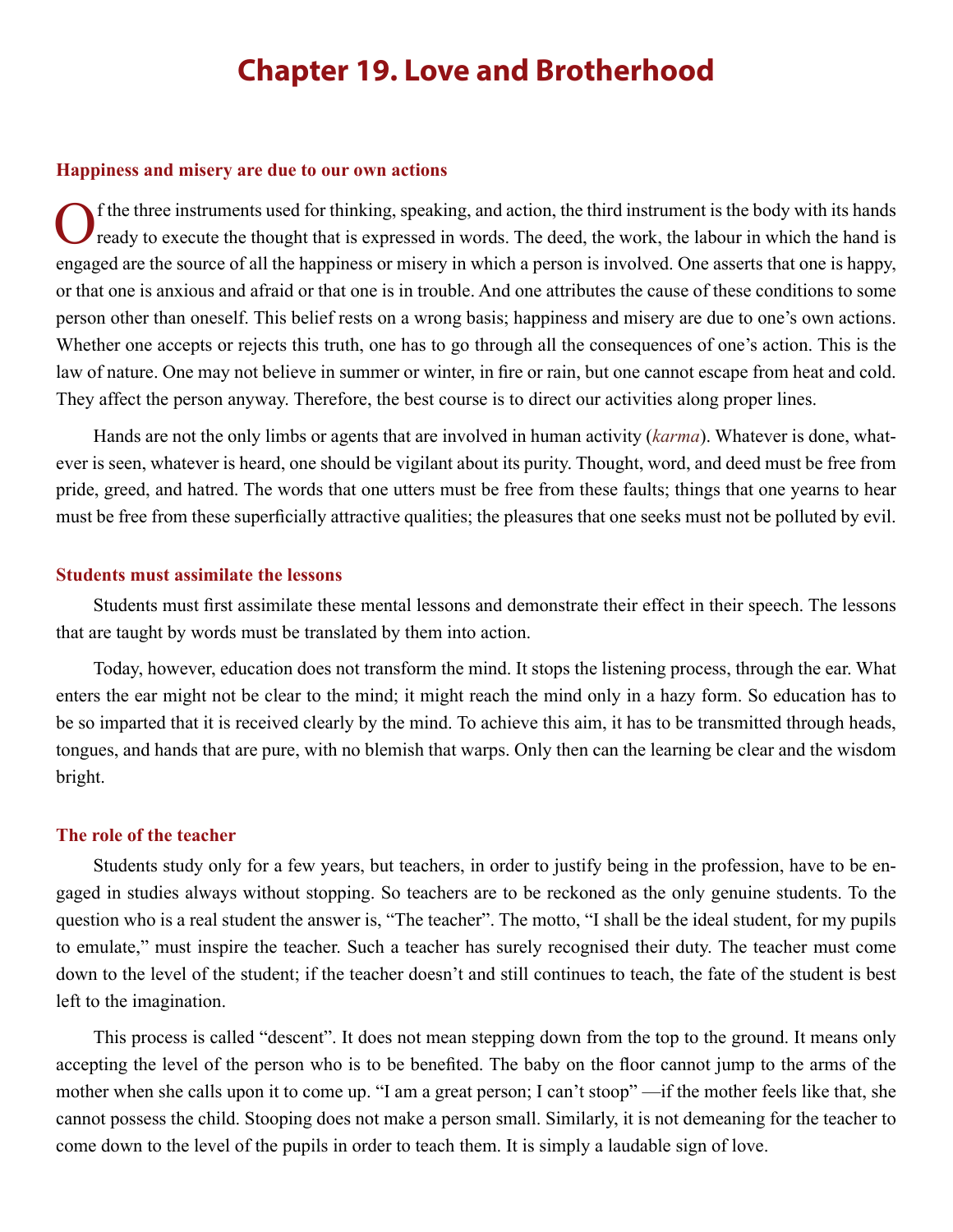<span id="page-53-0"></span>Many teachers, at the present time, have fallen into the habit of asserting. "Well! I have got ready one lesson on one topic for today. My duty is to speak on that. I will do just that and go." Have the pupils grasped the lesson aright? Which subject has to be taught in which way, through which method? These problems do not seem to bother them. Moreover they should conduct themselves just in the same manner as they advise and expect the students to behave. When they are taught the lessons through love, their reverence for the teacher will also be deepened. Each teacher should strive to encourage the all-round development of the student. Each teacher must expand their own heart through love and not waste years in furthering their own interest.

The teacher should not cultivate divisive traits. The saints and sages (*[rishis](#page-61-4)*) of ancient times treated their own sons and their students with equal affection. Today, we have lost faith that our teachers are of this nature. When the principal's son is answering question papers for an examination in one hall, the principal will not be posted as invigilator there, lest he should dictate the correct answers and help his son to get good marks! But, in the hermitages of old, there would be no suspicion that the *[guru](#page-57-0)* would show such preference or partiality. Today, corruption has crept into thought, word, and deed at all levels. Hence these precautions. Teachers have to adopt the spiritual discipline (*[sadhana](#page-61-13)*) of purifying their emotions in order to earn the status and authority of *[gurus](#page-57-0)*. The true *[guru](#page-57-0)* must lead the pupil into a worthy and happy life. And the true pupil must respond with eagerness and adoration.

Teachers are responsible for the nature and quality of the activities and character of students. For they impress the youth by their scholarship and leadership. So, they must keep clear of selfish aggrandisement and political manoeuvering and have only spiritual enlightenment as their ideal in life. The members of the teaching staff must move among themselves as brothers. Students become aware of differences and rivalries between their teachers. Of course, differences are inevitable and may even be useful. But differences shouldn't pollute mutual relations, hinder the progress of the institution, and affect adversely the processes of teaching and learning. In these fields, teachers must consult each other and cooperate with others.

#### **Students must practise cooperation**

Among students also, we don't find this spirit of singleness of purpose and fraternal cooperation. Good nature (*[sadbhava](#page-61-18)*) and good company (*[sathsanga](#page-62-17)*) have become rare; mutual love and yearning for good company have weakened. "As the ruler (*[raja](#page-61-19)*), so the ruled (*[praja](#page-60-24)*)," says the proverb. "As the teacher, so the pupil" seems to be equally true. Teachers, therefore, have to be interested in high thinking and a life steeped in renunciation.

The expert in chemistry or physics may not know much biology. But there is every need for them all to be friendly and work as a team. For whatever the science in which one specialises, the science of the spirit, the science that leads to the ultimate truth has also to be mastered.

#### **The basis of humanity is God**

At the Atomic Research Centre, I said that everything has energy latent in it —a piece of paper has it, a strip of cloth has it. When the latent energy is exhausted, death results; when energy fills, birth happens. Being-awareness-bliss (*[satchidananda](#page-4-1)*) is energy. We (*[sat](#page-62-18)*) are (*[chit](#page-57-18)*) happy (*[ananda](#page-55-6)*). Energy is all, and energy is derived from God. That is the very basis of all people.

Now, we are building super-structures somewhere else, not on the basis. The foundational divine principle is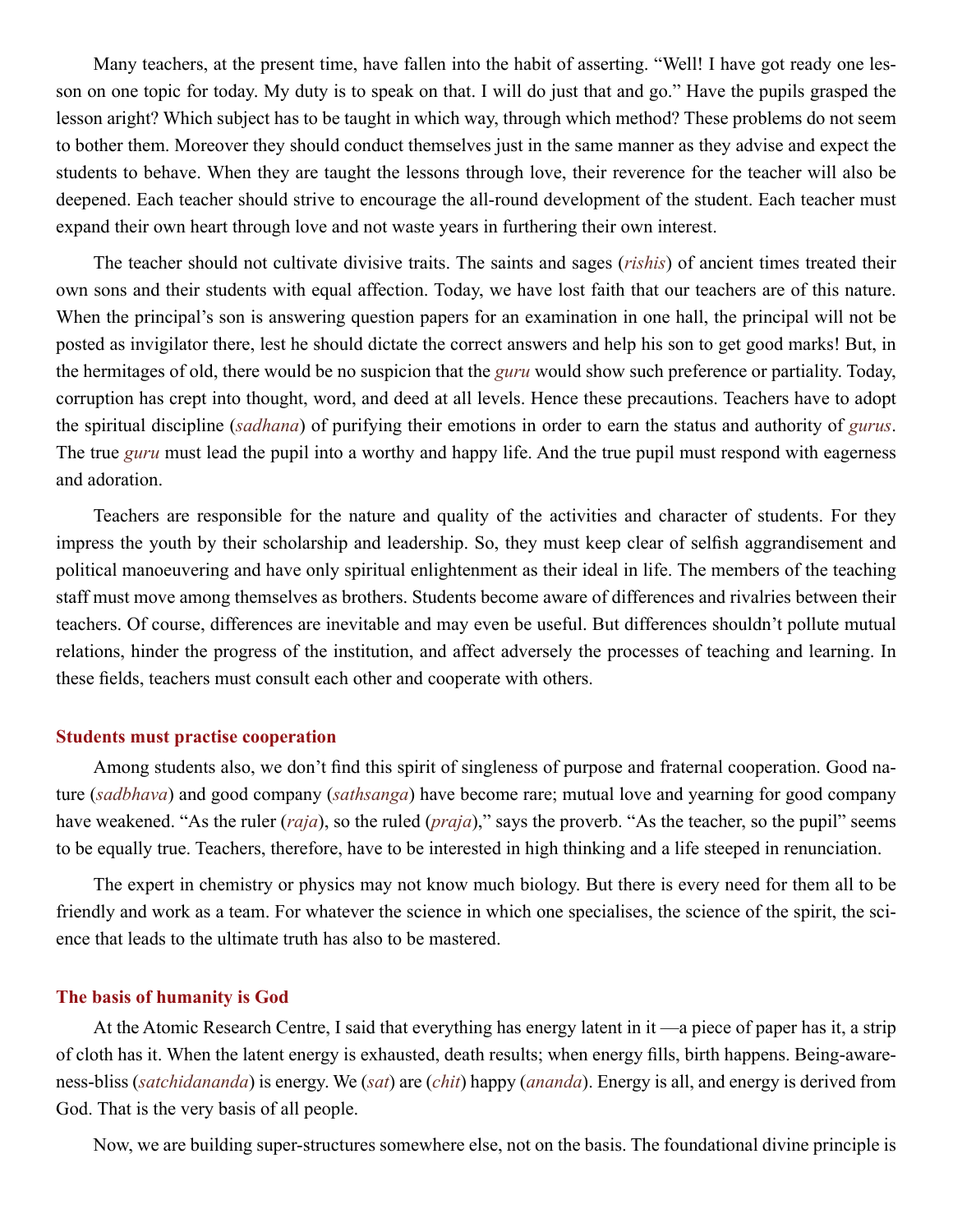being ignored. We are fascinated by subjects and studies that promise to feed our stomachs and make us materially happy and powerful. But the hard truth is the Divine beneath all. People must either know the supreme truth of the one Being behind all becoming or at least know the practical truth of love and brotherhood. These two points are the limits that education must ever keep in mind —the starting point and the goal.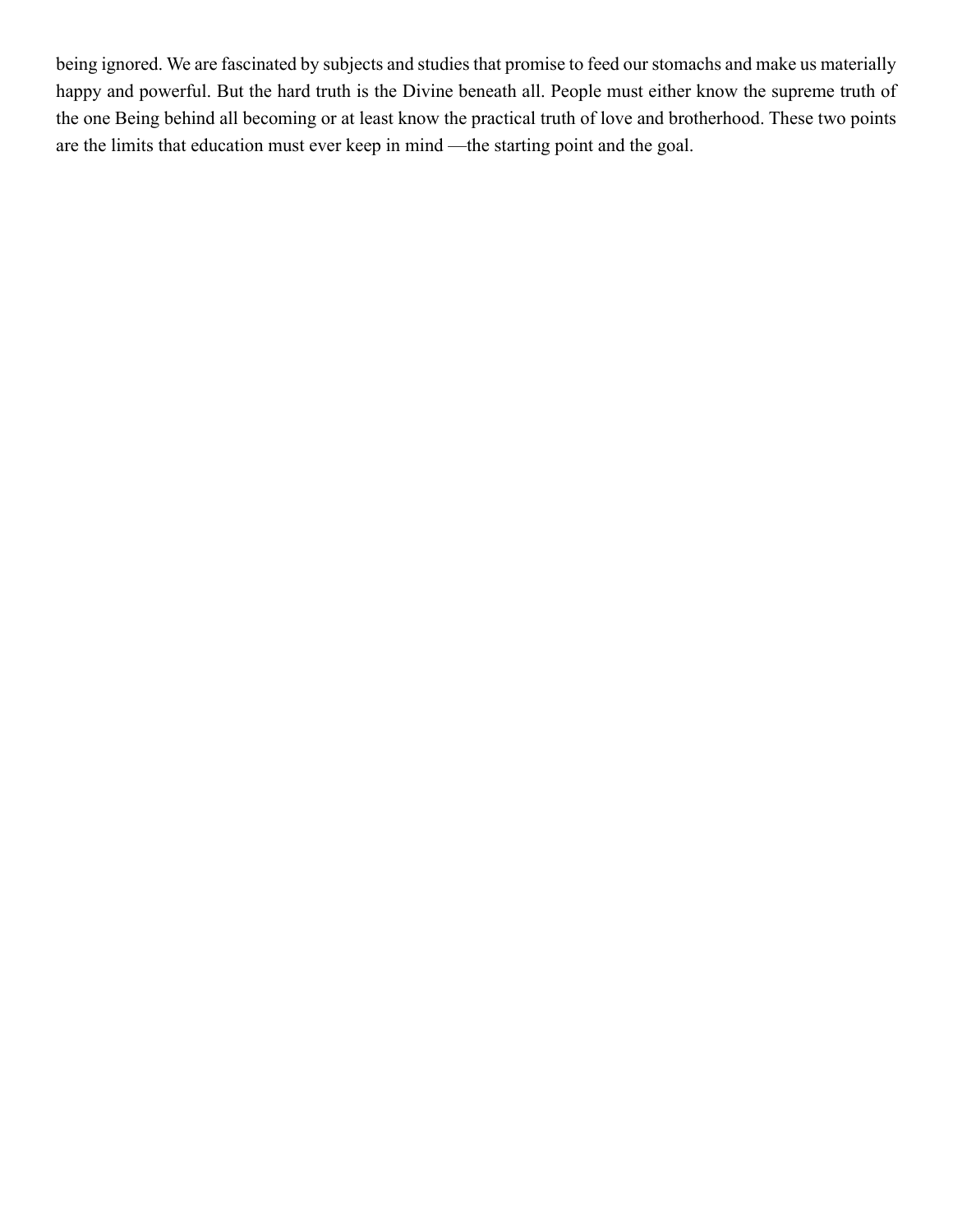## **Glossary**

<span id="page-55-0"></span>This glossary contains many Sanskrit words, people, places, and literature that Sathya Sai Baba uses in His discourses, especially discourses appearing in this volume. The glossary attempts to provide comprehensive meanings and detailed explanations of the more important Sanskrit words, for the benefit of lay readers who are interested in Hindu religion and philosophy.

In an electronic version of this volume (e.g. an e-book for the Ipad, Kindle, or Nook), you can click on most names, places, people, and Sanskrit words within the text in order to immediately access the word in this glossary. Your device will also have an arrow or other link to press to get back to the text.

<span id="page-55-22"></span>**Abhimanyu**. [Arjuna](#page-55-2)'s son and [Parikshith](#page-60-16)'s father; slain in battle.

<span id="page-55-13"></span>*adhika-ari*. Worst enemy.

<span id="page-55-12"></span>*adi-kari*. Official, person of authority.

*a-dwaitha*. Nondualism, monism, the doctrine that everything is God, the philosophy of absolute oneness of God, soul, and universe.

<span id="page-55-15"></span>*a-dwaitha-avastha*. Abiding in [Brahman](#page-56-8).

*a-dwaitha-bavana*. Non-dual state.

<span id="page-55-14"></span>*a-dwaitha-sthayi*. Staying in [Brahman.](#page-56-8)

<span id="page-55-18"></span>*ahamkara*. Ego, self-love, selfish individuality.

<span id="page-55-11"></span>*ahimsa*. Nonviolence.

<span id="page-55-10"></span>*a-jnana*. Ignorance, stupidity.

<span id="page-55-19"></span>*alochana*. Planning, considering.

<span id="page-55-6"></span>*ananda*. Divine bliss. The Self is unalloyed, eternal bliss. Pleasures are but its faint and impermanent shadows.

<span id="page-55-21"></span>**Anasuya**. Wife of sage [Athri](#page-55-20) and mother of [Dattatreya](#page-57-19); an incarnation of the Trinity.

<span id="page-55-9"></span>*a-paroksha*. Inner knowledge; direct spiritual knowledge.

<span id="page-55-5"></span>*Aranyakas*. Religious or philosophical texts closely connected with the *[brahmins](#page-56-9)*, either composed in the forest or studied there.

<span id="page-55-2"></span>**Arjuna**. [Krishna](#page-58-0)'s disciple, in the *[Bhagavad Gita](#page-56-5)*; third of five [Pandava](#page-60-25) brothers. See *[Mahabharatha](#page-59-12)*.

<span id="page-55-16"></span>*artha*. Wealth, prosperity, material object, thing, aim, purpose, desire.

<span id="page-55-8"></span>*Asathya-narayana*. Lord of untruth.

<span id="page-55-4"></span>*Atharva-veda*. The fourth *[Veda](#page-64-0)*. *Atharva* means "fourth". Steady, unmoved person, of stable nature.

<span id="page-55-20"></span>**Athri**. A sage; father of [Dattatreya.](#page-57-19) Also, one of 10 mental sons of [Hiranyagarbha.](#page-58-19)

<span id="page-55-3"></span>*Atma*. Self; Soul. Self, with limitations, is the individual soul. Self, with no limitations, is [Brahman,](#page-56-8) the Supreme Reality.

<span id="page-55-17"></span>*Atma-ananda*. *[Atmic](#page-56-2)* bliss, bliss of Self-realization.

<span id="page-55-7"></span>*Atma-jnana*. Knowledge of Self-realization; awareness of *[Atma](#page-55-3)*.

<span id="page-55-1"></span>*Atma-vidya*. Knowledge of supreme reality or *[Atma](#page-55-3)*.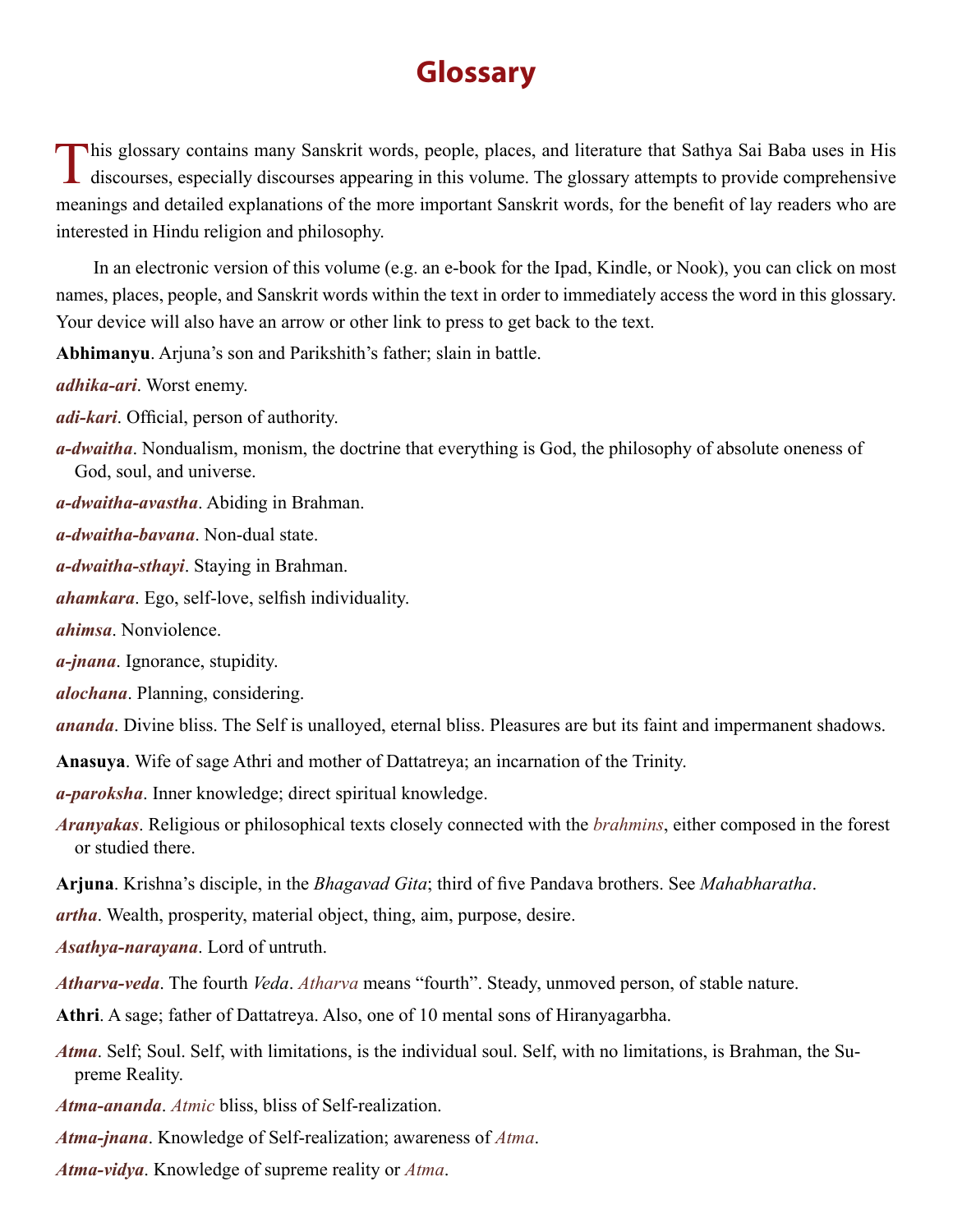<span id="page-56-2"></span>*Atmic*. Of or relating to the *[Atma](#page-55-3)*.

*Aum*. *[Om](#page-60-26)*; Designation of the Universal [Brahman;](#page-56-8) sacred, primordial sound of the universe.

<span id="page-56-10"></span>*Avatar*. Incarnation of God. Whenever there is a decline of *[dharma](#page-57-6)*, God comes down to the world assuming bodily form to protect the good, punish the wicked and re-establish *[dharma](#page-57-6)*. An *Avatar* is born and lives free and is ever conscious of His mission. By His precept and example, He opens up new paths in spirituality, shedding His grace on all.

<span id="page-56-7"></span>*a-vidya*. Ignorance.

<span id="page-56-18"></span>**Ayodhya**. City where Rama was born and ruled.

- <span id="page-56-5"></span>*Bhagavad Gita*. Literally, Song of God. Portion of the *[Mahabharatha](#page-59-12)* that is a dialogue between [Arjuna](#page-55-2), one of the [Pandava](#page-60-25) brothers, and [Krishna.](#page-58-0)
- <span id="page-56-1"></span>*bhajans*. Congregational chant group worship by devotees with devotional music in which repetition of holy names predominates.
- <span id="page-56-13"></span>*bhakthi*. Devotion to God.
- *Bharath*. India; Indian; descendent of King Bharath, first emperor of India.
- <span id="page-56-11"></span>*Bharathiya*. Indian, dweller in the country of Bharath (India).
- <span id="page-56-15"></span>*Bible*. Collection of sacred texts in Judaism and Christianity. There are many different versions with varying contents. The Hebrew Bible includes the Torah (teachings or law). The Christian Bibles generally consist of the Old Testament (including the 24 books of the Hebrew Bible) and the New Testament (including the four Gospels, the Acts of the Apostles, Epistles or letters, and the Book of Revelation), The content varies for the Catholic, Protestant, and Eastern Christian groups.
- <span id="page-56-16"></span>*bimba*. Disc of sun or moon; object compared in comparisons.
- <span id="page-56-21"></span>**Brahma**. The Creator, the First of the Hindu Trinity of Brahma (the Creator), [Vishnu](#page-64-7) (the Preserver), and [Siva](#page-62-6)  (the Destroyer).

<span id="page-56-14"></span>*Brahma-jnana*. Knowledge of [Brahman.](#page-56-8)

- <span id="page-56-8"></span>**Brahman**. The Supreme Being, the Absolute Reality, Impersonal God with no form or attributes. The uncaused cause of the Universe, Existence, Consciousness-Bliss Absolute (*[Sat-Chit-Ananda](#page-4-1)*); The Eternal Changeless Reality — not conditioned by time, space, and causation.
- <span id="page-56-3"></span>*Brahmana*. A section of each of the four *[Vedas](#page-64-3)* dwelling on the meaning and use of *[mantr](#page-59-1)as* and hymns at various sacrifices.
- <span id="page-56-4"></span>*Brahma Sutra*. Spiritual text of *[Vedantic](#page-64-8)* teachings in short maxims, attributed to Badharayana or [Vyasa.](#page-64-9)
- <span id="page-56-0"></span>*Brahma-vidya*. Spiritual attainment, knowledge of [Brahman](#page-56-8).
- <span id="page-56-9"></span>*brahmin*. First of four [castes](#page-56-17) of social order, the priestly or teacher caste; a person belonging to this [caste.](#page-56-17)
- <span id="page-56-12"></span>**Buddha**. Prince Gautama, circa 556–480 BC. Founder of Buddhism after attaining enlightenment.
- <span id="page-56-20"></span>*buddhi*. Intellect, intelligence, faculty of discrimination.
- <span id="page-56-17"></span>**caste**. The four castes of social order are: *brahmin* (priestly or teacher), *kshatriya* (warrior, protector), *vaisya* (trader, merchant, agriculturist), and *sudra* (worker, helper). See *[varna dharma](#page-56-17)*.
- <span id="page-56-6"></span>*chaithanya*. Consciousness, intelligence, spirit.
- <span id="page-56-19"></span>**Chaithanya**. Fifteenth century Vaishnava mendicant reformer; taught the path of love and devotion to the *Avatar* of Sri [Krishna.](#page-58-0)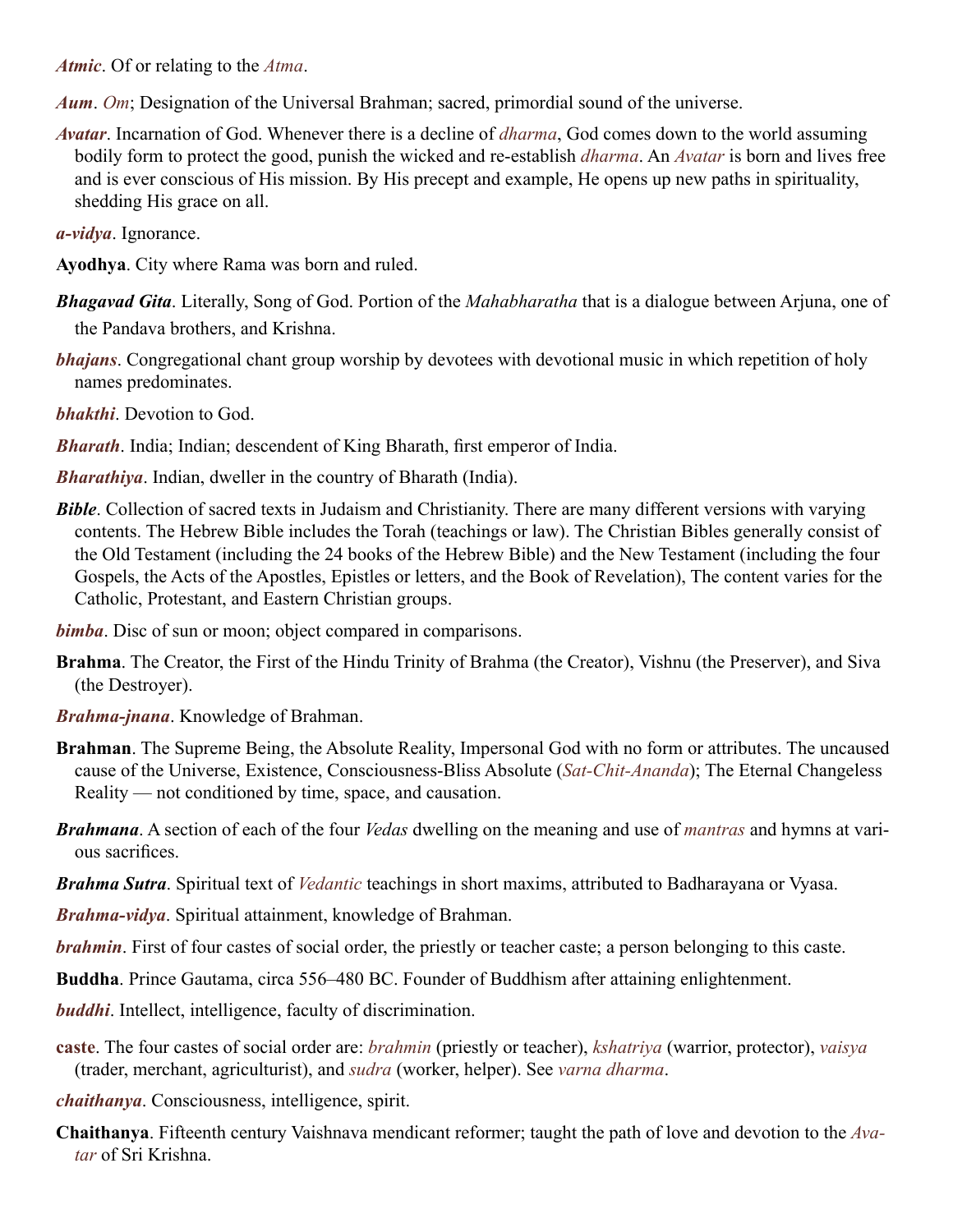<span id="page-57-18"></span>*chit*. Consciousness, knowledge, awareness.

<span id="page-57-10"></span>*chittha*. Mind stuff, memory, subconscious mind..

<span id="page-57-22"></span>**Dasaratha**. Son of Aja and father of [Rama;](#page-61-12) King of [Ayodhya;](#page-56-18) the name means "ten chariot hero".

<span id="page-57-19"></span>**Dattatreya**. Sage son of [Athri](#page-55-20) and [Anasuya](#page-55-21).

<span id="page-57-5"></span>*dhana*. Wealth, possessions.

<span id="page-57-6"></span>*dharma*. Righteousness, religion, code of conduct, duty, essential nature of a being or thing. It holds together the entire Universe. Man is exhorted to practise *dharma* to achieve material and spiritual welfare. The *[Vedas](#page-64-3)* contain the roots of *dharma*. God is naturally interested in the reign of *dharma*.

<span id="page-57-8"></span>**Dharmavyadha**. Hunter who became a sage.

<span id="page-57-17"></span>*Dharma Sastras*. Codes of law and ethics concerning virtuous living.

<span id="page-57-20"></span>*dharmic*. According to *[dharma](#page-57-20)*, righteous.

<span id="page-57-11"></span>**Dhritharashtra**. Father of [Kauravas;](#page-58-20) holder of ruling power.

*dhyana*. Meditation

<span id="page-57-4"></span>*drishti*. Vision, seeing, intelligence.

<span id="page-57-13"></span>*drisya*. That which is perceived by the senses; the seen.

**Durga**. Goddess of the universe; mother earth; daughter of Himaval and wife of [Siva](#page-62-6).

<span id="page-57-16"></span>*durmathi*. Person with perverted, polluted intelligence.

*dwaitha*. Dualism, the doctrine that the individual and the Supreme Soul are two different principles or entities.

<span id="page-57-7"></span>**Gandhi**, Mohandas Karamachand. Famed for his peaceful opposition to British rule in India and his part in achieving India's independence.

<span id="page-57-14"></span>*Gandiva*. [Arjuna'](#page-55-2)s bow.

**Ganga**. The 1560-mile-long Ganges river; starts in the Himalayas and flows generally east into the Bay of Bengal; the most sacred river of India.

<span id="page-57-15"></span>**Garuda**. Celestial bird, white-crested eagle, king of the feathered race, vehicle for Lord [Vishnu.](#page-64-7)

<span id="page-57-2"></span>**Gauranga**. Name for [Chaithanya](#page-56-19), a great saint.

*Gayatri mantra*. A very sacred *[Vedic](#page-64-2)* prayer for self-enlightenment; it is repeated piously at dawn, noon, and twilight devotions.

<span id="page-57-1"></span>*Gita*. See *Bhagavad Gita*.

*grantha*. Scriptual text or book.

<span id="page-57-12"></span>*Granth Saheb*. Sacred scriptural text of the Sikhs.

- <span id="page-57-21"></span>*guna*. Quality, property, trait; one of the three constituents of nature (*[sathwa](#page-62-5)*, *[rajas](#page-61-9)*, and *thamas*). They bind the soul to the body. Man's supreme goal in life is to transcend the *gunas* and attain liberation from the cycle of birth and death.
- <span id="page-57-0"></span>**guru**. Spiritual guide; a knower of [Brahman](#page-56-8), who is calm, desireless, merciful, and ever ready to help and guide spiritual aspirants who approach him.

<span id="page-57-3"></span>*guru-kula*. Spiritual teacher's house, where pupils were educated.

<span id="page-57-9"></span>**Harischandra**. King of the solar dynasty; very renowned for his unique truthfulness and integrity. Sold himself and family for the sake of truth.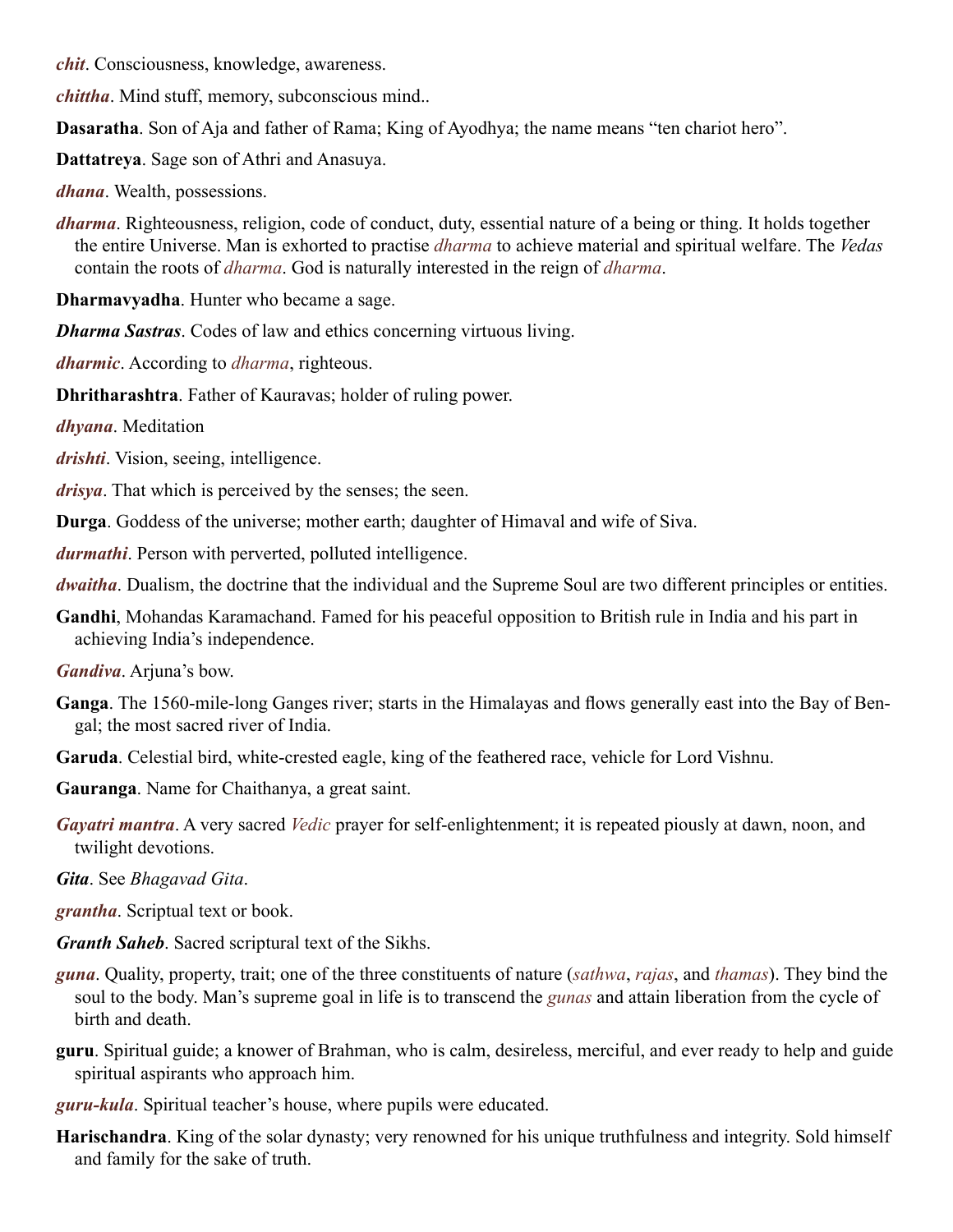<span id="page-58-19"></span>*Hiranyagarbha*. Cosmic divine mind; cosmic womb; golden egg first created by [Brahman](#page-56-8) from which all creation issued.

*hridaya*. Heart.

<span id="page-58-11"></span>*hridaya-kshetra*. Heart field.

<span id="page-58-15"></span>*indriyas*. Senses.

<span id="page-58-7"></span>**Iswara**. Easwara. The Supreme Ruler, the Personal God. He is [Brahman](#page-56-8) associated with illusion (*[maya](#page-59-13)*) but has it under His control, unlike the individual soul, who is illusion's slave. He has a lovely form, auspicious attributes, and infinite power to create, sustain, and destroy. He dwells in the heart of every being, controlling it from within. He responds positively to true devotion and sincere prayer.

<span id="page-58-21"></span>**Janaka**. A self-realized king; [Sita](#page-62-19)'s father and [Rama'](#page-61-12)s father-in-law. His ancestor was Nimi, a great emperor.

<span id="page-58-18"></span>*japa*. Soft prayer or repetition of the name of God.

<span id="page-58-2"></span>**Jayadeva**. Sanskrit poet; wrote the *Gita Govinda*, which describes the early life of [Krishna.](#page-58-0)

- <span id="page-58-1"></span>*jiva*. Individual or soul, in a state of non-realisation of its identity with [Brahman](#page-56-8). It is unaware of its own nature and is subjected to sensations of pain and pleasure, birth and death, etc.
- <span id="page-58-14"></span>*jivatma*. Soul or true Self, at the individual level.
- <span id="page-58-4"></span>*jnana*. Sacred knowledge; knowledge of the spirit, pursued as a means to Self-realisation. It is direct experience of God, as the Soul of the souls. *Jnana* makes a man omniscient, free, fearless, and immortal.
- <span id="page-58-22"></span>*Jnana-kanda*. Portion of the *[Vedas](#page-64-3)* that deals with knowledge of [Brahman](#page-56-8) through the path of spiritual wisdom or discriminative knowledge.

<span id="page-58-9"></span>*jivana-paramavadhi*. Goal of life.

<span id="page-58-8"></span>*jivana-upadhi*. Means for living.

<span id="page-58-3"></span>**Kabir**. Also **Kabirdas**. 15th century mystic poet; preached equality before God of all creatures and the religion of love/devotion, which was aimed at the union of the soul with God. Born to a Muslim weaver family of Benares.

<span id="page-58-13"></span>*kama*. Desire, lust, worldly fulfillment; one of four goals of humans.

<span id="page-58-5"></span>*karma*. Action, deed, work, religious rite, the totality of innate tendencies formed as a consequence of acts done in previous lives. Every *karma* produces a lasting impression on the mind of the doer, apart from affecting

others. Repetition of a particular *karma* produces a tendency (*vasana*) in the mind. *Karma* is of three kinds: (i) *praarabdha*, which is being exhausted in the present life: (ii) *aagami*, which is being accumulated in the present life, and (iii) *samchitha*, which is being accumulated or stored to be experienced in future lives. *Akarma* is action that is done without any intention to gain the consequences; *vikarma* is action that is intentionally done.

<span id="page-58-20"></span>**Kauravas**. Family that fought [Pandavas.](#page-60-25) See *[Mahabharatha](#page-59-12)*.

<span id="page-58-12"></span>*Koran*. Holy text of the Muslims accepted as revelations from the prophet Mohammed; divinely authorized basis for the regulations of the Islamic world.

<span id="page-58-16"></span>*kosa*. Sheath.

<span id="page-58-0"></span>**Krishna**. The *[Avatar](#page-56-10)* of [Vishnu](#page-64-7) in the *Dwapara yuga*, prior to the present *Kali yuga*.

<span id="page-58-10"></span>*kshetra*. Field or life.

<span id="page-58-17"></span>*kumbhaka*. Retention of air, holding the breath.

<span id="page-58-6"></span>**Lakshmi**. Consort of [Vishnu](#page-64-7), goddess of wealth.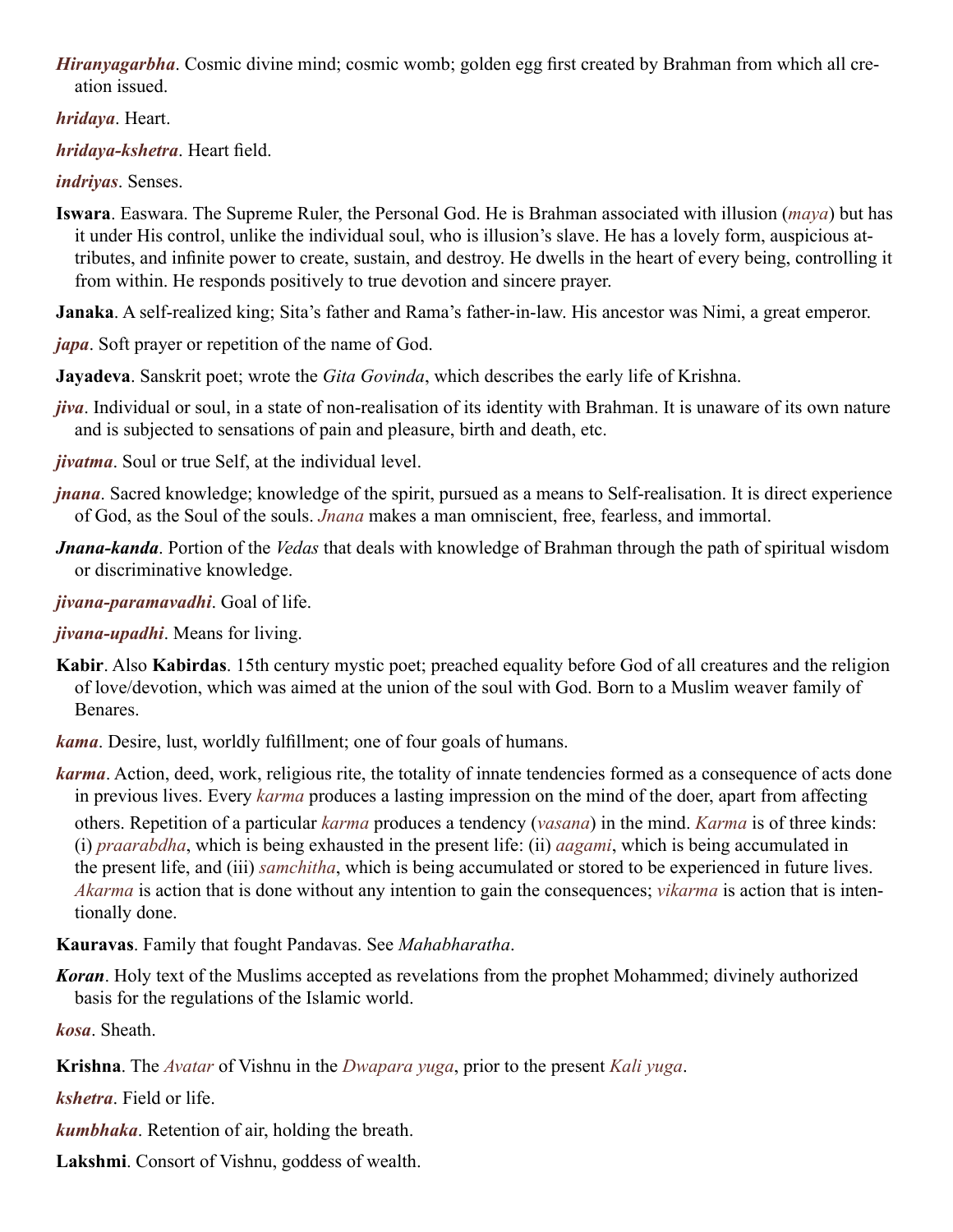<span id="page-59-11"></span>**Madhava**. God (name for [Krishna](#page-58-0)); Master of illusion (*[maya](#page-59-13)*), Lord of [Lakshmi](#page-58-6).

<span id="page-59-12"></span>*Mahabharatha*. The Hindu epic composed by Sage [Vyasa,](#page-64-9) which deals with the deeds and fortunes of the cousins (the [Kauravas](#page-58-20) and [Pandavas\)](#page-60-25) of the Lunar race, with Lord [Krishna](#page-58-0) playing a significant and decisive role in shaping the events. The *[Bhagavad Gita](#page-56-5)* and *Vishnu [Sahasranama](#page-61-20)* occur in this great epic. It is considered to be the Fifth *[Veda](#page-64-3)* by devout Hindus. Of this great epic, it is claimed that "what is not in it is nowhere.

<span id="page-59-10"></span>*maha-purusha*. Outstanding sage.

<span id="page-59-5"></span>*mahatma*. Great soul.

<span id="page-59-3"></span>**Mallamma**. Name of a great lady devotee.

<span id="page-59-19"></span>*manana*. Reflection, meditation, understanding.

<span id="page-59-18"></span>*manas*. Mind, the inner organ, which has four aspects: (i) mind (*manas*), which deliberates, desires, and feels; (ii) intellect (*[buddhi](#page-56-20)*), which understands, reasons, and decides; (iii) the 'I' sense, and (iv) memory (*[chitha](#page-57-10)*). The mind, with all its desires and their broods, conceals the Divinity within man. Purification of the mind is essential for realisation of the Self.

<span id="page-59-20"></span>*manasika-sambhashana*. Inner dialogue.

<span id="page-59-6"></span>**Manmatha**. God of love.

<span id="page-59-1"></span>*mantra*. A sacred formula, mystic syllable or word symbol uttered during the performance of the rituals or meditation. They represent the spiritual truths directly revealed to the *[rishis](#page-61-4)* (seers). The section of the *[Veda](#page-64-3)* that contains these hymns (*mantras*) is called the *[Samhitha](#page-62-1)*.

<span id="page-59-0"></span>*mantra-sastra*. The science of the *[Vedic](#page-64-2)* sacred formulae.

- <span id="page-59-16"></span>**Manu**. The first father of mankind; author of the codes of righteous conduct (*[Dharma Sastras](#page-57-17)*); son of [Surya](#page-63-8)  (the sun) and father of Vaivaswatha Manu, the present progenitor of mankind.
- <span id="page-59-13"></span>*maya*. Delusion. The mysterious, creative, and delusive power of [Brahman](#page-56-8) through which God projects the appearance of the Universe. *Maya* is the material cause and [Brahman](#page-56-8) is the efficient cause of the Universe. [Brahman](#page-56-8) and *maya* are inextricably associated with each other like fire and its power to heat. *Maya* deludes the individual souls in egoism, making them forget their true spiritual nature.
- <span id="page-59-2"></span>**Meera**. Princess of Rajasthan and queen of Chittor; devoted to [Krishna](#page-58-0); took poison from her husband without any effect; composed devotional songs of exceptional quality.
- <span id="page-59-14"></span>*mithya*. Mixture of truth and falsehood; neither true nor untrue, but something in between. The world is not untrue (*asat*) but *mithya*.
- <span id="page-59-7"></span>*moksha*. Liberation from all kinds of bondage, especially the one to the cycle of birth and death. It is a state of absolute freedom, peace, and bliss, attained through Self-realisation. This is the supreme goal of human endeavour, the other three being, righteousness (*[dharma](#page-57-6)*), wealth and power (*[artha](#page-55-16)*), and sense-pleasure (*[kama](#page-58-13)*).

<span id="page-59-8"></span>*mukthi*. See *[moksha](#page-59-7)*.

<span id="page-59-9"></span>*mumukshu*. One who desires liberation.

- <span id="page-59-15"></span>*Mundaka Upanishad*. One of the ten most important *[Upanishads](#page-63-1)*, of *[Artharva-veda](#page-55-4)*; it presents the *[Vedantic](#page-64-8)* doctrine of knowledge of [Brahman.](#page-56-8)
- <span id="page-59-17"></span>*nara*. Man; divine man; primeval man, human being.

<span id="page-59-4"></span>**Narayana**. The Primal Person, the Lord, [Vishnu](#page-64-7).

<span id="page-59-21"></span>*nidi-dhyasana*. Inner concentration, profound meditation.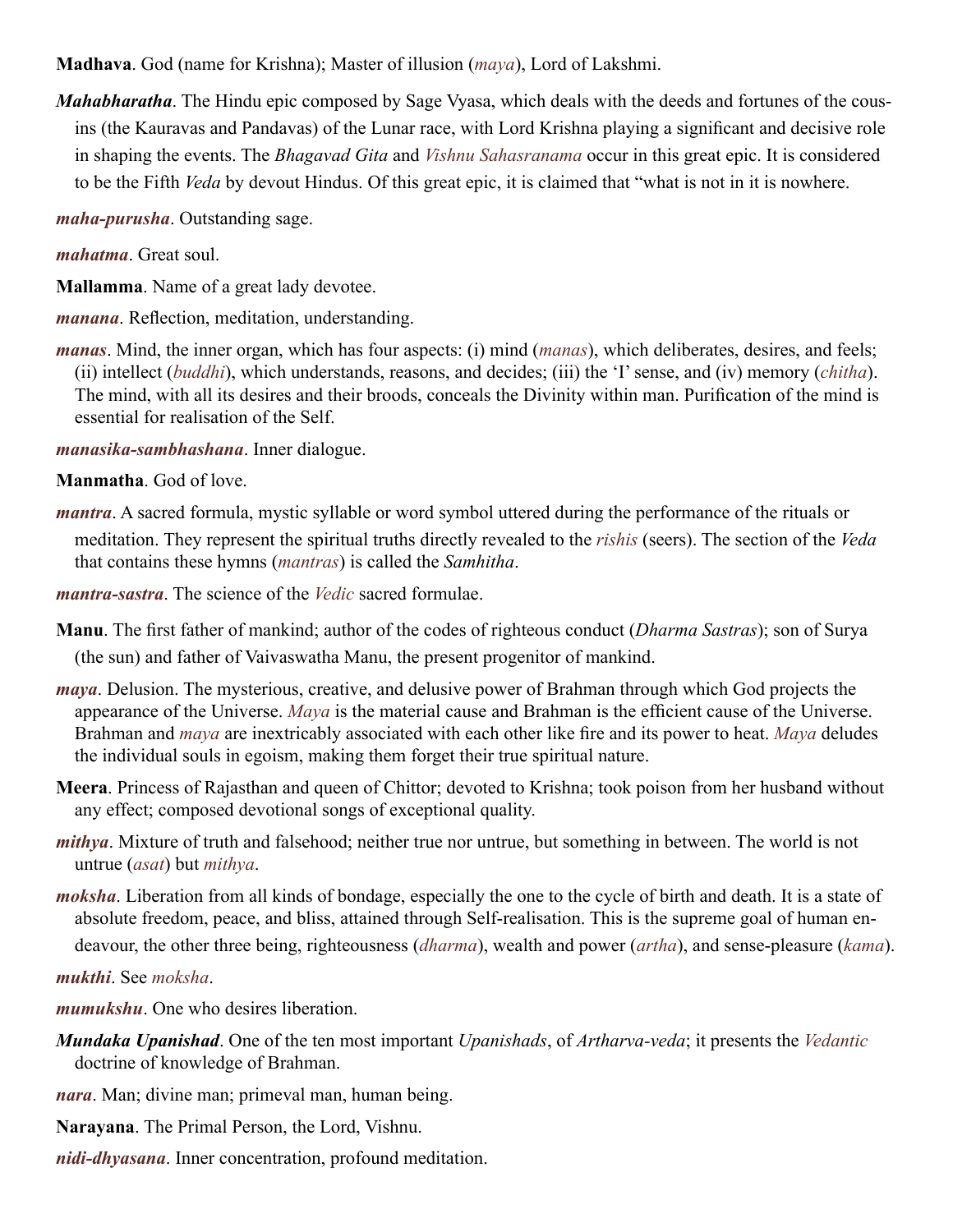<span id="page-60-15"></span>*nir-vikalpa*. Undifferentiated, without ideation.

<span id="page-60-14"></span>*nir-vikalpa-samadhi*. Undifferentiated deep communion, transcendental absorption.

<span id="page-60-26"></span>*Om*. Designation of the Universal [Brahman](#page-56-8); sacred, primordial sound of the Universe.

<span id="page-60-25"></span>**Pandavas**. Sons of Pandu; family of 5 brothers that fought the [Kauravas:](#page-58-20) Dharmaraja, Bhima, [Arjuna,](#page-55-2) Nakula, and Sahadeva. See *[Mahabharatha](#page-59-12)*.

<span id="page-60-19"></span>*Paraath-para*. The Omniself, That which is beyond the Beyond.

<span id="page-60-1"></span>*Para-brahman*. Universal Absolute [Brahman.](#page-56-8)

<span id="page-60-8"></span>*parama-santhi*. Highest peace.

<span id="page-60-7"></span>*Param-atma*. Supreme Self, Supreme *[Atma](#page-55-3)*.

<span id="page-60-16"></span>**Parikshith**. Emperor of Kuru dynasty; grandson of [Arjuna](#page-55-2) and son of [Abhimanyu.](#page-55-22)

<span id="page-60-18"></span>*paripur-natha*. Self-sufficiency.

<span id="page-60-3"></span>*paroksha*. Unseen, invisible.

<span id="page-60-4"></span>**Parvathi**. [Siva'](#page-62-6)s consort. Also known as Gauri (fair complexioned) and by other names.

<span id="page-60-5"></span>*pasu*. Animal, bull.

<span id="page-60-6"></span>**Pasupathi**. Lord of animals or individualized souls; another name for [Siva.](#page-62-6)

<span id="page-60-27"></span>**Patanjali**. Author of the *[Yoga Sutras](#page-64-10)*, which form the foundation of the *yoga* system of Indian philosophy. See *[raja-yoga](#page-61-21)*.

<span id="page-60-24"></span>*praja*. Ruled, people.

<span id="page-60-17"></span>*prakriti*. Nature, the Divine Power of Becoming. Also known as *[maya](#page-59-13)*, *avidya*, and *[sakthi](#page-61-10)*; the world of matter and mind as opposed to the spirit. *Prakriti* has three dispositions or *[gunas](#page-57-21)* (*[sathwa](#page-62-5)*, *[rajas](#page-61-9)*, and *thamas*), which go into the make-up of all living and non-living beings in the Universe, in varying proportions leading to the appearance of infinite multiplicity in form, nature, and behaviour.

<span id="page-60-12"></span>*pralaya*. Dissolution of the world.

<span id="page-60-20"></span>*prana*. Life-breath, life force, vital energy, the five vital airs of the body. English doesn't seem to have names for these vital airs, so we list them with their Sanskrit names: *prana* (located in lungs), *apana* (flatus, which moves downward through the rectum), *vyana* (diffused throughout the whole body), *samana* (navel; essential to digestion), and *udana* (rises through throat to head).

<span id="page-60-22"></span>*pranayama*. Breath control.

<span id="page-60-11"></span>*prapancha*. Cosmos; created world composed of the five elements.

<span id="page-60-0"></span>*Prasthana Thraya*. The three supreme spiritual texts: the *[Upanishads](#page-63-1)*, *[Bhagavad Gita](#page-56-5)*, and *[Brahma Sutra](#page-56-4)*.

<span id="page-60-13"></span>*prathi-bimba*. Image, that with which an object is compared.

<span id="page-60-2"></span>*pratyaksha*. Direct knowledge, perceptible, before one's eyes.

<span id="page-60-10"></span>*prema*. Ecstatic love of God; divine love of the most intense kind.

<span id="page-60-9"></span>*puja*. Worship.

*pundit*. Learned scholar, wise man.

<span id="page-60-23"></span>*puraka*. Inhalation of air.

<span id="page-60-21"></span>*Puranas*. Any of a number of collections of ancient legends and lore embodying the principles of the universal,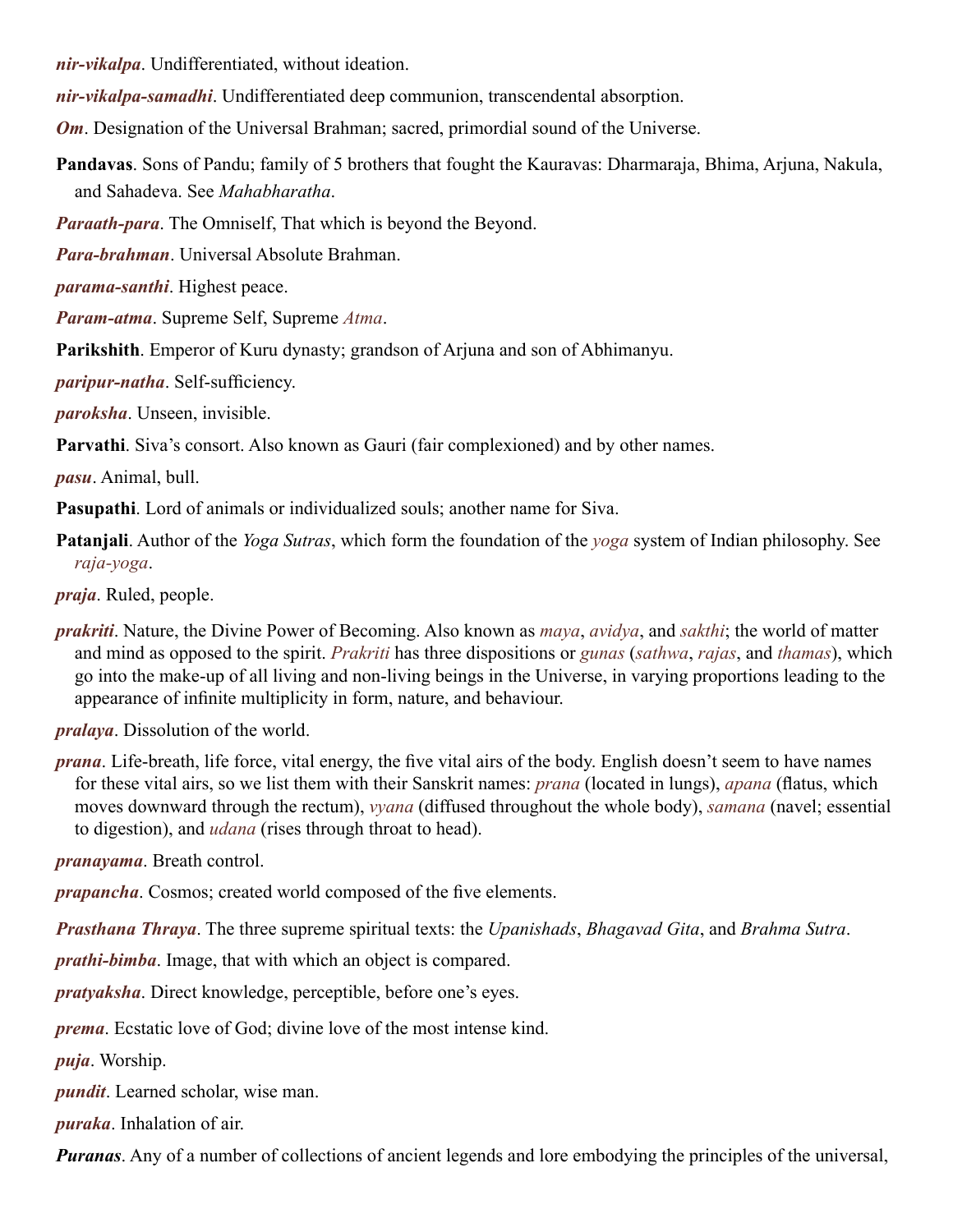eternal religion and ethics. There are 18 *Puranas*, the most famous being the *Mahabhagavatham* and the *Devi Bhagavatham*.

<span id="page-61-3"></span>*purna*. Complete, full.

<span id="page-61-11"></span>**Purusha**. Primeval Person, Supreme Spirit, Lord, God.

<span id="page-61-5"></span>*Purushothama*. The supreme Lord of all.

<span id="page-61-19"></span>*raja*. Ruler, king, member of ruling class.

<span id="page-61-9"></span>*rajas*. One of the three *[gunas](#page-57-21)* (qualities or dispositions) of *[maya](#page-59-13)* or *[prakriti](#page-60-17)*. Passion, restlessness, aggressiveness, emotions such as anger, greed, grief. Associated with colour red. See *[guna](#page-57-21)*.

<span id="page-61-15"></span>*rajasic*. Adjective form of *[rajas](#page-61-9)*, passionate, emotional.

<span id="page-61-21"></span>*raja-yoga*. Royal *yoga* of meditation, detachment, and desirelessness. Eight-fold path of *yoga* developed by [Patanjali,](#page-60-27) which includes control of the mind and withdrawal of the senses from the external world.

*rajoguna*. Quality of passion, restlessness, aggressiveness. Associated with colour red. See *[guna](#page-57-21).*

<span id="page-61-12"></span>**Rama**. *[Avatar](#page-56-10)* of the *Thretha yuga*. Hero of the *[Ramayana](#page-61-22)*; killed the wicked [Ravana](#page-61-23) to rescue his wife [Sita](#page-62-19), who had been kidnapped. "Rama" means "he who pleases".

<span id="page-61-6"></span>**Ramakrishna Paramahamsa**. (1836–1886) Celebrated mystic; mastered all types of *yoga* and also Christian and Islamic practices. Swami [Vivekananda](#page-64-11) took his message of universal religion to the West. Married to [Saradadevi](#page-62-2).

<span id="page-61-22"></span>*Ramayana*. This sacred epic, composed by Sage [Valmiki,](#page-64-12) deals with the incarnation of [Vishnu](#page-64-7) as Sri [Rama](#page-61-12), who strove all his life to reestablish the reign of *[dharma](#page-57-6)* in the world. The *Ramayana* has played an important role in influencing and shaping the Hindu ethos over the centuries.

<span id="page-61-7"></span>**Ramdas**. Maratha 17th century saint; author of work on religious duty; guru of the great King Sivaji.

<span id="page-61-23"></span>**Ravana**. Lord of demons and king of Lanka, who abducted [Sita](#page-62-19) [\(Rama](#page-61-12)'s wife).

<span id="page-61-17"></span>*rechaka*. Exhalation of air.

<span id="page-61-1"></span>*Rig-veda*. First *[Veda](#page-64-3)* composed by the sages, consisting of 1028 hymns. Oldest religious text in world.

*Rig-vedic*. Of or relating to the *[Rig-veda](#page-61-1)*.

<span id="page-61-0"></span>*Rik*. See *Rig-veda*.

<span id="page-61-4"></span>*rishi*. Sage, wise man.

<span id="page-61-18"></span>*sadbhava*. Goodness, good nature.

*sadhaka*. Spiritual aspirant.

<span id="page-61-13"></span>*sadhana*. Spiritual discipline or exercise; self effort.

<span id="page-61-20"></span>*sahasra-nama*. 1000 names of [Siva](#page-62-6) or [Vishnu](#page-64-7)..

<span id="page-61-16"></span>*sajjana*. Wise, virtuous people.

<span id="page-61-8"></span>**Sakkubai**. A famous Krishna devotee.

<span id="page-61-10"></span>*sakthi*. Great universal power, divine energy, strength. *Maha* means *Great*, so *Mahasakthi* is great *sakthi*.

<span id="page-61-14"></span>*sakthi-path*. Descent of divine energy.

<span id="page-61-2"></span>*Sama*, *Sama-veda*. Collection of certain verses of the *[Rig-veda](#page-61-1)* arranged for liturgical purposes.

*samadhi*. Literally, total absorption. The state of super consciousness resulting in union with or absorption in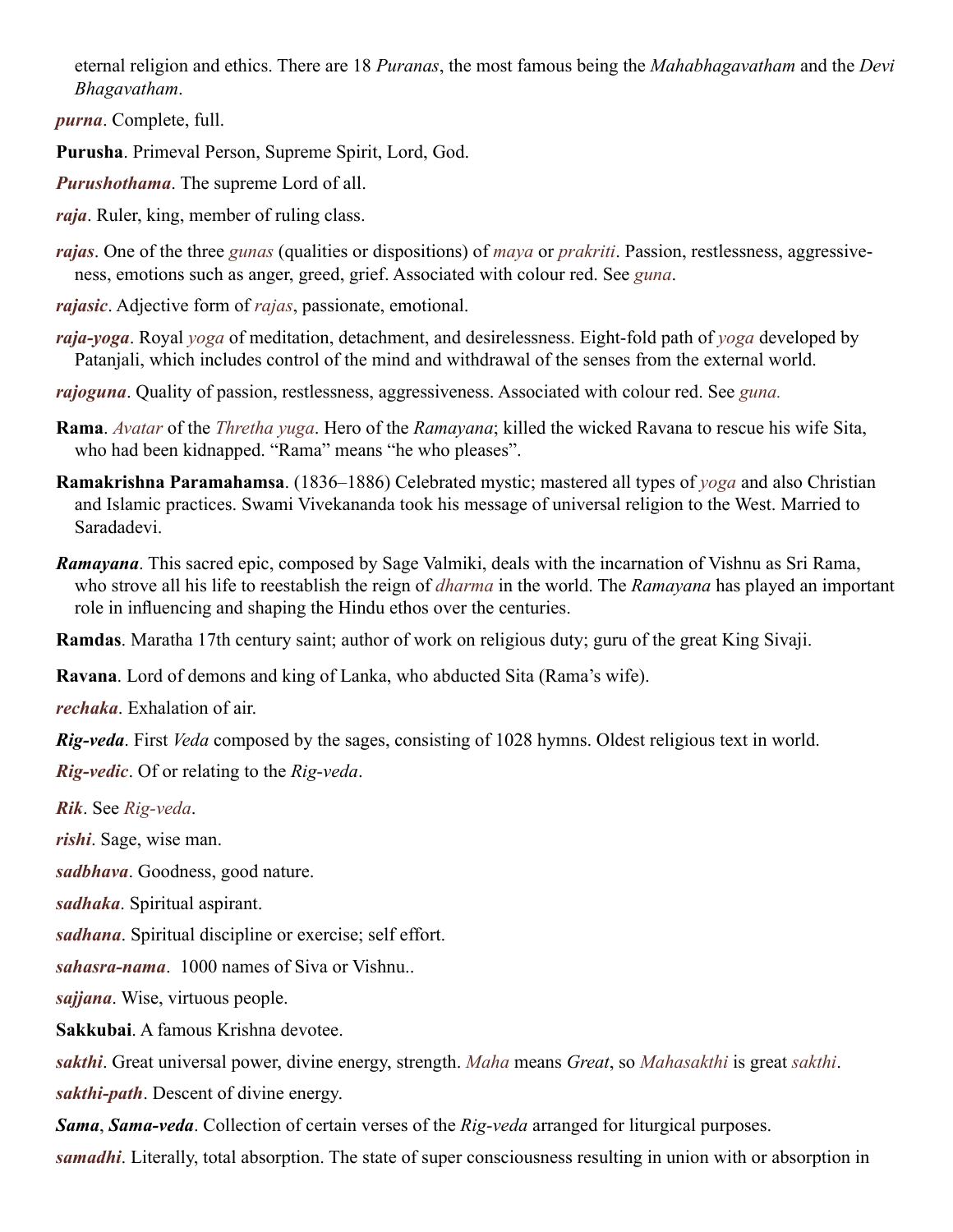the ultimate reality, the *[Atma](#page-55-3)*; perfect equanimity. The state that transcends the body, mind, and intellect. In that state of consciousness, the objective world and the ego vanish and Reality is perceived or communed with, in utter peace and bliss. When people realise in this state their oneness with God, it is called *nirvikalpa samadhi*.

- <span id="page-62-1"></span>*samhitha*. Collection of methodically arranged verses or text; continous text of the *[Vedas](#page-64-3)* as formed out of the separate words by proper phonetic changes.
- <span id="page-62-12"></span>*samsara*. Worldly life; life of the individual soul through repeated births and deaths. Liberation means getting freed from this cycle.
- <span id="page-62-8"></span>*Sanathana Dharma*. Eternal religion. A descriptive term for what has come to be called Hinduism. It has no single founder or text of its own. It is more a commonwealth of religious faiths and a way of life.
- <span id="page-62-11"></span>**Sanjaya**. An advisor to the blind King [Dhritharashtra.](#page-57-11) Sanjaya had the gift granted by sage [Vyasa](#page-64-9) of seeing events at a distance, and he tells [Dhritharashtra](#page-57-11) what is happening in the battle. See *[Mahabharatha](#page-59-12)*.
- <span id="page-62-4"></span>**Sankara**. Also **Sankaracharya**. Celebrated philosopher, preceptor of non-dualistic *[Vedanta](#page-64-1)*. Defeated all religious opponents in debates throughout India.

*santham*. Equanimity, serenity, tranquility.

- <span id="page-62-9"></span>*santhi*. Peace, equanimity, serenity, tranquility.
- <span id="page-62-13"></span>*sanyasa*. Renunciation-detachment, mendicancy.
- <span id="page-62-14"></span>*sanyasi*. Also *sanyasin*. Renunciant, mendicant.
- <span id="page-62-2"></span>**Saradadevi**. The holy mother, wife of [Ramakrishna Paramahamsa.](#page-61-6)
- <span id="page-62-15"></span>*Sastras*. The Hindu scriptures containing the teachings of the sages. The *[Vedas](#page-64-3)*, the *[Upanishads](#page-63-1)*, the *ithihasas* (epics), the *[Puranas](#page-60-21)*, the *Smrithis* (codes of conduct), etc., form the *Sastras* of the Hindus. They teach us how to live wisely and well with all the tenderness and concern of the Mother.
- <span id="page-62-18"></span>*sat*. Existence, being, good, real.
- *sat-chit-ananda*. Existence-knowledge-bliss, or being-awareness-bliss.
- <span id="page-62-17"></span>*sath-sang*. Good company.
- <span id="page-62-5"></span>*sathwa*. One of the three *[gunas](#page-57-21)* (qualities and dispositions) of *[maya](#page-59-13)* or *prakriti*. It is the quality of purity, brightness, peace, and harmony. It leads to knowledge. Man is exhorted to overcome *thamas* by *[rajas](#page-61-9)* and *rajas* by *sathwa* and finally to go beyond *sathwa* itself to attain liberation.
- <span id="page-62-10"></span>*sathwic*. Adjective form of *sathwa*; serene, pure, good, balanced.

<span id="page-62-0"></span>*sathya*. Truth.

<span id="page-62-3"></span>**Sathyanarayana**. Sathya Sai Baba, as an incarnation of [Narayana,](#page-59-4) the Primal Person, the Lord, [Vishnu.](#page-64-7)

<span id="page-62-16"></span>*savam*. Corpse.

- <span id="page-62-7"></span>*sayujya*. Union, merger with the Divine.
- *seva*. Selfless service; service to others while trying to serve the God within them.
- *sishya*. Pupil, student, disciple.
- <span id="page-62-19"></span>**Sita**. Wife of [Rama](#page-61-12); brought up by King [Janaka](#page-58-21) who found her in a box in the earth. Also, a tributary of the Ganga, flowing westward.
- *siva*. Divine, auspicious, gracious, goodness.
- <span id="page-62-6"></span>**Siva**. The Destroyer, the Third of the Hindu Trinity of [Brahma](#page-56-21) (the Creator), [Vishnu](#page-64-7) (the Preserver), and Siva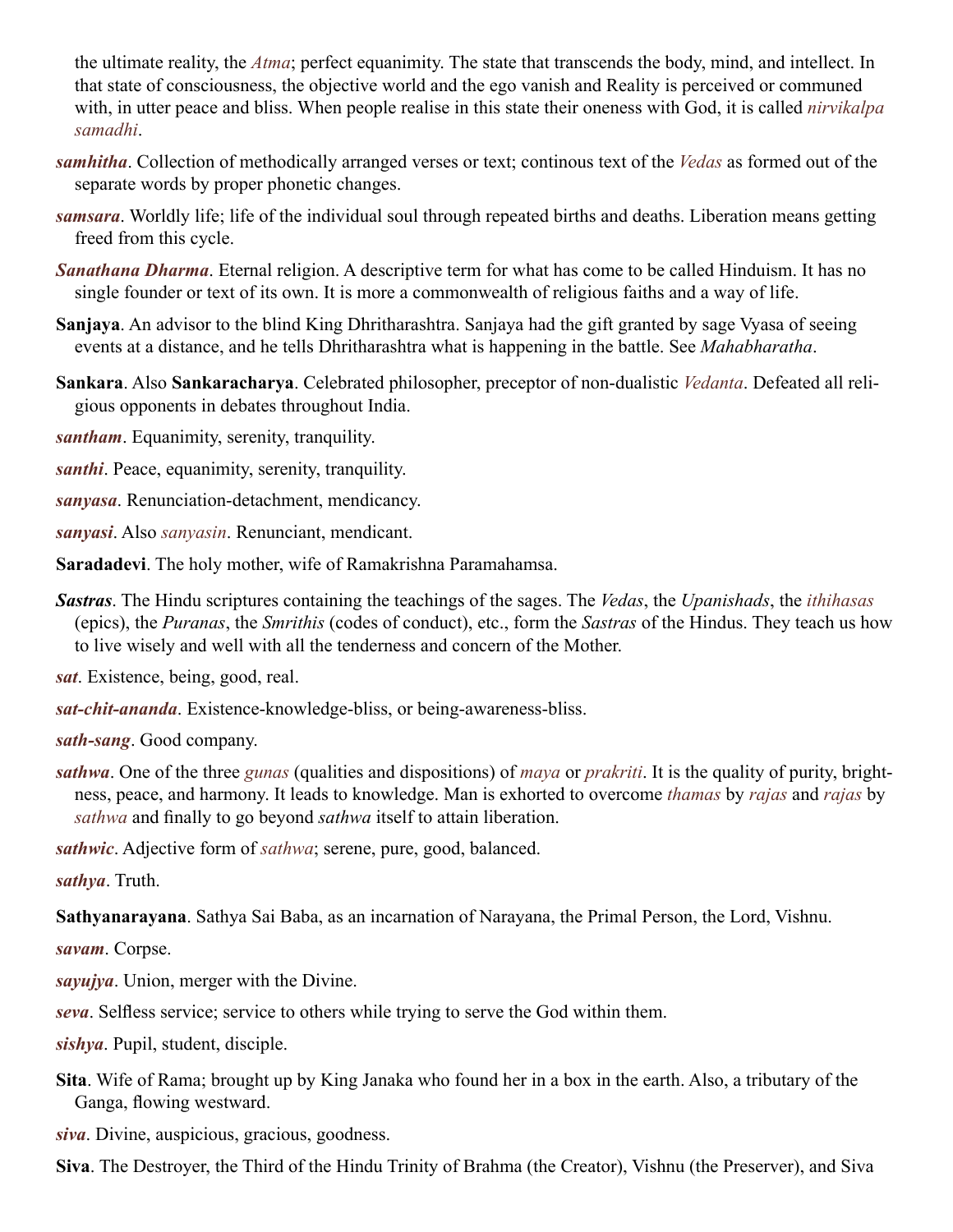(the Destroyer).

- *sivam*. Grace, auspiciousness, goodness.
- *smrithi*. Code of law; traditional law delivered by human authors.
- *sravana*. Listening to discourses on the scriptures.
- <span id="page-63-4"></span>**Sravana**. Son of hermits; was killed accidentally by [Dasaratha,](#page-57-22) who was cursed by Sravana's parents to die from loss of children.

*srishti*. Creation.

- *sruthi*. Sacred revelations orally transmitted by [brahmins](#page-56-9) from generation to generation, differing from traditional law codes (*smrithi*). Divinely sourced scripture; *[Veda](#page-64-0)*; divine words known by revelation; that which was heard or listened to
- <span id="page-63-5"></span>**Suka**. Divine son of author of the *[Mahabharatha](#page-59-12)*, [Vyasa](#page-64-9). Visited King [Janaka](#page-58-21), who instructed him in the path to liberation. Also, a messenger of [Ravana](#page-61-23) was named Suka.
- *sumathi*. Person with good intelligence.
- <span id="page-63-7"></span>*Sumathi Sathaka*. A Telugu poetic work on ethics.

*sundaram*. Beauty.

*sunya*. Emptiness; void.

<span id="page-63-8"></span>**Surya**. The sun god, the father of time. A name for the sun. Also, son of Kasyapa and father of [Manu.](#page-59-16)

- *sutra*. Concise rule or aphorism; that which, through a few words only, reveals vast meanings; text consisting of aphorisms or maxims; a thread; something, like a thread, that runs through and holds everything together.
- *tapas*. Concentrated spiritual exercises to attain God, penance, severe austerities.
- *thamas*. One of the *[gunas](#page-57-21)* (qualities and dispositions) of *[maya](#page-59-13)* or *[prakriti](#page-60-17)*. It is the quality of dullness, inertia, darkness and tendency to evil. It results in ignorance.
- *thamasic*. Adjective form of *thamas*, dull, ignorant, passive.
- *thamoguna*. Quality of dullness, ignorance, delusion, inactivity, inertia, sloth. Associated with colour black. See *[guna](#page-57-21)*.

<span id="page-63-6"></span>*Thath*. That, the Godhead.

*thri-karanas*. Three instruments: thought (mind), word (mouth), and deed (hand).

*thwam*. Thou, You, This, the individual.

*thyaga*. Sacrifice, renunciation.

*thyagi*. Renunciant.

<span id="page-63-2"></span>**Tukaram**. Well-known Maratha 17th century writer. He abandoned the world and became a wandering ascetic.

<span id="page-63-3"></span>**Tulsidas**. Author of the greatest medieval devotional poetical work concerning the acts of [Rama](#page-61-12).

<span id="page-63-0"></span>*Upanishadic*. Relating to the *[Upanishads](#page-63-1)*.

<span id="page-63-1"></span>*Upanishads*. The very sacred portions of the *[Vedas](#page-64-3)* that deal with God, humanity, and universe, their nature and interrelationships. Spiritual knowledge (*[jnana](#page-58-4)*) is their content, so they form the *[Jnana-kanda](#page-58-22)* of the *[Vedas](#page-64-3)*.

*vahini*. Stream, flow.

*Vaishnavite*. A person belonging to *Vaishnavism*, one of the major branches of Hinduism. It focuses on worhiping [Vishnu](#page-64-7) and his ten incarnations.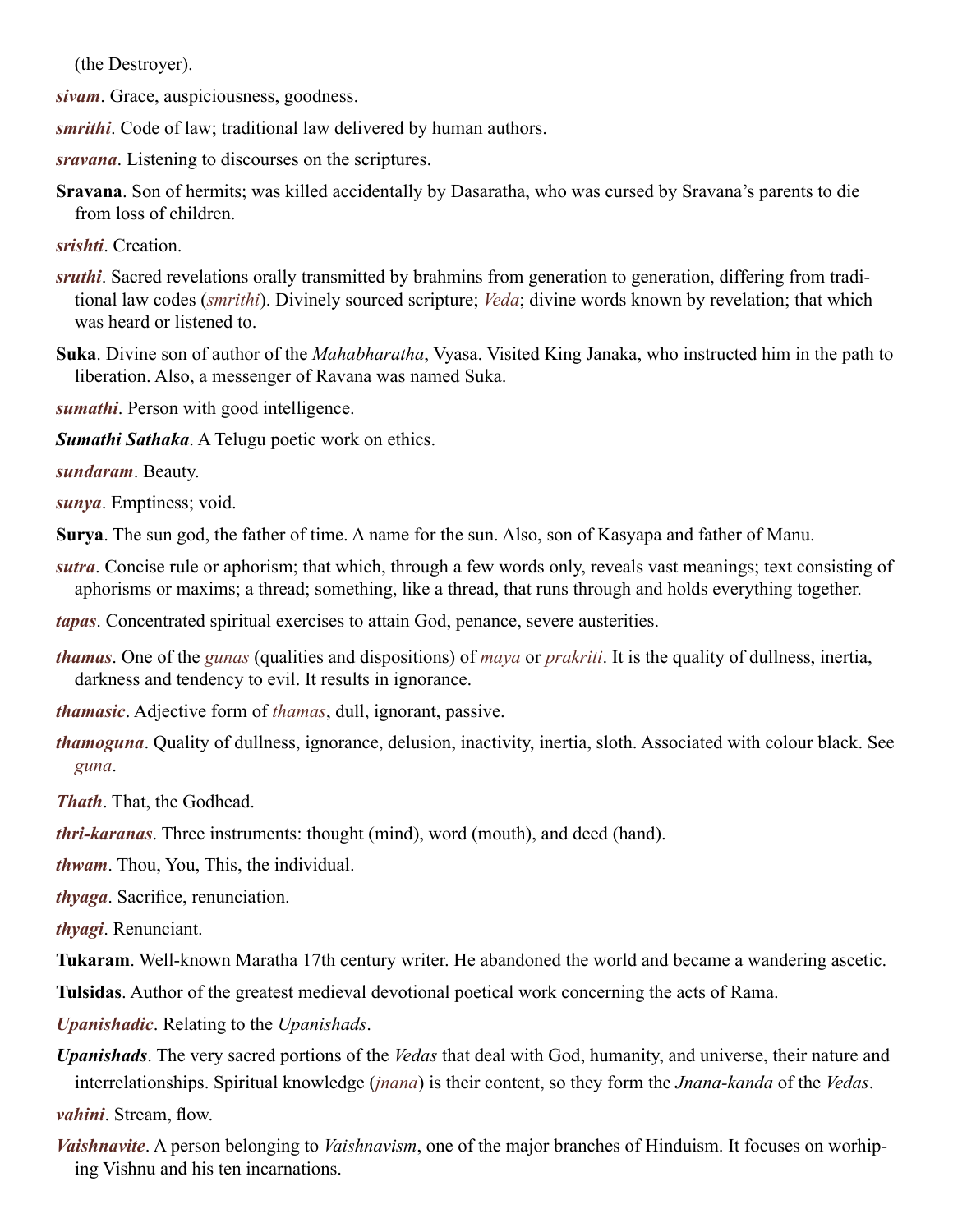<span id="page-64-12"></span>**Valmiki**. The saint-poet who wrote the *[Ramayana](#page-61-22)*.

- *varna dharma*. The Hindu community is divided into four social groups, or [castes](#page-56-17) (*varnas*), based on qualities (*[gunas](#page-57-21)*) and vocations: (1) *Brahmana* (the *[brahmin](#page-56-9)s*), the custodian of spiritual and moral role), (2) *kshatriya*, the warrior group, which rules and defends the land), (3) *vaisya*, the group dealing with commerce, business, and trade, and (4) *sudra*, the group devoted to labour and service to the community. Each *varna* has its own *[dharmic](#page-57-20)* restrictions and regulations that strive to canalise impulses and instinct into fields that are special to their place in society, controls pertaining to the duties of the caste.
- <span id="page-64-6"></span>**Vasishta**. One of the greatest *[rishis](#page-61-4)* (sages) of ancient times; priest of the solar race of kings; revealer of several *[Vedic](#page-64-2)* hymns. Had sacred, wishfulfilling cow called Nandini.
- <span id="page-64-0"></span>*Veda*. Knowledge, wisdom. This knowledge is generally viewed as being given in the *Vedas*.
- <span id="page-64-1"></span>*Vedanta*. Means "the end of the *Vedas*". It is the essence of the *Vedas* enshrined in the *[Upanishads](#page-63-1)*. The philosophy of non-dualism, or qualified non-dualism, or dualism based on the *[Upanishadic](#page-63-1)* teachings, is denoted by this term.
- <span id="page-64-8"></span>*Vedantic*. Of or pertaining to *[Vedanta](#page-64-1)*.
- <span id="page-64-3"></span>*Vedas*. The oldest and the holiest of the Hindu scriptures, the primary source of authority in Hindu religion and philosophy. They are four in number: the *[Rig-Veda](#page-61-1)*, *Sama-Veda*, *Yajur-Veda*, and *Atharva-Veda*.
- <span id="page-64-2"></span>*Vedic*. Of your relating to the *Vedas*.
- *vidya*. Spiritual education, spiritual knowledge, learning, that which illumines, that which gives light, supreme teaching.
- *vikasa*. Expansion, blooming state; illuminating.
- *vinasa*. Destruction, extinction.
- *vinaya*. Modest conduct, discretion, humility.
- <span id="page-64-7"></span>**Vishnu**. The Preserver, the Second of the Hindu Trinity of [Brahma](#page-56-21) (the Creator), Vishnu (the Preserver), and [Siva](#page-62-6) (the Destroyer).
- *visishta-adwaitha*. Qualified nondualism. The doctrine that men's spirits of have a qualified or partial identity with God.
- <span id="page-64-11"></span>**Vivekananda**. Disciple of [Ramakrishna;](#page-61-6) one of the founders of the [Ramakrishna](#page-61-6) order. He taught *[Vedantic](#page-64-1)* philosophy in Europe, America, and India.
- <span id="page-64-9"></span>**Vyasa**. Compiler of *[Vedas](#page-64-3)* and author of the *[Mahabharatha](#page-59-12)*, *Mahabhagavatham*, and *[Brahma Sutra](#page-56-4)*.
- *yaga*. Oblation, sacrifice, ceremony in which oblations are presented.
- *yajna*. Holy ritual, sacrifice, or rite. Also, personification of rite (when capitalized).
- <span id="page-64-4"></span>*Yajur-veda*. Second *[Veda](#page-64-3)*, consisting of a collection of sacred texts in prose relating to sacrifices.
- **Yama**. God of Death; death personified.
- *yantra*. Mechanics; instrument..
- *yoga*. (a) Union of individual self or *[Atma](#page-55-3)* with Supreme Being or Universal Self; act of yoking. (b) Spiritual discipline or exercise aimed at control of the senses. (c) Science of divine communion. (d) self control. [Patan](#page-60-27)[jali's](#page-60-27) Yoga-sutras define *yoga* as a series of 8 steps leading to union with God.
- <span id="page-64-10"></span>*Yoga Sutras*. An aphoristic treatise on *yoga* by [Patanjali](#page-60-27).
- <span id="page-64-5"></span>*Yoga-vasishta*. Sacred work in the form of dialogue between [Vasishta](#page-64-6) and his pupil [Rama,](#page-61-12) teaching the way to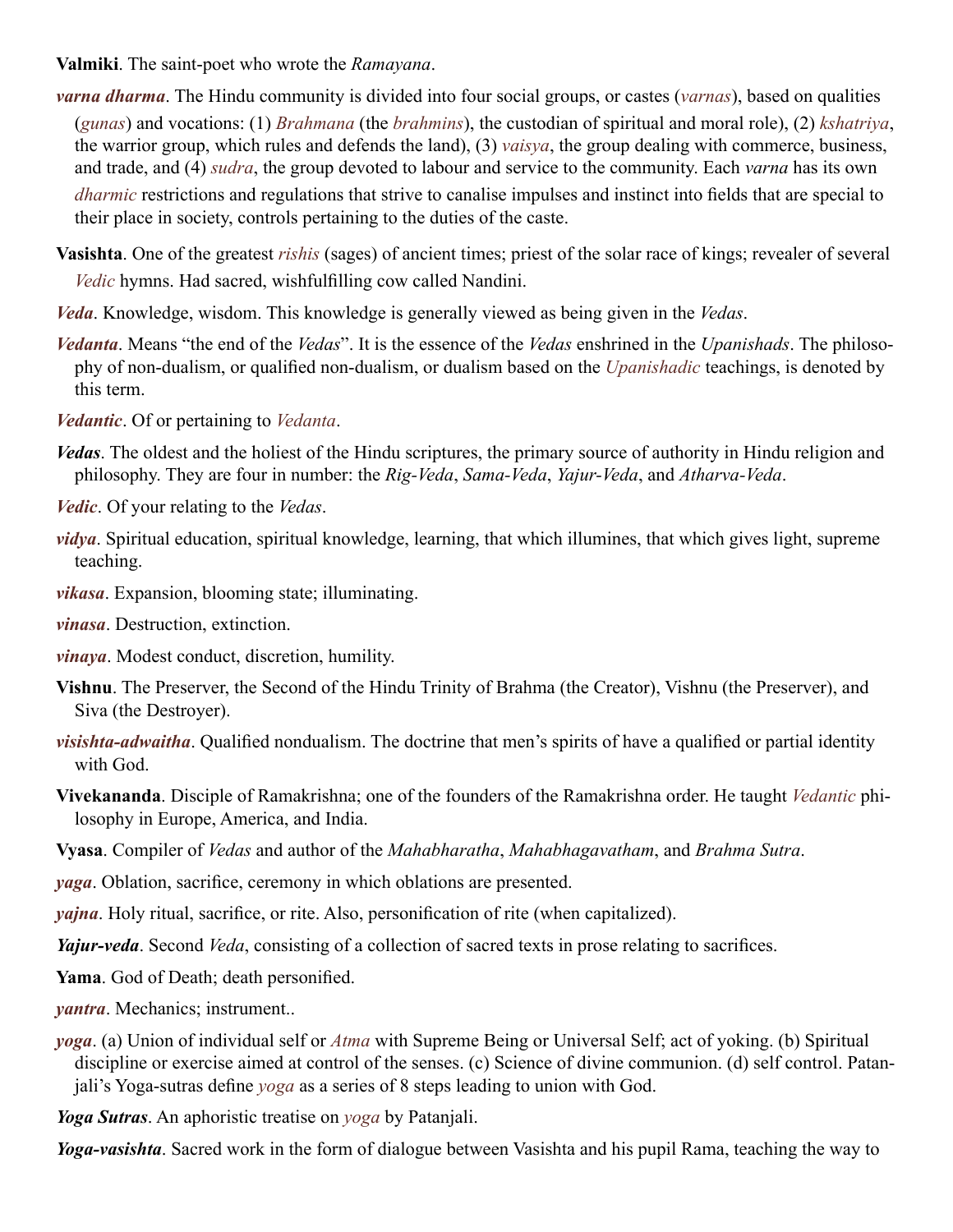eternal bliss.

*yogeswara*. Master of *yoga*.

*yogi*. One who practices *yoga*.

*yuga*. Era or age. There is a cycle of four *yugas*: the *Kritha yuga*, *Thretha yuga*, *Dwapara yuga*, and *Kali yuga*. Present age is the *Kali yuga*.

<span id="page-65-0"></span>*Zend Avesta*. Original scriptural work of the Zoroastrians.

**Zoroaster**. Founder of the ancient Persian religion Zoroastrianism. The sacred text called the *Gathas* were revealed to him while in deep meditation. Ahur Mazda is the name for the Supreme.